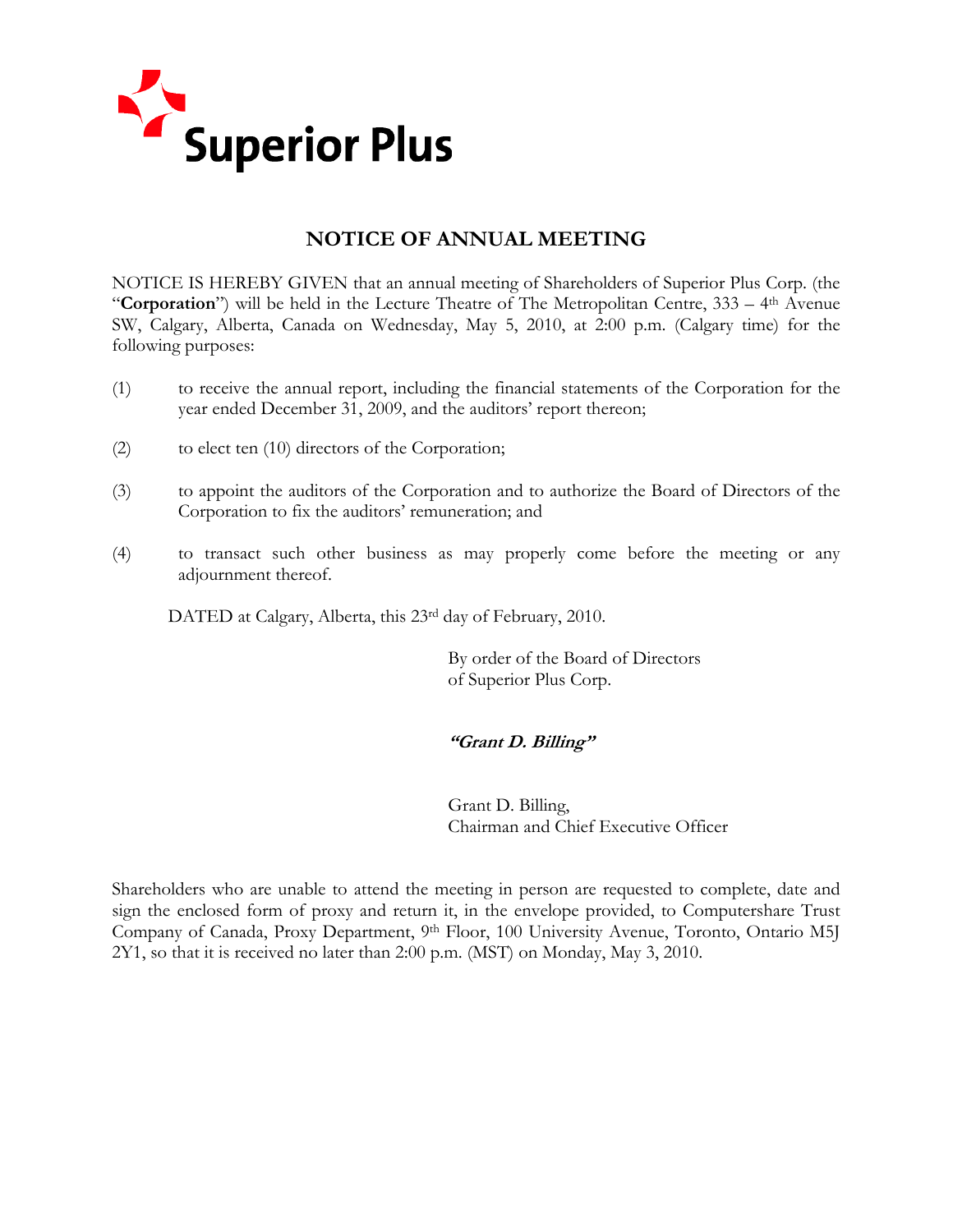# **TABLE OF CONTENTS**

| Can I appoint someone other than the management nominees, Grant D. Billing and Wayne M. Bingham, to act as my proxyholder   |  |
|-----------------------------------------------------------------------------------------------------------------------------|--|
|                                                                                                                             |  |
|                                                                                                                             |  |
|                                                                                                                             |  |
| What if there are amendments or variations to the items of business set forth in the Notice of Meeting or other matters are |  |
|                                                                                                                             |  |
|                                                                                                                             |  |
|                                                                                                                             |  |
|                                                                                                                             |  |
|                                                                                                                             |  |
|                                                                                                                             |  |
|                                                                                                                             |  |
|                                                                                                                             |  |
|                                                                                                                             |  |
|                                                                                                                             |  |
|                                                                                                                             |  |
|                                                                                                                             |  |
|                                                                                                                             |  |
|                                                                                                                             |  |
|                                                                                                                             |  |
|                                                                                                                             |  |
|                                                                                                                             |  |
|                                                                                                                             |  |
|                                                                                                                             |  |
|                                                                                                                             |  |
|                                                                                                                             |  |
|                                                                                                                             |  |
|                                                                                                                             |  |
|                                                                                                                             |  |
|                                                                                                                             |  |
|                                                                                                                             |  |
|                                                                                                                             |  |
|                                                                                                                             |  |
|                                                                                                                             |  |
|                                                                                                                             |  |
|                                                                                                                             |  |
|                                                                                                                             |  |
|                                                                                                                             |  |
|                                                                                                                             |  |
|                                                                                                                             |  |
|                                                                                                                             |  |
|                                                                                                                             |  |
|                                                                                                                             |  |
|                                                                                                                             |  |
|                                                                                                                             |  |
|                                                                                                                             |  |
|                                                                                                                             |  |
|                                                                                                                             |  |
|                                                                                                                             |  |
|                                                                                                                             |  |
|                                                                                                                             |  |
|                                                                                                                             |  |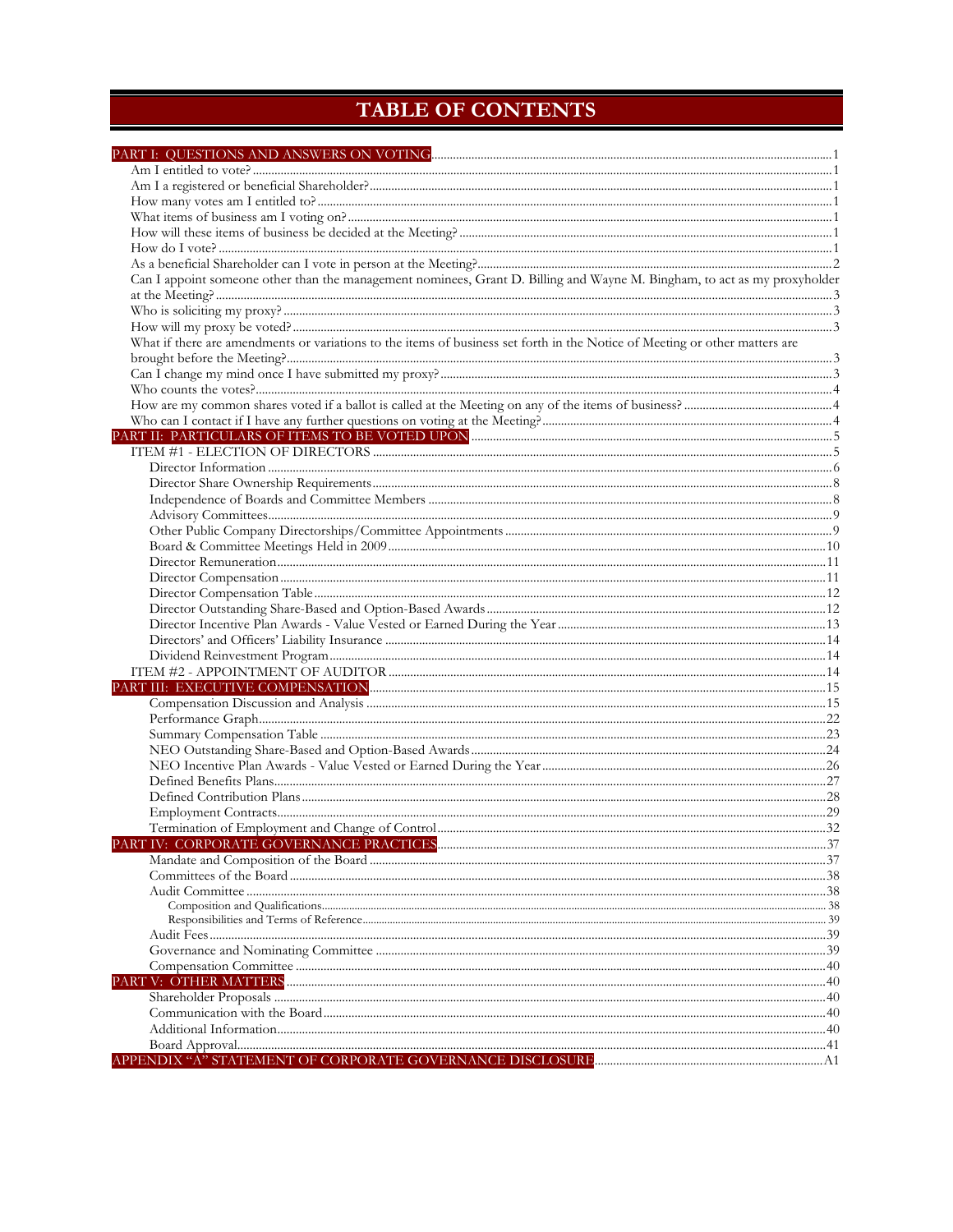# **PART I: QUESTIONS AND ANSWERS ON VOTING**

**This Information Circular is furnished in connection with the solicitation of proxies by management of Superior Plus Corp. (the "Corporation" or "Superior"), for use at the annual meeting (the "Meeting") of shareholders ("Shareholders") of the Corporation called for May 5, 2010.** This Information Circular and a form of proxy will be mailed on or about March 19, 2010, to the Shareholders of record on March 9, 2010. Information contained herein is given as of February 22, 2010, unless otherwise specifically stated.

Only persons who are holders of record of common shares of the Corporation on March 9, 2010 shall be entitled to attend the Meeting and to vote thereat. On February 22, 2010, the Corporation had 104,917,293 common shares issued and outstanding. Holders of common shares are entitled to one vote for each common share held at all Meetings of Shareholders of the Corporation. A quorum for the transaction of business at the Meeting is at least two individuals present in person at the commencement of the Meeting holding, or representing by proxy holders of, common shares carrying in the aggregate not less than five percent of the votes eligible to be cast at the Meeting.

To the best of the knowledge of the directors and officers of the Corporation, no person beneficially owns, controls or directs, directly or indirectly, common shares carrying more than 10 percent of all the votes attached to the outstanding common shares of the Corporation.

### **Am I entitled to vote?**

If you are a holder of common shares at the close of business on March 9, 2010, you are entitled to vote at the Meeting, or at any adjournment of that Meeting, on the items of business set forth in the Notice of the Annual Meeting of Shareholders.

### **Am I a registered or beneficial Shareholder?**

You are a *registered Shareholder* if you hold common shares in your own name. These common shares will be represented by a common share certificate.

You are a *beneficial Shareholder* if you hold common shares which are registered in the name of a nominee (a bank, trust company, securities broker or other). These common shares are not typically represented by a common share certificate, but rather, are recorded on an electronic system.

### **How many votes am I entitled to?**

You are entitled to one vote for every common share you hold.

### **What items of business am I voting on?**

The following items of business will be voted upon at the Meeting:

- 1) election of directors of the Corporation to hold office until the next annual meeting of Shareholders, or until his or her successor is duly elected or appointed;
- 2) appointment of auditors of the Corporation and authorization to the Board of Directors of the Corporation to fix the auditors' remuneration; and
- 3) any other business that may be properly brought before the Meeting or any adjournment thereof.

### **How will these items of business be decided at the Meeting?**

A simple majority of votes cast (50 percent plus one vote), by the Shareholders present, in person or represented by proxy, will constitute approval of the election of directors and the appointment of auditors.

### **How do I vote?**

If you are a *registered Shareholder*, you can vote in person at the Meeting or by proxy.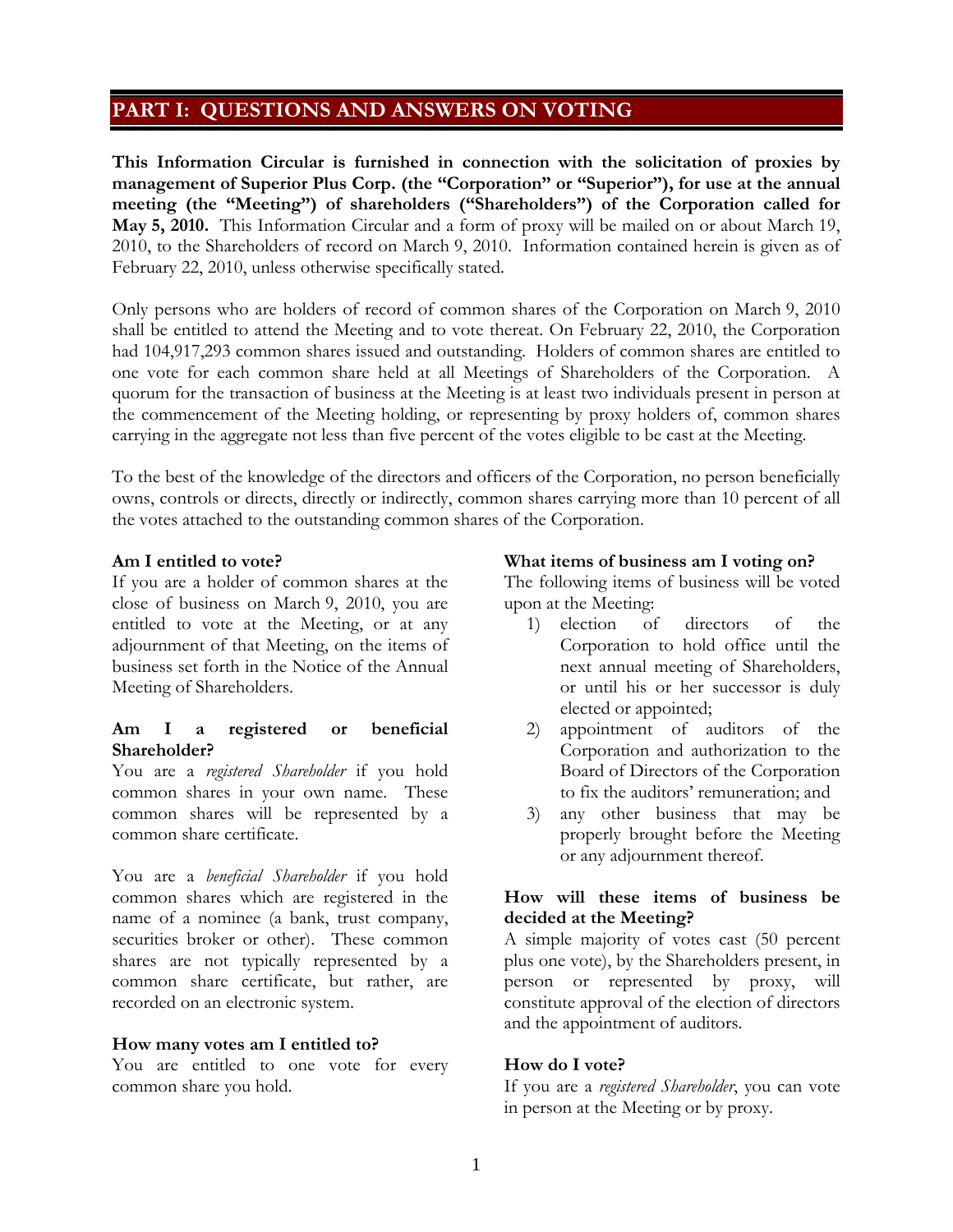- 1) *To vote in person*  Do not complete and return the form of proxy but simply attend the Meeting where your vote will be taken and counted. Be sure to register with Computershare Trust Company of Canada ("**Computershare**"), the Corporation's transfer agent and registrar, when you arrive at the Meeting.
- 2) *To vote by proxy*  You can convey your voting instructions by mail, internet, telephone or facsimile and by doing so your common shares will be voted at the Meeting. Instructions as to how to convey your voting instructions by any of these means are set forth on the back of the form of proxy and should be carefully followed.

### **Your voting instructions must be received by 2:00 p.m. (MST) on Monday, May 3, 2010**.

If you are a *beneficial Shareholder*, your common shares will likely be registered under the name of your broker or an agent of that broker. In Canada, the vast majority of such common shares are registered under the name of CDS & Co. (the registration name for CDS Clearing and Depository Services Inc.), which acts as nominee for many Canadian brokerage firms. Common shares held by brokers or their nominees can only be voted (for or against resolutions) upon the instructions of the beneficial Shareholder. Without specific instructions, the broker/nominees are prohibited from voting common shares for their clients. The Corporation does not know for whose benefit the common shares registered in the name of CDS & Co. are held.

Applicable regulatory policy requires intermediaries/brokers to seek voting instructions from beneficial Shareholders in advance of shareholders' meetings. Every intermediary/broker has its own mailing procedures and provides its own return instructions, which should be carefully followed by beneficial Shareholders in order to ensure that their common shares are voted at the Meeting. Often, the form of proxy

supplied to a beneficial Shareholder by its broker is identical to the form of proxy provided to registered Shareholders; however, its purpose is limited to instructing the registered Shareholder (the nominee) on how to vote on behalf of the beneficial Shareholder. The majority of brokers now delegate responsibility for obtaining instructions from clients to Broadridge Financial Solutions, Inc. ("**Broadridge**"). Broadridge typically mails a Voting Instruction Form in lieu of the form of proxy. The beneficial Shareholder is requested to complete and return the Voting Instruction Form to Broadridge by mail or facsimile. Alternatively, the beneficial Shareholder can follow specific telephone or other voting procedures to vote the common shares held by the beneficial Shareholder. Broadridge then tabulates the results of all instructions received and provides appropriate instructions respecting the voting of common shares to be represented at the Meeting. A beneficial Shareholder receiving a Voting Instruction Form from Broadridge cannot use that Voting Instruction Form to vote common shares directly at the Meeting as the Voting Instruction Form must be returned as directed by Broadridge, or the alternate voting procedures must be completed, well in advance of the Meeting in order to have the common shares voted.

### **As a beneficial Shareholder can I vote in person at the Meeting?**

Yes, however, the Corporation does not have the names of the beneficial Shareholders. As such, if you attend the Meeting, you must ensure that your nominee has appointed you as proxyholder. To be appointed, you should insert your own name in the space provided on the Voting Instruction Form provided to you by your nominee and carefully follow the instructions provided. Do not otherwise complete the form. This will allow you to attend the Meeting and vote your common shares in person. Be sure to register with Computershare when you arrive at the Meeting.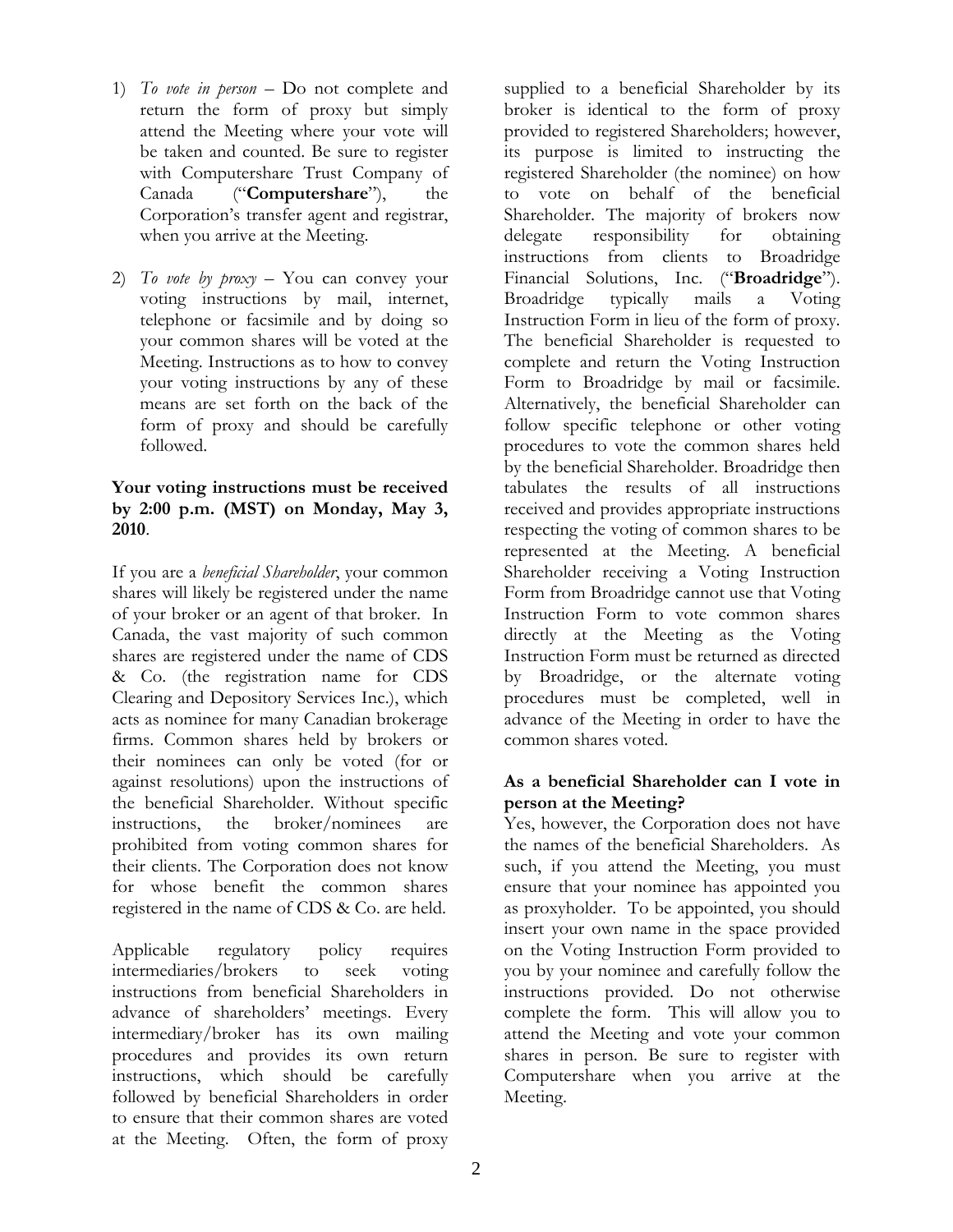**Can I appoint someone other than the management nominees, Grant D. Billing and Wayne M. Bingham, to act as my proxyholder at the Meeting?**

Each of the persons named in the enclosed form of proxy to represent Shareholders at the Meeting is a director or officer of the Corporation. **Each Shareholder has the right to appoint some other person to represent him/her at the Meeting and may exercise this right by inserting such other person's name in the blank space provided in the enclosed form of proxy or by completing another form of proxy.** A person so appointed to represent a Shareholder at the Meeting need not be a Shareholder.

### **Who is soliciting my proxy?**

The Corporation is soliciting your proxy and the cost of this solicitation will be borne by the Corporation. It is expected that the solicitation of proxies from the Shareholders for use at the Meeting will be primarily by mail, but proxies may also be solicited personally by the directors and officers of the Corporation.

### **How will my proxy be voted?**

On any ballot that may be called for at the Meeting, all common shares in respect of which the persons named in the enclosed form of proxy have been appointed to act will be voted or withheld from voting in accordance with the specifications made in the proxy. **If a specification is not made with respect to any matter, the common shares will be voted FOR the election of ten directors as specified in this Information Circular and FOR the appointment of Deloitte & Touche LLP as auditors of the Corporation as set forth in this Information Circular.** 

**What if there are amendments or variations to the items of business set forth in the Notice of Meeting or other matters are brought before the Meeting?** The form of proxy confers discretionary authority upon the persons appointed with respect to amendments to the matters

identified in the Notice of Meeting and with respect to any other matters which may properly come before the Meeting. The Corporation knows of no matters to come before the Meeting other than the matters identified in the Notice of Meeting. If any matters which are not known should properly come before the Meeting, the persons named in the enclosed form of proxy will vote on such matters in accordance with their best judgment.

### **Can I change my mind once I have submitted my proxy?**

Yes, you can revoke your proxy at any time before it is acted upon. As a registered Shareholder, if your proxy was submitted by facsimile or mail, you can revoke it by instrument in writing executed by you, or by your attorney authorized in writing, or if the Shareholder is a corporation, under corporate seal or by an officer or attorney duly authorized, and deposit such instrument in writing at the registered office of the Corporation. If you conveyed your voting instructions by telephone or internet, then conveying new instructions will revoke prior instructions.

Instructions can be revoked at any time up to and including 2:00 p.m. (MST) on Monday, May 3, 2010, or by depositing the revoking instrument with the Chair of the Meeting on the day of the Meeting, or any adjournment of that Meeting; or in any other manner permitted by law, including personal attendance at the Meeting, or any adjournment of that Meeting.

If an instrument of revocation is deposited with the Chair of the Meeting, it will not be effective with respect to any item of business that has been voted upon prior to the deposit.

If you are a beneficial Shareholder, you should contact your nominee for instructions on how to revoke your proxy.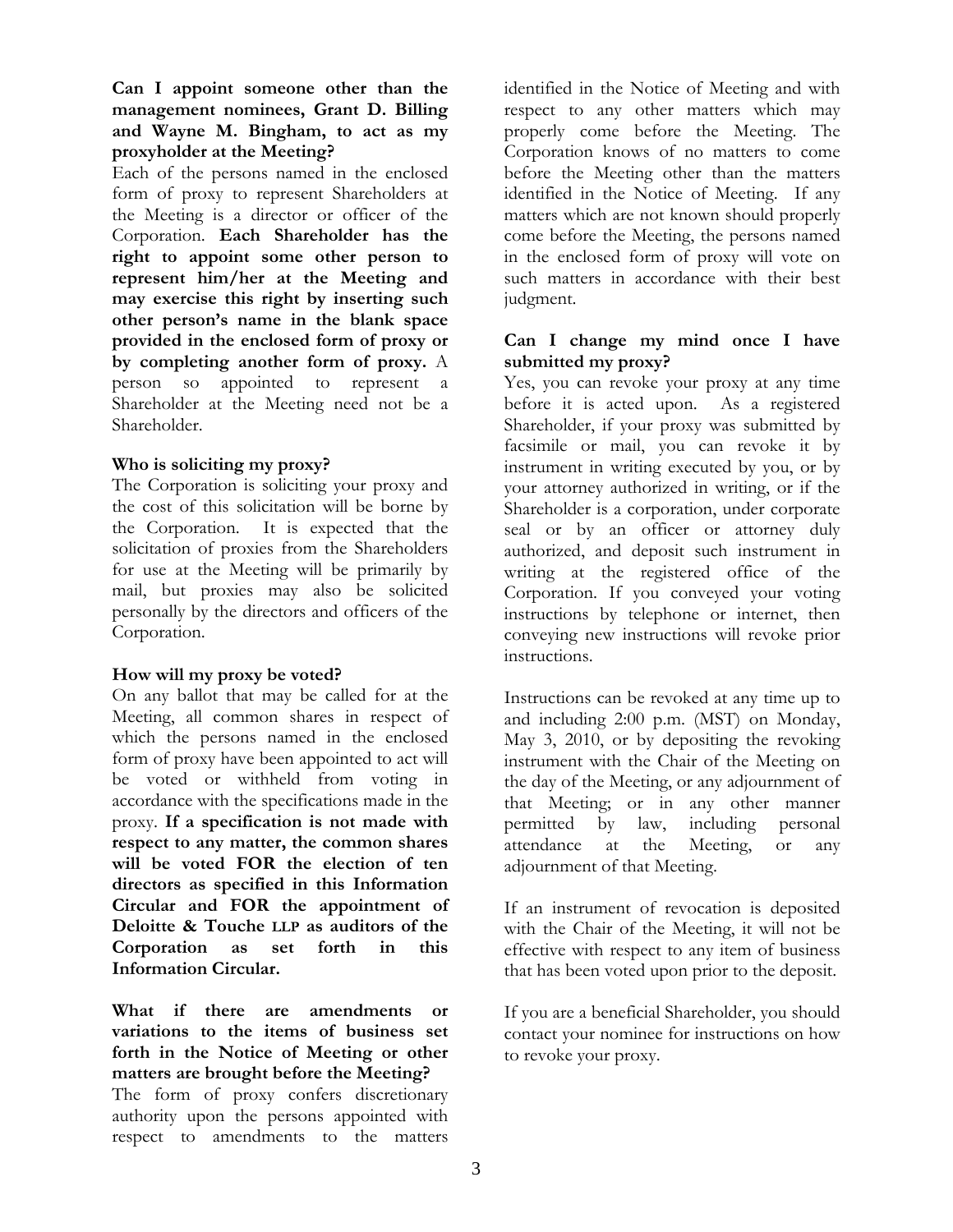#### **Who counts the votes?**

Computershare, as the Corporation's transfer agent and registrar, who will also act as scrutineer at the Meeting

### **How are my common shares voted if a ballot is called at the Meeting on any of the items of business?**

Your common shares will be voted as you specified in your proxy. If no such specification is made, then your common shares will be voted FOR the election of directors and the appointment of auditors.

### **Who can I contact if I have any further questions on voting at the Meeting?**

You may contact Computershare, our transfer agent and registrar by telephone at (800) 564- 6253.

*All dollar amounts expressed in this Information Circular are in Canadian dollars, unless otherwise specified.*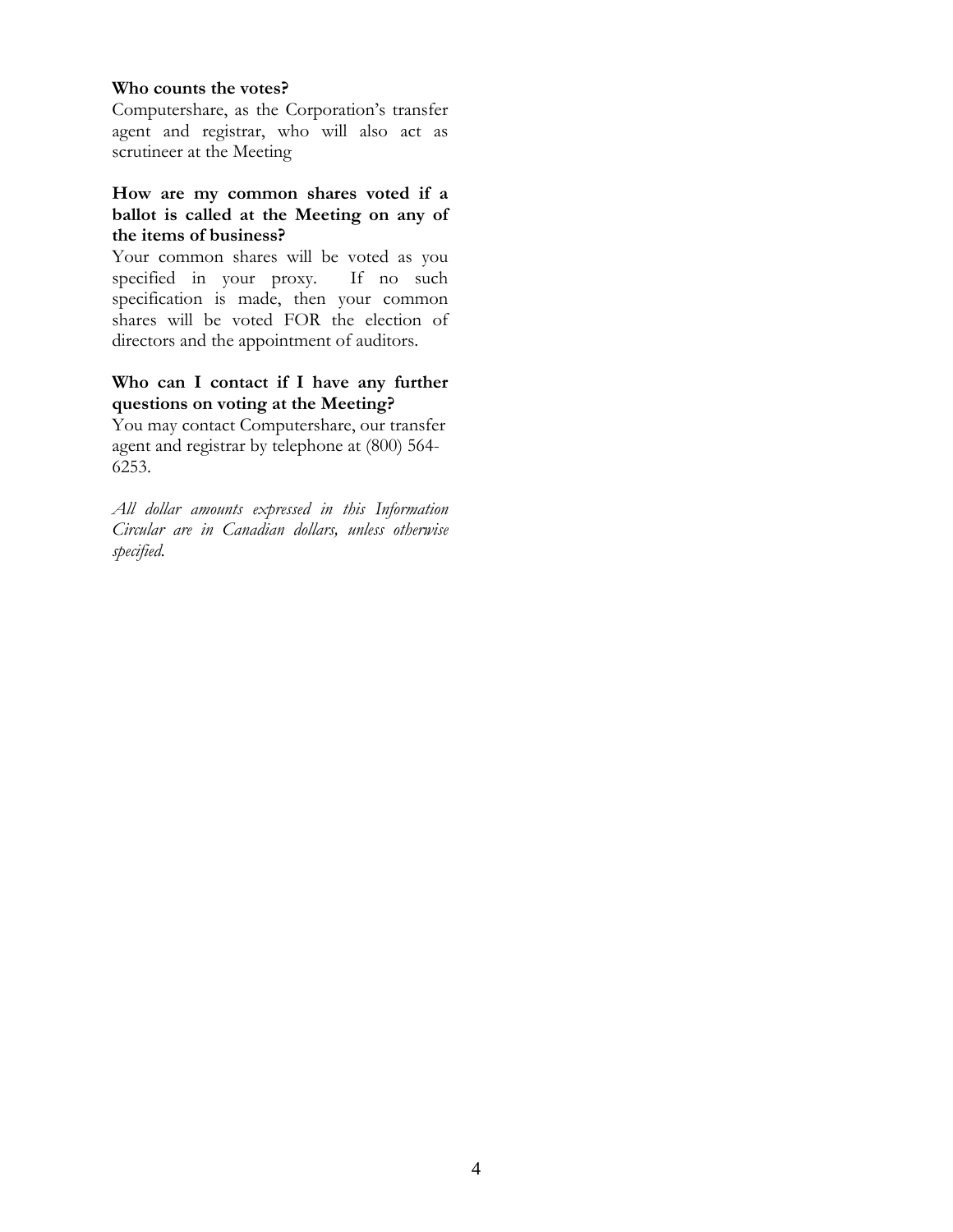# **PART II: PARTICULARS OF ITEMS TO BE VOTED UPON**

## **ITEM #1 - ELECTION OF DIRECTORS**

The Board of Directors of the Corporation (the "**Board**") is responsible for managing the business and affairs of the Corporation and Shareholders are entitled to elect the directors of the Corporation at each annual meeting of the Corporation.

In connection with the conversion from an income trust to a corporation on December 31, 2008 (the "**Conversion**"), certain amendments were made to the Corporation's Long Term Incentive Plan ("**LTIP**") in order to take into account the revised organizational structure of the Superior Plus Income Fund (the "**Fund**") that resulted from the Conversion and the outstanding restricted trust units ("**RTUs**") and performance trust units ("**PTUs**") of the Fund were converted into restricted common share units ("**RSUs**") and performance common share units ("**PSUs**") of the Corporation, without any derogation or addition to the rights conferred thereby. References in this Information Circular to RSUs and PSUs include the RTUs and PTUs of the Corporation outstanding prior to the completion of the Conversion.

At the Meeting, Shareholders will be asked to elect the persons listed in the following table as directors of the Corporation. To be approved, such resolution must be passed by the affirmative votes cast by holders of more than 50 percent of the common shares represented in person or by proxy at the Meeting that vote on such resolution. Each of the proposed nominees has consented to be named in this Information Circular and to serve as a director of the Corporation, if elected. The Corporation has no reason to believe that any proposed nominee will be unable to serve as a director, but should any such nominee become unable to do so for any reason prior to the Meeting, the persons named in the enclosed form of proxy, unless directed to withhold from voting, reserve the right to vote for other nominees in their discretion.

The names, municipalities of residence, ages, and the year each current director first became a director of the Corporation or its predecessor, are shown below, along with the number of common shares, RSUs and PSUs held as at February 22, 2010. The principal occupations for the five preceding years of the directors of the Corporation are also shown.Each current director was appointed to serve until the next annual meeting of the Corporation or until a successor is elected or appointed.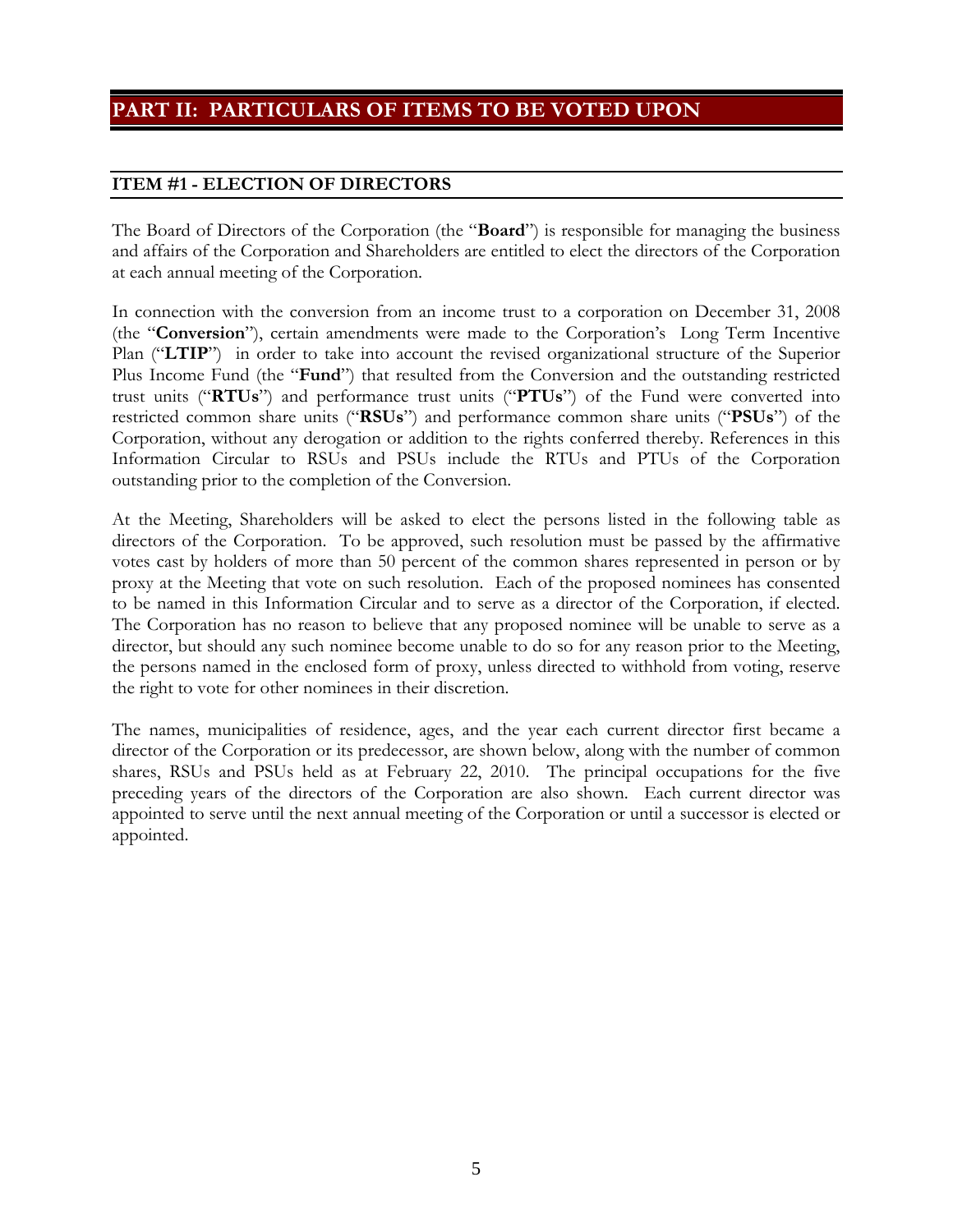### **Director Information**

| Name, City, Province and<br><b>Country of Residence and</b><br>Age                                                                         | <b>Number and Value</b><br>of Common Shares<br>at Feb. 22, 2010(1) | Number and<br>Value of<br>RSUs/PSUs at<br>Feb 22, 2010 <sup>(2)</sup>      | <b>Principal Occupation</b>                                                                                                                                                                                                                                                                                                                                                                                                                                                                                                                                                                                                                                                                                           |
|--------------------------------------------------------------------------------------------------------------------------------------------|--------------------------------------------------------------------|----------------------------------------------------------------------------|-----------------------------------------------------------------------------------------------------------------------------------------------------------------------------------------------------------------------------------------------------------------------------------------------------------------------------------------------------------------------------------------------------------------------------------------------------------------------------------------------------------------------------------------------------------------------------------------------------------------------------------------------------------------------------------------------------------------------|
| Catherine (Kay) M. Best<br>Calgary, Alberta, Canada<br>Age: 56<br>Director Since 2007                                                      | 7,000<br>\$98,350                                                  | 8,361 RSUs<br>\$117,472                                                    | Ms. Best is a corporate director and consultant. She was<br>Executive Vice-President, Risk Management and Chief<br>Financial Officer of the Calgary Health Region from 2000<br>to 2008, and Executive Vice-President and Chief<br>Financial Officer of Alberta Health Services until March,<br>2009. Prior to that, Ms. Best was a partner with Ernst &<br>Young in Calgary.                                                                                                                                                                                                                                                                                                                                          |
| Grant D. Billing <sup>(3)</sup><br>Calgary, Alberta, Canada<br>Age: 58<br>Director Since 1994                                              | 1,811,511<br>\$25,451,729                                          | 104,094 RSUs<br>\$1,462,521<br>170,563 PSU <sub>s</sub> (4)<br>\$2,396,410 | Mr. Billing is the Chairman and Chief Executive Officer<br>of Superior. Prior to his current position, Mr. Billing was<br>the Executive Chairman of Superior, since 1998.                                                                                                                                                                                                                                                                                                                                                                                                                                                                                                                                             |
| Robert J. Engbloom<br>Calgary, Alberta, Canada<br>Age: 59<br>Director Since 1996                                                           | 17,010<br>\$238,991                                                | 8,361 RSUs<br>\$117,472                                                    | Mr. Engbloom has been a partner of Macleod Dixon LLP<br>since 1999.                                                                                                                                                                                                                                                                                                                                                                                                                                                                                                                                                                                                                                                   |
| Randall J. Findlay<br>Calgary, Alberta, Canada<br>Age: 59<br>Director Since 2007                                                           | 20,000<br>\$281,000                                                | 9,710 RSUs<br>\$136,426                                                    | Mr. Findlay is a corporate director. Mr. Findlay was the<br>President of Provident Energy Ltd. from 2001 until his<br>retirement in 2006.                                                                                                                                                                                                                                                                                                                                                                                                                                                                                                                                                                             |
| Norman R. Gish (5)(7)<br>Calgary, Alberta, Canada<br>Age: 74<br>Director Since 2003                                                        | 34,940<br>\$490,907                                                | 8,361 RSUs<br>\$117,472                                                    | Mr. Gish is an independent businessman and director of<br>Provident Energy Ltd. Previously, director since 2001 and<br>Chairman since 2002 until 2009 of Railpower<br>Technologies Corp. (specialty locomotive manufacturer);<br>President of Gish Consulting Inc. (energy consulting)<br>from 2001 to 2007 and a director of Noranda Inc.<br>(mining) from 2001 until its merger with Falconbridge<br>Limited (mining), then a director of Falconbridge until its<br>acquisition by Xstrata plc., in 2006.<br>Mr. Gish served as trustee of the Corporation from<br>September 2000 to October 2003 and as Chairman of<br>ICG Propane Inc., a predecessor entity to Superior from<br>December 1998 to September 2000. |
| Peter A.W. Green (6)<br>Campbellville, Ontario,<br>Canada<br>Age: 72<br>Director Since 1996                                                | 20,466<br>\$287,547                                                | 8,361 RSUs<br>\$117,472                                                    | Mr. Green is Chairman of the Frog Hollow Group Inc.<br>(international business advisors), a position he has held<br>for the past five years.<br>Mr. Green was appointed Lead Director of Superior on<br>August 11, 2003.                                                                                                                                                                                                                                                                                                                                                                                                                                                                                              |
| James S.A. MacDonald <sup>(8)</sup><br>Toronto, Ontario, Canada<br>Age: 64<br>Director Since 2000 (also<br>May, 1998 to December,<br>1998) | 137,437<br>\$1,930,990                                             | 8,361 RSUs<br>\$117,472                                                    | Mr. MacDonald is non-executive Chairman of Cormark<br>Securities Inc. and a corporate director. Prior thereto, he<br>was Managing Partner of Enterprise Capital Management<br>Inc., (an investment management company).                                                                                                                                                                                                                                                                                                                                                                                                                                                                                               |
| Walentin (Val) Mirosh <sup>(9)</sup><br>Calgary, Alberta, Canada<br>Age: 64<br>Director Since 2007                                         | 3,000<br>\$42,150                                                  | 9,710 RSUs<br>\$136,426                                                    | Mr. Mirosh is a corporate director and President of<br>Mircan Resources Ltd. (a private investment and<br>consulting company). From 2003 to 2009, Mr. Mirosh<br>was Vice-President of NOVA Chemicals Corp. ("Nova"),<br>(a producer and marketer of ethylene, polyethylene and<br>styrenics). During his time at Nova, he was President of<br>Feedstock and Olefins from 2003 to April 2008 and<br>Special Advisor to the President and Chief Operating                                                                                                                                                                                                                                                               |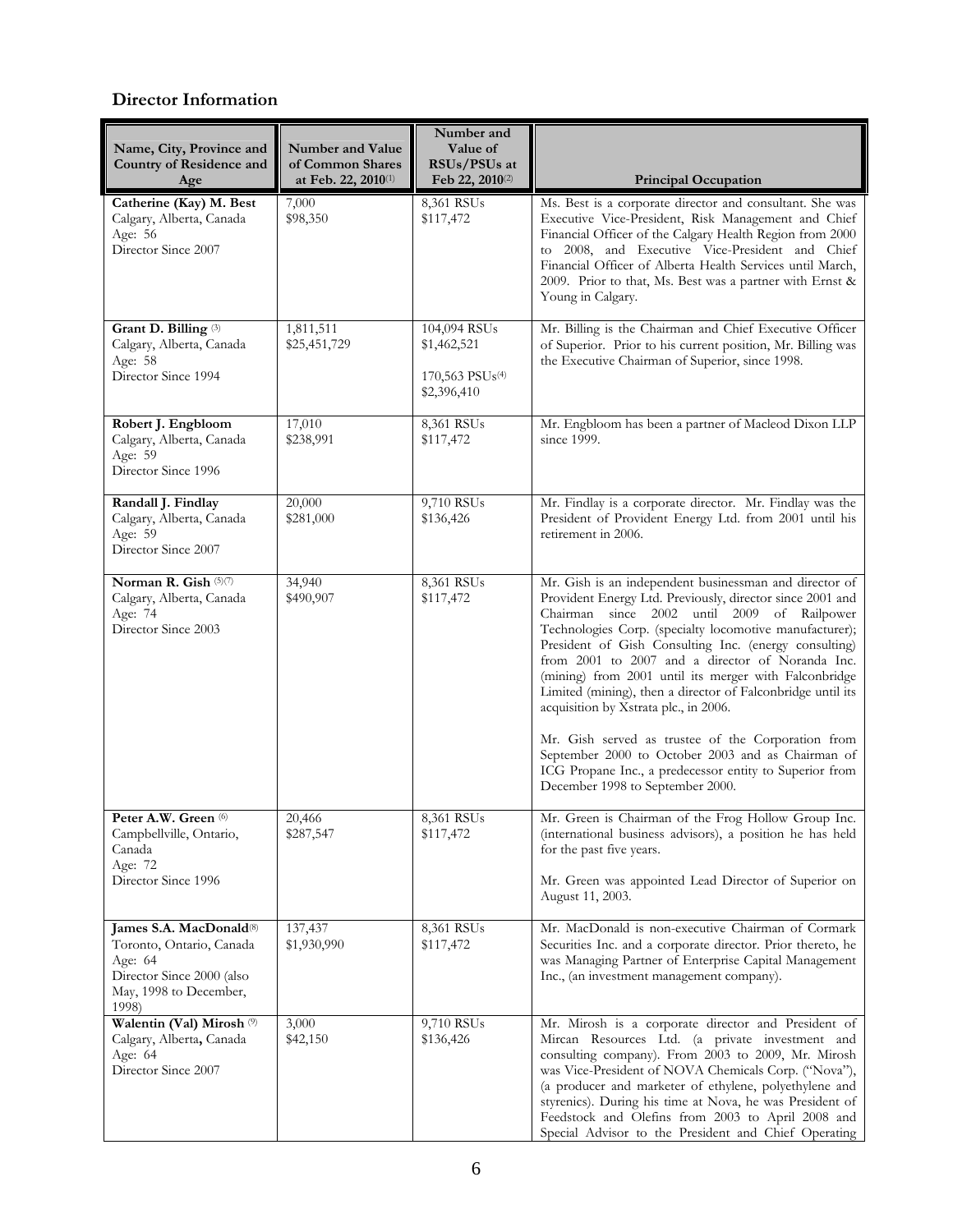| Name, City, Province and<br><b>Country of Residence and</b><br>Age                | Number and Value<br>of Common Shares<br>at Feb. 22, 2010(1) | Number and<br>Value of<br>RSUs/PSUs at<br>Feb 22, 2010 <sup>(2)</sup> | <b>Principal Occupation</b>                                                                                                                                                                                                                                                                                                                                     |
|-----------------------------------------------------------------------------------|-------------------------------------------------------------|-----------------------------------------------------------------------|-----------------------------------------------------------------------------------------------------------------------------------------------------------------------------------------------------------------------------------------------------------------------------------------------------------------------------------------------------------------|
|                                                                                   |                                                             |                                                                       | Officer of Nova from April 2008 to December 2009.<br>From 2001 to 2003, Mr. Mirosh was a partner at the law<br>firm of Macleod Dixon LLP. Mr. Mirosh is also<br>Chairman of the Advisory Council to the Faculty of<br>Social Sciences at the University of Calgary, and is a<br>director of the Latin American Research Center at the<br>University of Calgary. |
| David P. Smith<br>Toronto, Ontario, Canada<br>Age: 51<br>Director Since 1998      | 31,048<br>\$436,224                                         | 8,361 RSUs<br>\$117,472                                               | Mr. Smith is a corporate director. Prior thereto, he was<br>Managing Partner of Enterprise Capital Management Inc.<br>(an investment management company).                                                                                                                                                                                                       |
| Peter Valentine(10)<br>Calgary, Alberta, Canada<br>Age: 73<br>Director Since 2004 | 2,048<br>\$28,774                                           | 8,361 RSUs<br>\$117,472                                               | Mr. Valentine is a corporate director and consultant. For<br>five years ending in 2007, he was Senior Advisor to the<br>President and CEO of the Calgary Health Region, a<br>health care organization, as well as Senior Advisor to the<br>Dean of Medicine, University of Calgary.                                                                             |

#### **Notes:**

- (1) As of February 22, 2010, the directors as a group owned, directly or indirectly, 2,084,460 common shares of the Corporation, representing approximately 2% percent of the outstanding common shares. The information as to the ownership or control or direction of common shares, not being within the knowledge of the Corporation, has been furnished by the directors and nominees individually. The value of the common shares is the sum of the number of common shares owned as at February 22, 2010 multiplied by the closing market price of the common shares on the Toronto Stock Exchange ("**TSX**") as at February 22, 2010 (\$14.05).
- (2) All RSUs and PSUs were granted under the LTIP established in 2006. For details on the LTIP and the terms of RSUs and PSUs see "Director Compensation Table", "Director Outstanding Share-Based and Option-Based Awards" and "Director Incentive Plan Awards - Value Vested or Earned During the Year" in this Information Circular. The value of the RSUs is the sum of the number of RSUs owned as at February 22, 2010 (after accounting for the notional reinvestment of distributions and dividends since the date of grant) multiplied by the closing market price of the common shares on the TSX as at February 22, 2010 (\$14.05).
- (3) Mr. Billing also owns \$2,030,000 of convertible debentures and \$1,000,000 of senior unsecured debentures.
- (4) The value of Mr. Billing's PSUs, as disclosed in the above table, is the sum of the number of PSUs granted, in addition to the notional reinvestment of distributions and dividends since the date of grant, multiplied by the closing market price of the common shares on the TSX at February 22, 2010 (\$14.05), and assumes a performance multiplier of 1. The value of Superior PSUs upon actual vesting is dependent on both the market price of the common shares as at the vesting date, as well as a performance multiplier. For calculation of the performance multiplier see page 19 of this Information Circular. Therefore, the value of the PSUs as stated in this Information Circular may vary significantly over the respective vesting period.
- (5) Mr. Gish also owns \$80,000 of convertible debentures.
- (6) Mr. Green has been appointed as a director and officer of companies that have financial difficulties to assist such companies with financial restructuring, proposals or compromise arrangements. In this capacity, Mr. Green was appointed a director of Phillip Services Corp. which made a proposal under chapter 11 of the U.S. Bankruptcy Code and the *Companies Creditors' Arrangement Act* (Canada) in 1999 and briefly became the Chairman and Chief Executive Officer of Norigen Inc. which went into receivership in August, 2001.
- (7) Mr. Gish was until August 20, 2009 a director of 4504020 Canada Inc. (formerly Railpower Technologies Corp. ("Railpower"), a reporting issuer in all provinces and territories of Canada that filed for court protection under the *Companies' Creditors Arrangement Act (Canada)* in Canada and under Chapter 15 of the *U.S. Bankruptcy Code* with the United States Bankruptcy Court for the Western District of Pennsylvania on February 4, 2009 and February 6, 2009, respectively. On May 29, 2009, Railpower concluded the sale of all of its assets, except cash on hand and on deposit in financial institution, the land and property located in St.-Jean-sur-Richelieu (Quebec) and two road switching locomotives, to R.J. Corman Railroad Group LLC, a Kentucky limited liability company. The court protection is effective until March 8, 2010 to allow time for Railpower to complete and file a joint plan of arrangement for consideration by its creditors and the court.
- (8) Mr. MacDonald also owns \$250,000 of senior unsecured debentures.
- (9) Mr. Mirosh also owns \$30,000 of convertible debentures.
- (10) Mr. Valentine also owns \$150,000 of senior unsecured debentures.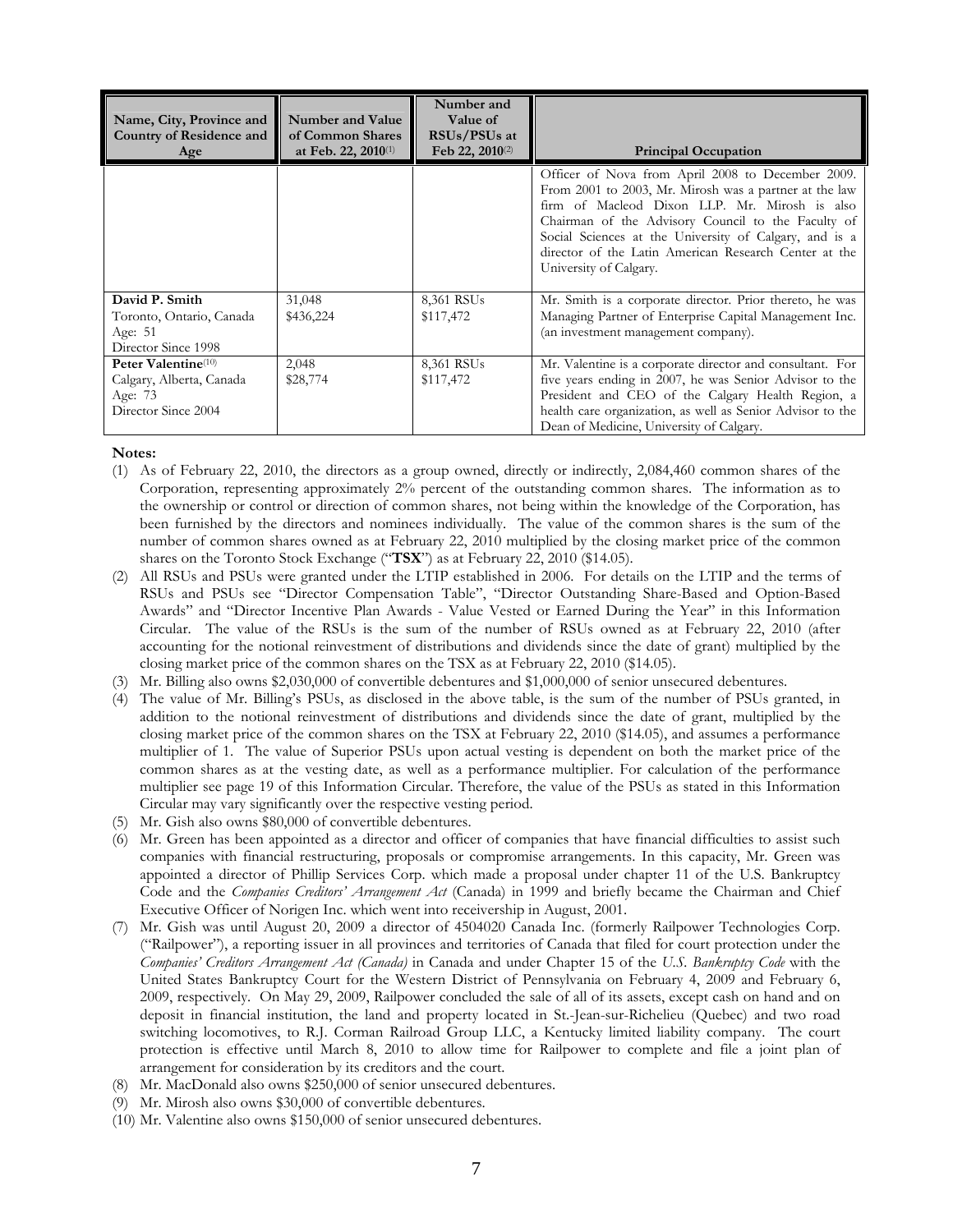### **Director Share Ownership Requirements**

Effective March 6, 2007, the Fund, the predecessor to the Corporation, adopted trust unit ownership guidelines for its independent directors. The ownership guidelines were adopted by the Corporation upon completion of the Conversion. Independent directors are required to own common shares and RSUs equivalent to three years' Board annual retainer fees (currently \$30,000 per year), of which directors must own at least a number of common shares equivalent in value to the current annual retainer. The required shareholdings must be attained no later than three years after the implementation of the ownership guidelines or the effective date of the appointment of such director.

The Chairman and Chief Executive Officer (the only non-independent director) is also subject to share ownership requirements. The Chairman and Chief Executive Officer is required to hold five times his annual salary in common shares, PSUs and RSUs, of which the Chairman and Chief Executive Officer must own a number of common shares equivalent in value to his current annual salary (currently \$600,000).

For further information on share ownership requirements of the Chairman and Chief Executive Officer, the Chief Financial Officer and the Presidents of the respective businesses, please refer to page 21 of this Information Circular.

### **Independence of Boards and Committee Members**

Director independence is determined by the Board based on the definition of independence in National Instrument 52-110 - "Audit Committees" (the "Audit Committee Rule"), which is incorporated by reference in National Instrument 58-101 – "Disclosure of Corporate Governance Practices" (the "Corporate Governance Rule") and National Policy 58-201 - "Corporate Governance Guidelines".

Of the ten members of the Board, nine are independent. Mr. Billing, Chairman and Chief Executive Officer, is a non-independent director. Mr. Green serves as Lead Director to ensure greater independence of the Board from management.

All members of the Audit Committee, Governance and Nominating Committee and the Compensation Committee are independent. All members of the Audit Committee are independent under additional regulatory requirements for audit committee members.

|                                         | Independent |                        | Audit     | Governance and          | Compensation |
|-----------------------------------------|-------------|------------------------|-----------|-------------------------|--------------|
| <b>Director</b>                         | <b>Yes</b>  | $\mathbf{N}\mathbf{o}$ | Committee | Nominating<br>Committee | Committee    |
| Catherine (Kay) M. Best                 |             |                        |           |                         |              |
| Grant D. Billing                        |             | ✓                      |           |                         |              |
| Chairman and Chief Executive            |             |                        |           |                         |              |
| Officer                                 |             |                        |           |                         |              |
| Robert J. Engbloom, Q.C. <sup>(1)</sup> |             |                        |           |                         |              |
| Randall J. Findlay                      |             |                        |           |                         |              |
| Norman R. Gish                          |             |                        |           |                         | Chair        |
| Peter A.W. Green                        |             |                        |           | Chair                   |              |
| Lead Director                           |             |                        |           |                         |              |
| James S.A. MacDonald                    |             |                        |           |                         |              |
| Walentin (Val) Mirosh                   |             |                        |           |                         |              |
| David P. Smith                          |             |                        | Chair     |                         |              |
| Peter Valentine                         |             |                        |           |                         |              |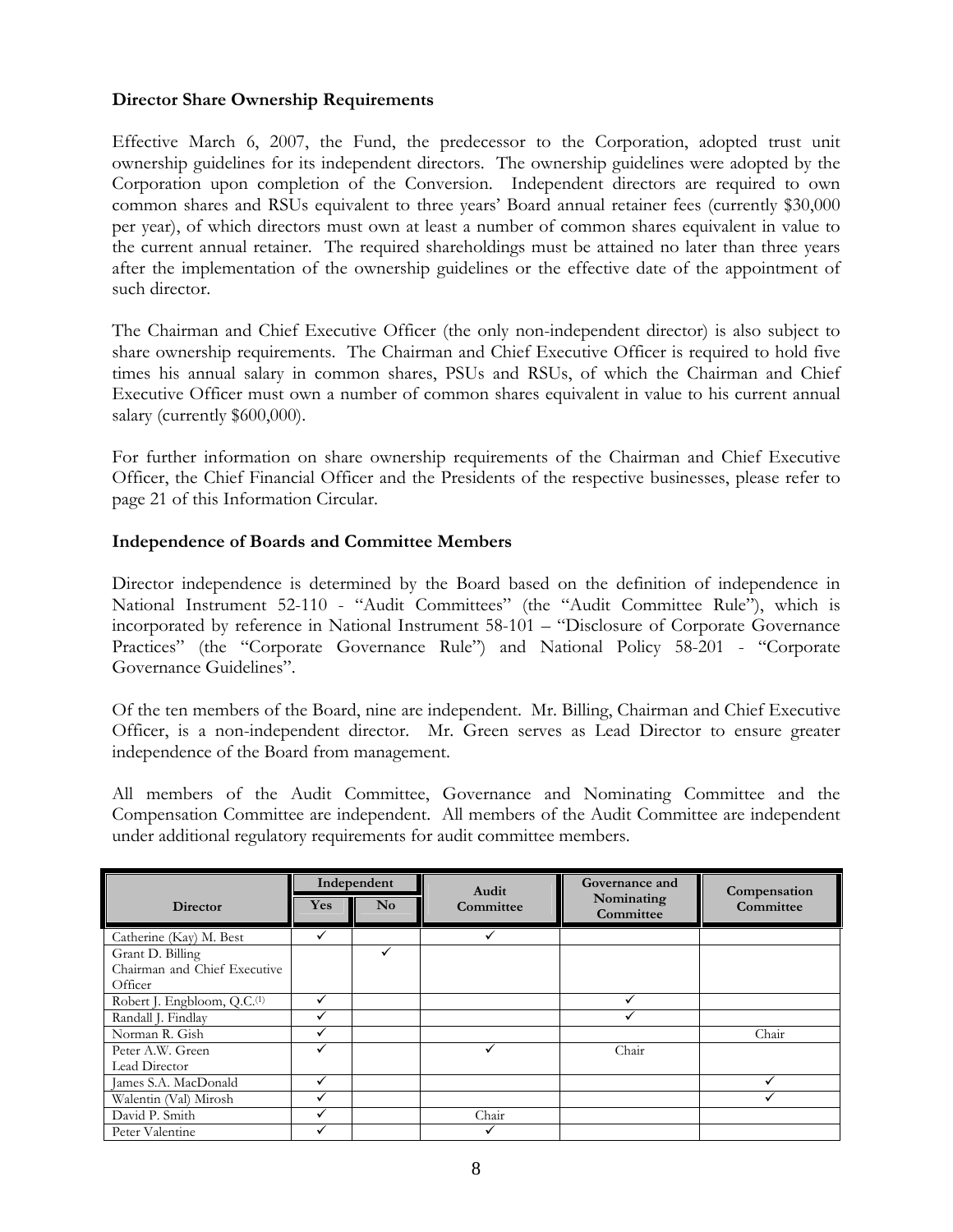#### **Notes:**

- (1) The Board has considered the circumstances of Mr. Engbloom, a partner in a law firm that provides legal services to the Corporation and has determined that he meets the independence requirements of the Corporate Governance Rule, other than for purposes of membership on the Audit Committee.
- (2) The Corporation does not have an Executive Committee.

### **Advisory Committees**

In August, 2006, Superior formed Advisory Committees for each of its businesses. The Advisory Committees are composed of two independent directors, senior corporate management and one President of another business. The Advisory Committees were formed with the intent of allowing for more detailed operational reviews at the different business levels which would result in a more focused strategic review at the Board level. Although not formal Board committees, the Advisory Committee structure provides the directors with additional time to address business opportunities, risks, strategies and challenges and allows the members of the Advisory Committee to provide advice where appropriate and act as the sounding board prior to bringing strategic matters and initiatives to the Board. Membership rotation for the Advisory Committees occurs from time to time in order to provide each Board member with maximum exposure to each of the businesses of Superior.

| <b>Director</b>                         | <b>Other Public</b><br><b>Company Directorships</b> | <b>Committee Appointments</b>                                                                                      |
|-----------------------------------------|-----------------------------------------------------|--------------------------------------------------------------------------------------------------------------------|
| Catherine (Kay) M. Best                 | Canadian Natural Resources Limited                  | Chair of Audit Committee<br>Member of Compensation Committee<br>Member of Health, Safety and Environment Committee |
|                                         | Enbridge Income Fund                                | Chair of Audit Committee                                                                                           |
| Grant D. Billing                        | Provident Energy Ltd.                               | Member of Governance and Human Resources<br>Committee                                                              |
| Robert J. Engbloom, Q.C. <sup>(1)</sup> | Parex Resources Inc.                                | Member of the Corporate Governance and Human<br>Resources Committee                                                |
| Randall J. Findlay                      | Provident Energy Ltd.                               | Member of Reserves, Operations, Environmental,<br>Health and Safety Committee                                      |
|                                         | Canadian Helicopters Income Trust                   | Chair of Board<br>Member of Governance, Compensation and Audit<br>Committees                                       |
|                                         | Pembina Pipeline Corporation                        | Chair of Human Resources and Compensation<br>Committee                                                             |
|                                         | WellPoint Systems Inc.                              | Chair of Governance Committee                                                                                      |
| Norman R. Gish                          | Provident Energy Ltd.                               | Chair of Governance and Human Resources<br>Committee                                                               |
| Peter A.W. Green                        | Gore Mutual Insurance Company <sup>(2)</sup>        | Chair of Investment Committee<br>Member of Audit Committee                                                         |

### **Other Public Company Directorships/Committee Appointments**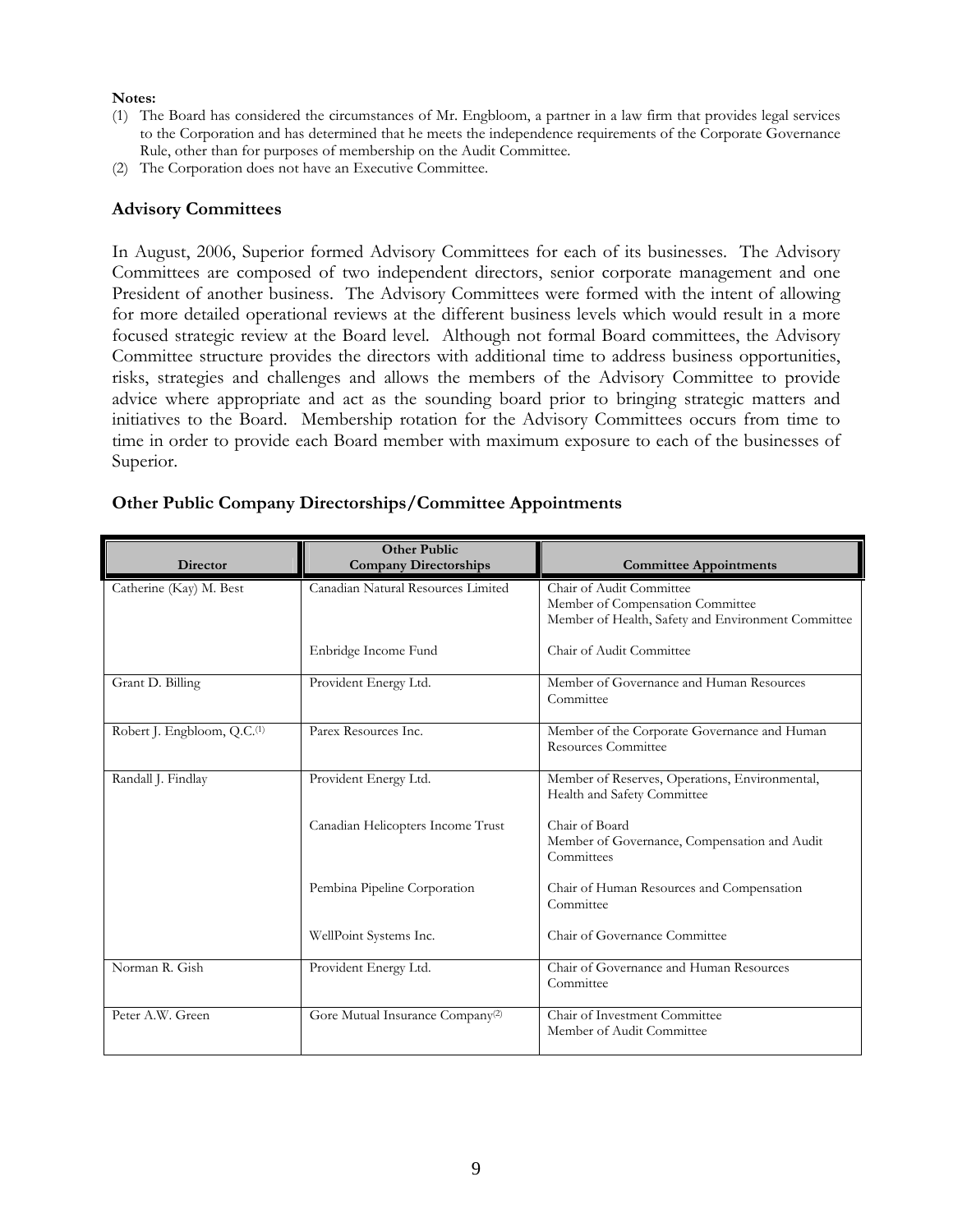| <b>Director</b>       | <b>Other Public</b><br><b>Company Directorships</b> | <b>Committee Appointments</b>                                                |
|-----------------------|-----------------------------------------------------|------------------------------------------------------------------------------|
| James S.A. MacDonald  | MDS Inc.                                            | Member of Audit Committee                                                    |
|                       | Cinram International Income Fund                    | Trustee and Chair of Audit Committee.                                        |
|                       | Cymbria Inc.                                        | Not applicable                                                               |
| Walentin (Val) Mirosh | TC Pipelines, LP                                    | Member of Audit Committee                                                    |
| David P. Smith        | Jannock Properties Limited                          | Member of Audit Committee                                                    |
|                       | Xinergy Ltd.                                        | Chair of Governance Committee<br>Member of Audit and Compensation Committees |
| Peter Valentine       | Canada School for Public Service                    | Governor<br>Vice-Chair, Audit Committee                                      |

#### **Note:**

(1) Mr. Engbloom acts as Corporate Secretary to Vermillion Energy Trust and CE Franklin Ltd.

(2) Regulated by the Office of the Superintendent of Financial Institutions; not a public issuer.

### **Board & Committee Meetings Held in 2009**

The tables below provide a summary of Board and Committee meetings held during 2009, and the director attendance relating to same. Although not committees of the Board, the attendance of the Advisory Committee meetings has been added for informational purposes.

| Meeting                                                      | <b>Total Number of Meetings Held</b> |
|--------------------------------------------------------------|--------------------------------------|
| Board of Directors                                           |                                      |
| Audit Committee                                              |                                      |
| Governance and Nominating Committee                          |                                      |
| Compensation Committee                                       |                                      |
| Energy Services Advisory Committee <sup>(1)</sup>            |                                      |
| Specialty Chemicals Advisory Committee                       |                                      |
| <b>Construction Products Distribution Advisory Committee</b> |                                      |
| Superior Energy Management Advisory Committee (1)            |                                      |

**Note:** (1)

(1) During 2009, the Superior Energy Management Advisory Committee was merged with the Energy Services Advisory Committee (formerly, the Superior Propane Advisory Committee).

|                         | <b>Board</b>      | Audit<br>Committee | G&N<br>Committee | Compensation<br>Committee | <b>Advisory</b>   |
|-------------------------|-------------------|--------------------|------------------|---------------------------|-------------------|
| <b>Director</b>         | Meetings          | (Chair: Smith)     | (Chair: Green)   | (Chair: Gish)             | <b>Committees</b> |
| Catherine (Kay) M. Best | 8 of 9            | $3$ of $4$         | N/A              | N/A                       | 4 of 4            |
| Grant D. Billing        | 9 <sub>of</sub> 9 | N/A                | N/A              | N/A                       | 15 of 15          |
| Robert J. Engbloom      | 8 of 9            | N/A                | $2$ of $2$       | N/A                       | $5$ of $5$        |
| Randall J. Findlay      | 9 <sub>of</sub> 9 | N/A                | $2$ of $2$       | N/A                       | 4 of 4            |
| Norman R. Gish          | 9 <sub>of</sub> 9 | N/A                | N/A              | 4 of 4                    | 4 of 4            |
| Peter A.W. Green        | 8 of 9            | 4 of 4             | $2$ of $2$       | N/A                       | $3$ of 4          |
| James S.A. MacDonald    | 9 <sub>of</sub> 9 | N/A                | N/A              | 4 of 4                    | 4 of 4            |
| Walentin (Val) Mirosh   | 9 <sub>of</sub> 9 | N/A                | N/A              | 4 of 4                    | 4 of 4            |
| David P. Smith          | 9 <sub>of</sub> 9 | 4 of 4             | N/A              | N/A                       | 4 of 4            |
| Peter Valentine         | 9 <sub>of</sub> 9 | 4 of 4             | N/A              | N/A                       | 4 of 4            |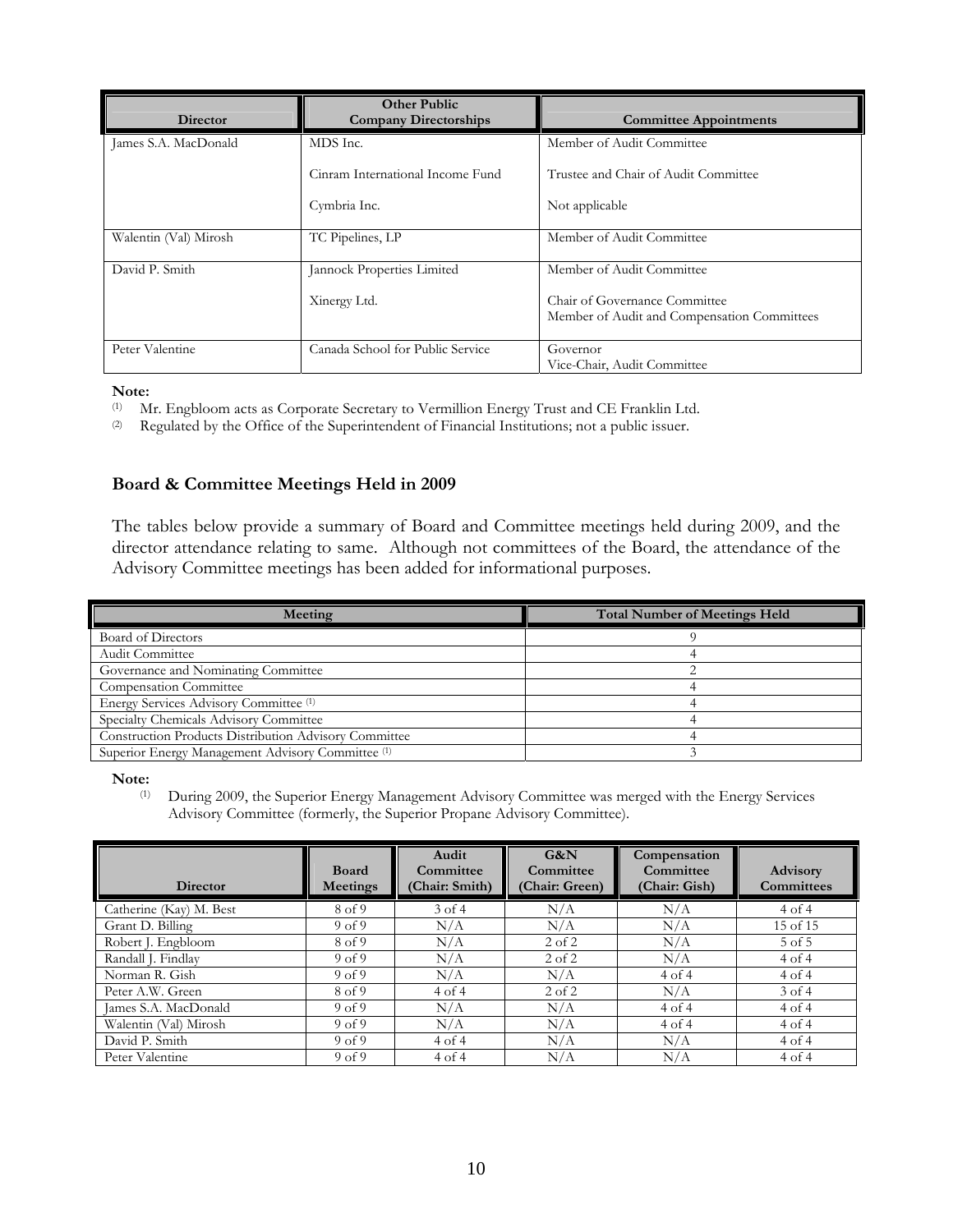### **Director Remuneration**

The annual compensation rates for the directors of the Corporation are set out below.

| Item                                                                                  | <b>Annual Compensation</b><br>until July 1, 2009 | <b>Annual Compensation</b><br>after July 1, 2009 to<br>Present |
|---------------------------------------------------------------------------------------|--------------------------------------------------|----------------------------------------------------------------|
| Annual Board Retainer                                                                 | \$30,000                                         | \$30,000                                                       |
| Lead Director Retainer                                                                | \$35,000                                         | \$35,000                                                       |
| Attendance per Board Meeting and Committee Meeting (non-Chair)(1)                     | \$1,500                                          | \$1,500                                                        |
| Attendance per Board Meeting and Committee Meeting<br>(teleconference) <sup>(1)</sup> | \$750                                            | \$1,500                                                        |
| Annual Committee Retainer <sup>(1)</sup>                                              | \$5,000                                          | \$5,000                                                        |
| Annual Committee Chair Retainer (in addition to Annual Committee<br>Retainer)         | \$5,000                                          | \$9,000                                                        |
| Annual Audit Committee Chair Retainer (in addition to Annual<br>Committee Retainer)   | \$7,000                                          | \$14,000                                                       |
| Attendance per Committee Meeting (Chair)                                              | \$2,000                                          | \$2,000                                                        |

#### **Note:**

(1) Includes Advisory Committee Meetings.

For 2009, Computershare received an annual fee of \$16,200 for its services as transfer agent and registrar of the Corporation. Computershare was initially appointed as trustee and transfer agent of the Fund on October 7, 2003.

### **Director Compensation**

The following table sets out the fees that were paid to the directors for their participation as members of the Board of Directors and Committees (both Board Committees and Advisory Committees) during 2009. Mr. Billing does not receive any fees with respect to director remuneration as he is considered a non-independent director. The total fees paid for 2008 and 2009 were \$831,283 and \$884,750, respectively.

In August, 2006, the Board of Directors of Superior Plus Administration Inc. approved the LTIP, under the terms of which directors would receive a grant of RSUs as part of their total compensation package. Directors are granted RSUs on an annual basis. Information pertaining to the awards granted to Mr. Billing in 2009 under the LTIP can be found in the "Summary Compensation Table" on page 23 of this Information Circular. For more information on the terms of the RSUs or the LTIP, see "Compensation Discussion and Analysis - Long Term Incentive and Retention Programs" in this Information Circular. Director's RSU grants will be determined on an annual basis but are not guaranteed to be granted in any one year.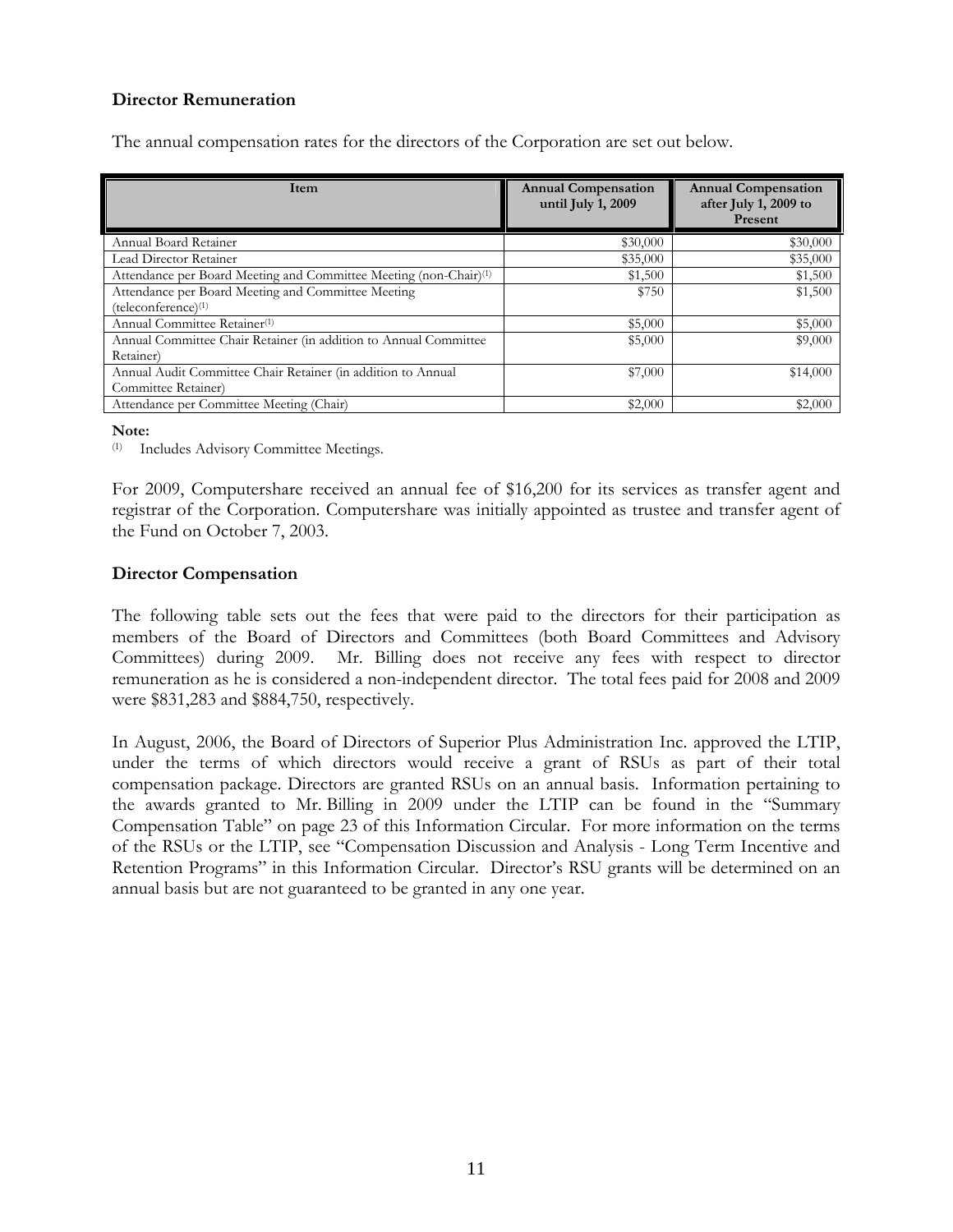### **Director Compensation Table**

The following table sets forth the total amount of compensation paid to the Directors of the Corporation in respect of services provided during the year ended December 31, 2009.

| Name                            | Fees<br>$\mathbf{E}$ arned $(1)$<br>$(\$)$ | Share-<br><b>Based</b><br>Awards <sup>(2)(3)</sup><br>$(\$)$ | Option-<br><b>Based</b><br>Awards<br>$($ \$ | Non-Equity<br><b>Incentive Plan</b><br>Compensation<br>$$^{(})$$ | Pension<br>Value<br>$$^{(\$)}$$ | All Other<br>Compensation<br>$($)$ | Total<br>$($)$ |
|---------------------------------|--------------------------------------------|--------------------------------------------------------------|---------------------------------------------|------------------------------------------------------------------|---------------------------------|------------------------------------|----------------|
| Catherine (Kay) M. Best         | 62,750                                     | 27,000                                                       |                                             |                                                                  |                                 |                                    | 89,750         |
| Grant D. Billing <sup>(4)</sup> | -                                          | $\overline{\phantom{a}}$                                     | ٠                                           | $\overline{\phantom{a}}$                                         | $\overline{\phantom{a}}$        | -                                  |                |
| Robert J. Engbloom              | 59,750                                     | 27,000                                                       | -                                           | $\overline{\phantom{a}}$                                         | $\overline{\phantom{a}}$        |                                    | 86,750         |
| Randall J. Findlay              | 62,750                                     | 27,000                                                       |                                             | -                                                                |                                 |                                    | 89,750         |
| Norman R. Gish                  | 72,250                                     | 27,000                                                       | -                                           | -                                                                | $\overline{\phantom{a}}$        |                                    | 99,250         |
| Peter A.W. Green                | 111,250                                    | 27,000                                                       | ٠                                           | $\overline{\phantom{a}}$                                         | $\overline{\phantom{a}}$        |                                    | 138,250        |
| James S.A. MacDonald            | 65,750                                     | 27,000                                                       |                                             |                                                                  |                                 |                                    | 92,750         |
| Walentin (Val) Mirosh           | 65,750                                     | 27,000                                                       | ٠                                           | $\overline{\phantom{a}}$                                         | $\overline{\phantom{a}}$        | ٠                                  | 92,750         |
| David P. Smith                  | 75,750                                     | 27,000                                                       | $\overline{\phantom{a}}$                    | $\overline{\phantom{a}}$                                         | $\overline{\phantom{a}}$        |                                    | 102,750        |
| Peter Valentine                 | 65,750                                     | 27,000                                                       | ٠                                           | $\overline{\phantom{a}}$                                         | $\overline{\phantom{a}}$        |                                    | 92,750         |

#### **Notes:**

- (1) Includes both annual retainers and meeting attendance fees.
- (2) On August 6, 2009 each of the Directors, with the exception of Mr. Billing, received 2,457.23 RSUs.
- (3) RSUs in this table are valued as at the date of grant. The grant price on August 6, 2009, was \$10.988. Please refer to Directors' Information table on page 6 which indicates the current value of the Director RSU grants as at February 22, 2010, after accounting for the notional reinvestment of distributions and dividends since the date of grant.
- (4) Mr. Billing is the Chairman and Chief Executive Officer of the Corporation and does not receive any compensation for serving as a director of the Corporation. Information relating to the compensation received by Mr. Billing for acting as an officer of the Corporation for the 2009 fiscal year is included in the "Summary Compensation Table" found on page 23 of this Information Circular.

Each director of the Board is compensated for all reasonable out-of-pocket expenses incurred incidental to attending Board/committee meetings. For the 2009 fiscal year, an aggregate of \$83,398 was reimbursed to the directors for such out-of-pocket expenses.

### **Director Outstanding Share-Based and Option-Based Awards**

The following table sets forth information with respect to the outstanding awards granted under the LTIP to the Corporation's Directors as of December 31, 2009, which includes awards granted prior to January 1, 2009.

|                                 |                                                                                       | <b>Option-Based Awards</b>                  | <b>Share-Based Awards</b>    |                                                              |                                                                                               |                                                                                                                                    |
|---------------------------------|---------------------------------------------------------------------------------------|---------------------------------------------|------------------------------|--------------------------------------------------------------|-----------------------------------------------------------------------------------------------|------------------------------------------------------------------------------------------------------------------------------------|
| Name                            | Number of<br><b>Securities</b><br>Underlying<br>Unexercised<br><b>Options</b><br>(# ) | Option<br><b>Exercise</b><br>Price<br>$($)$ | Option<br>Expiration<br>Date | Value of<br>Unexercised<br>In-the-Money<br>Options<br>$($ \$ | Number<br>of Shares<br>or Units<br>of Shares that<br><b>Have Not</b><br><b>Vested</b><br>(# ) | Market or<br>Payout<br>Value of<br><b>Share-Based</b><br><b>Awards That</b><br><b>Have Not</b><br>$Vested$ <sup>(1)</sup><br>$($)$ |
| Catherine (Kay) M. Best         |                                                                                       |                                             |                              |                                                              | 8,206 RSUs                                                                                    | 120,218                                                                                                                            |
| Grant D. Billing <sup>(2)</sup> |                                                                                       |                                             |                              |                                                              |                                                                                               |                                                                                                                                    |
| Robert J. Engbloom              |                                                                                       |                                             |                              |                                                              | 8,206 RSUs                                                                                    | 120,218                                                                                                                            |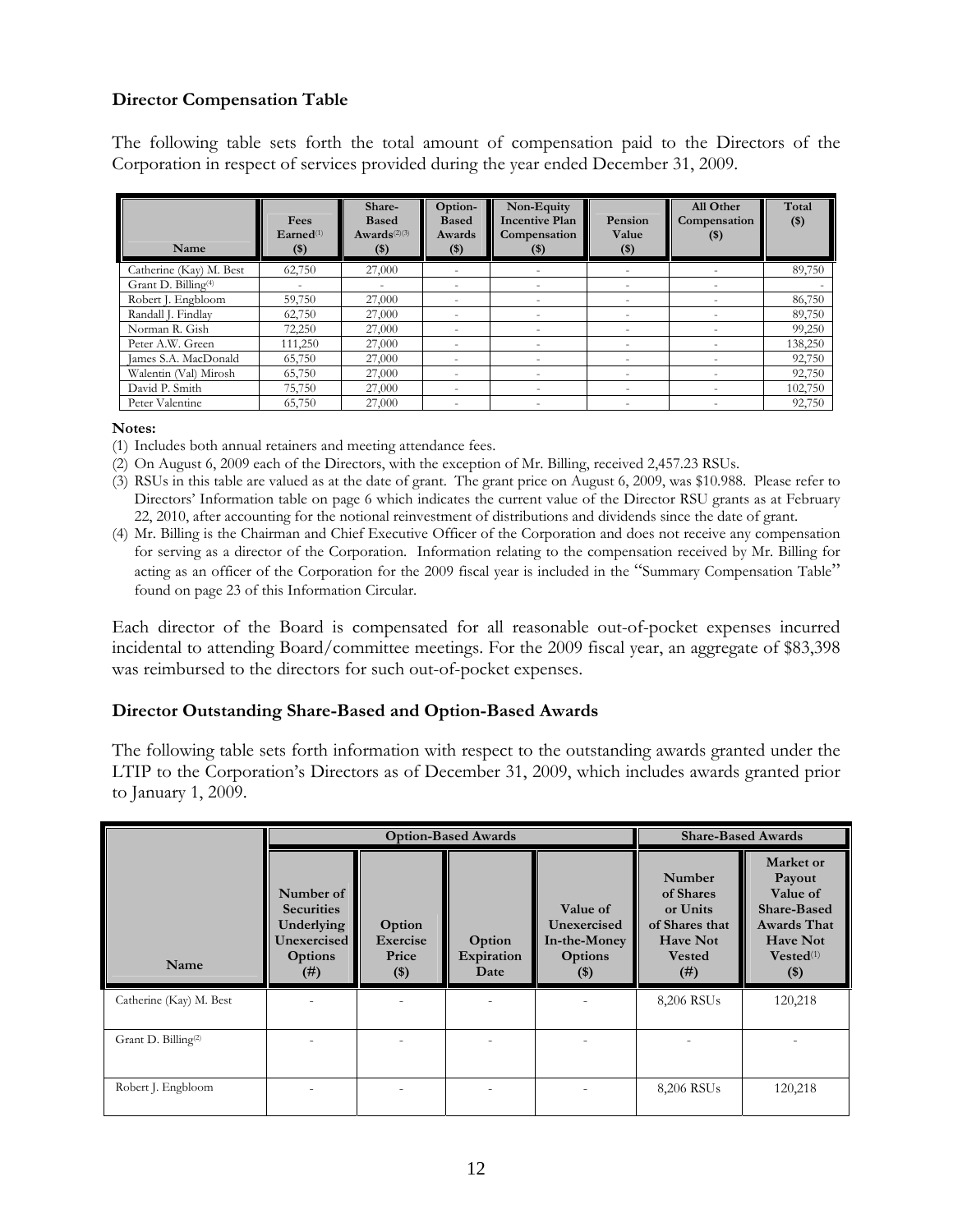|                       |                                                                                | <b>Option-Based Awards</b>           | <b>Share-Based Awards</b>    |                                                              |                                                                                               |                                                                                                                                     |
|-----------------------|--------------------------------------------------------------------------------|--------------------------------------|------------------------------|--------------------------------------------------------------|-----------------------------------------------------------------------------------------------|-------------------------------------------------------------------------------------------------------------------------------------|
| Name                  | Number of<br><b>Securities</b><br>Underlying<br>Unexercised<br>Options<br>(# ) | Option<br>Exercise<br>Price<br>$($)$ | Option<br>Expiration<br>Date | Value of<br>Unexercised<br>In-the-Money<br>Options<br>$($ \$ | Number<br>of Shares<br>or Units<br>of Shares that<br><b>Have Not</b><br><b>Vested</b><br>(# ) | Market or<br>Payout<br>Value of<br><b>Share-Based</b><br><b>Awards That</b><br><b>Have Not</b><br>$Vested$ <sup>(1)</sup><br>$($ \$ |
| Randall J. Findlay    |                                                                                |                                      |                              |                                                              | 9,530 RSUs                                                                                    | 139,615                                                                                                                             |
| Norman R. Gish        |                                                                                |                                      |                              |                                                              | 8,206 RSUs                                                                                    | 120,218                                                                                                                             |
| Peter A.W. Green      |                                                                                |                                      |                              |                                                              | 8,206 RSUs                                                                                    | 120,218                                                                                                                             |
| James S.A. MacDonald  |                                                                                |                                      |                              |                                                              | 8,206 RSUs                                                                                    | 120,218                                                                                                                             |
| Walentin (Val) Mirosh |                                                                                |                                      |                              |                                                              | 9,530 RSUs                                                                                    | 139,615                                                                                                                             |
| David P. Smith        |                                                                                |                                      |                              |                                                              | 8,206 RSUs                                                                                    | 120,218                                                                                                                             |
| Peter Valentine       |                                                                                |                                      |                              |                                                              | 8,206 RSUs                                                                                    | 120,218                                                                                                                             |

#### **Notes:**

- (1) Based on the closing market price of the common shares of Superior on the TSX on December 31, 2009 of \$14.65 per common share. The number of RSUs disclosed take into consideration the notional reinvestment of dividends since the date of grant, until December 31, 2009.
- (2) Mr. Billing is the Chairman and Chief Executive Officer of the Corporation and does not receive any compensation for serving as a director of the Corporation. Information relating to outstanding awards granted to Mr. Billing under the LTIP is included in the "NEO Outstanding Share-Based and Option-Based Awards Table" found on page 24 of this Information Circular.

### **Director Incentive Plan Awards - Value Vested or Earned During the Year**

The following table sets forth information with respect to the value of RSUs granted to the Corporation's Directors pursuant to the Directors' LTIP that have vested during the year ended December 31, 2009.

| Name                            | Option-Based Awards -<br><b>Value Vested During Year</b><br>$(\$)$ | <b>Share-Based Awards -</b><br>Value Vested During Year <sup>(1)</sup><br>$(\$)$ | Non-Equity Incentive Plan<br>Compensation-<br><b>Value Earned During Year</b><br>$(\$)$ |
|---------------------------------|--------------------------------------------------------------------|----------------------------------------------------------------------------------|-----------------------------------------------------------------------------------------|
| Catherine (Kay) M. Best         |                                                                    | Nil                                                                              |                                                                                         |
| Grant D. Billing <sup>(2)</sup> |                                                                    |                                                                                  |                                                                                         |
| Robert J. Engbloom              |                                                                    | 40,412                                                                           | $\overline{a}$                                                                          |
| Randall J. Findlay              | $\overline{a}$                                                     | Nil                                                                              | $\overline{\phantom{0}}$                                                                |
| Norman R. Gish                  |                                                                    | 40,412                                                                           | $\overline{a}$                                                                          |
| Peter A.W. Green                |                                                                    | 40,412                                                                           | $\overline{\phantom{0}}$                                                                |
| James S.A. MacDonald            |                                                                    | 40,412                                                                           | $\overline{a}$                                                                          |
| Waltentin (Val) Mirosh          |                                                                    | Nil                                                                              |                                                                                         |
| David P. Smith                  |                                                                    | 40,412                                                                           | $\overline{a}$                                                                          |
| Peter Valentine                 |                                                                    | 40,412                                                                           |                                                                                         |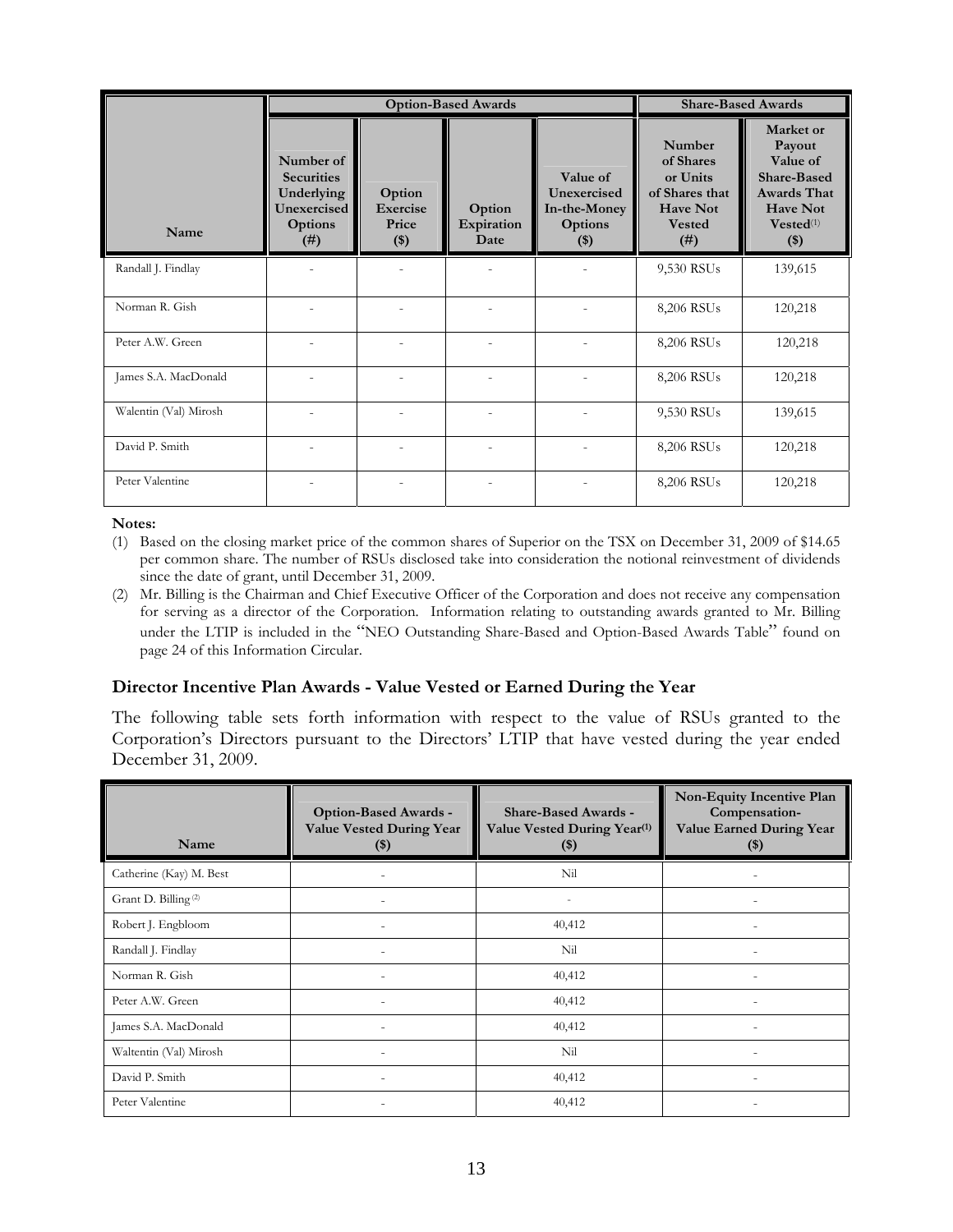#### **Notes:**

- (1) Director RSUs are granted at the market price of the common shares on the day of grant and vest on the third anniversary of the date of grant. Their value upon vesting is dependent on the market price of the common shares, in addition to the notional reinvestment of dividends over the vesting period. The value of the Director RSUs is based on the number of RSUs that have vested multiplied by the market price of the common shares on the TSX on the date of vesting.
- (2) Mr. Billing is the Chairman and Chief Executive Officer of the Corporation and does not receive any compensation for serving as a director of the Corporation. Information relating to value vested or earned during 2009 with respect to incentive awards for Mr. Billing is included in the "NEO Incentive Plan Awards – Value Vested or Earned During the Year Table" found on page 26 of this Information Circular.

### **Directors' and Officers' Liability Insurance**

The Corporation and Superior General Partner Inc. (the "**General Partner**") maintain directors' and officers' liability insurance for their respective directors and officers. Under this insurance, the insurer pays, on behalf of the Corporation and the General Partner, for losses for which each of these entities indemnifies its directors and officers and, on behalf of such persons, for losses which are suffered during the performance of their duties, which are not indemnified by the Corporation or the General Partner.

The policy has an aggregate coverage limit of US\$35,000,000, subject to a corporate deductible of US\$500,000 for losses in which the Corporation or the General Partner indemnifies its directors and officers. There is no deductible for losses which are non-indemnifiable by the Corporation or the General Partner. In addition, the Corporation has excess Side A coverage of US\$10,000,000 which preserves an additional US\$10,000,000 limit of insurance for directors and officers without increasing the corporate reimbursement coverage.

The annual premium paid by Superior in 2009 in respect of its directors and officers was US\$166,088. This premium is for a 12-month term, November 1, 2009 to November 1, 2010, to coincide with the corporate insurance program.

### **Dividend Reinvestment Program**

In 2007, the Fund implemented a Distribution Reinvestment Plan ("**DRIP**"). The DRIP allowed participants to have their monthly cash distributions reinvested in additional units of the Fund. On February 28, 2008, the Fund announced that it would be suspending the DRIP until further notice. The DRIP was terminated on December 19, 2008 in connection with the Conversion.

In February, 2009, the Corporation adopted a Dividend Reinvestment Plan allowing participants to have their monthly cash dividends reinvested in additional common shares of the Corporation at an effective discount of five percent of the average market price of the common shares over the five day trading period ending on the business day immediately prior to the dividend payment date. Although the Dividend Reinvestment Plan has been approved by the Board it has not been implemented by the Corporation.

### **ITEM #2 - APPOINTMENT OF AUDITOR**

At the Meeting, the Shareholders will be asked to vote for the appointment of Deloitte & Touche LLP, Chartered Accountants, as the auditor of the Corporation until the close of the next annual general meeting, at such remuneration as may be approved by the Board of the Corporation. Deloitte & Touche LLP was first appointed auditor of the Fund effective August 2, 1996. To be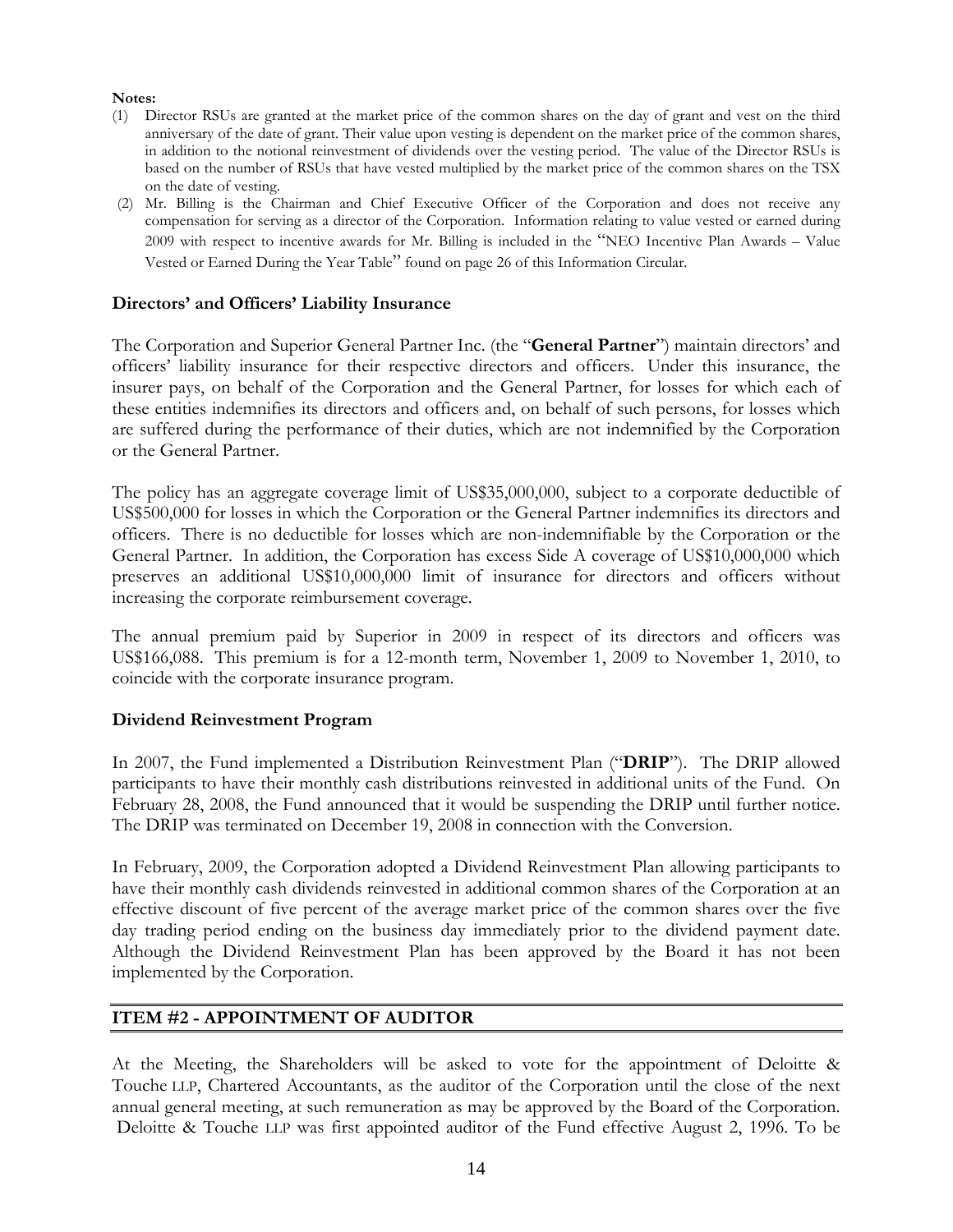approved, such resolution must be passed by the affirmative votes cast by holders of more than 50 percent of the common shares represented in person or by proxy at the Meeting that vote on such resolution.

The audit fees payable to Deloitte & Touche LLP for the years ended December 31, 2008 and December 31, 2009 can be found on page 39 of this Information Circular.

### **PART III: EXECUTIVE COMPENSATION**

### **Compensation Discussion and Analysis**

The Compensation Committee has oversight responsibility in relation to human resources, compensation and pension matters of the Corporation. The Compensation Committee consists of three independent directors, namely Messrs. Gish (Chair), MacDonald and Mirosh. The role of the Compensation Committee includes making recommendations to the Board with respect to executive compensation, human resources policies, as well as management succession and development. The Compensation Committee also evaluates the performance of the Chairman and Chief Executive Officer and recommends his compensation for approval by the independent directors of the Board. In addition, the Compensation Committee is responsible for conducting periodic reviews of the amount and form of directors' fees and benefits for Board and committee service in relation to time commitment, responsibilities, risks and current norms and recommends any adjustments to the Board for its consideration and decision. The mandate of the Compensation Committee is posted on the Corporation's website at *www.superiorplus.com*.

The Corporation's executive compensation programs focus on rewarding performance and contributions to the achievement of corporate and divisional goals and objectives. The programs reflect a total compensation philosophy for all employees. The guiding principle is to align employee and executive interests with those of the Shareholders of the Corporation. To this end, compensation programs are competitive and market-based within the industries from which the Corporation recruits, and base salaries and benefits are targeted at the median. Incentive programs act as the lever that enables executives and employees to be compensated above that level. The incentive programs are designed to reward performance at the Superior level and at the divisional level of Superior's businesses depending on the executive's position within the organization. Sustained strong performance is rewarded through the short and long-term incentive plans with compensation that can exceed the executive's annual base salary.

In 2006, the Compensation Committee undertook a thorough review of both the long term and short term compensation design at the Superior and individual business levels. The Trust Unit Incentive Program ("**TUIP**"), the businesses' phantom option plans ("**POP**") and the Management Trust Unit Purchase Plan ("**MTUPP**") were discontinued and replaced by the LTIP. As of the date of this Information Circular there are no options or awards issued pursuant to the TUIP or MTUPP which are still outstanding. See "Description of Discontinued Plans" for a description of the POP and the outstanding phantom shares issued thereunder.

The performance and compensation of Grant D. Billing, Chairman and Chief Executive Officer, is reviewed annually by the Compensation Committee. Upon evaluating the Chairman and Chief Executive Officer's performance in light of established goals and objectives, the Compensation Committee makes a recommendation to the Board with respect to the compensation of the Chairman and Chief Executive Officer. On an annual basis, the Chairman and Chief Executive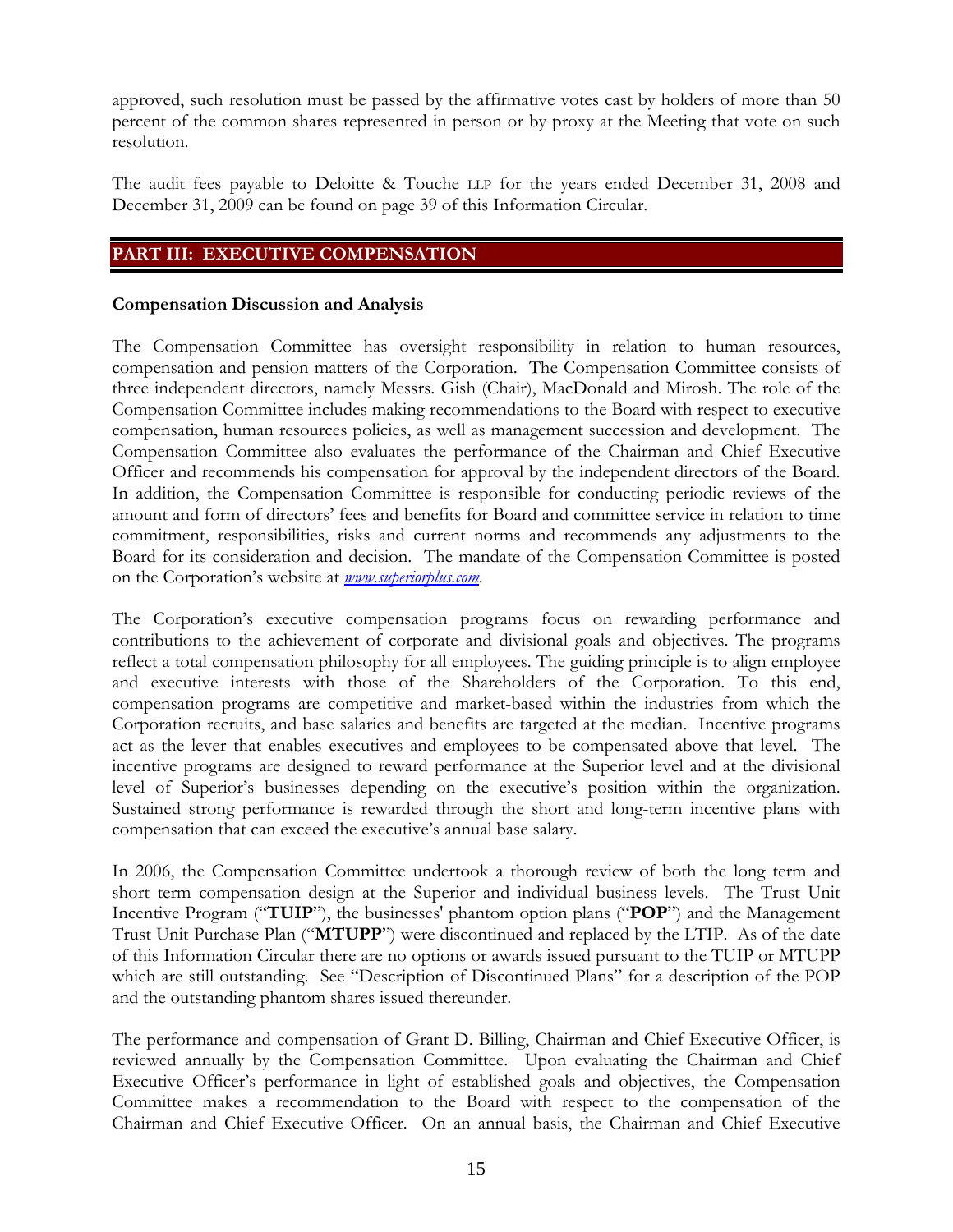Officer presents recommendations for approval to the Compensation Committee as to overall compensation and other conditions of employment of Superior's senior officers namely, Messrs. Bingham, McFadden, Gleason, McCamus, Timmons and Vanderberg. The compensation package for officers and senior employees, including the Named Executive Officers ("**NEOs**"), has three components:

- (a) base salary and benefits;
- (b) annual bonus program; and
- (c) long-term incentive programs.

The Compensation Committee reviewed broad Canadian industry surveys prepared by Towers Perrin ("**Towers**") and Mercer Human Resources Consulting LLC ("**Mercer**") in determining the appropriate range of total compensation to be paid to NEOs in respect of 2009 performance.No peer group has been identified due to the geographic and industry diversified nature of Superior's businesses. The Towers and Mercer surveys both reflected a trend towards weighing the value of total compensation in favour of long-term incentive programs and annual bonuses with less emphasis being placed on base salary and benefits. The Corporation implemented a similar approach to determining 2009 compensation.

### *Base Salary and Benefits*

In determining base salaries, Superior and its businesses review competitive data obtained from Towers and Mercer in order to compare the Corporation's compensation programs with other companies whose operations, general business activities, number of employees and geographical location are similar. In 2009, Superior paid \$3,150 and \$5,100 to Towers and Mercer, respectively, for receipt of their industry surveys.The base pay for each employee, including that of each NEO, is targeted at the median or middle of the market place and is compared to other employees and executive officers to ensure internal equity. For 2009, in light of the difficult economic environment, Superior instituted a general salary freeze, other than for promotions and special adjustments, applicable to NEOs and the next level of management.

Benefit plans provided by Superior and its businesses are in the form of group life, health and medical, pension/savings plans and other benefits. The NEOs participate in the same benefit plans as are made available to all salaried, and a majority of hourly, employees of the Corporation. Benefits are evaluated for each of Superior's businesses and are set at competitive rates. From time to time Superior's businesses conduct reviews of their benefit packages with the assistance of third party consultants.

### *Annual Bonus Program*

The annual bonus program rewards employees for their contribution to the overall performance of Superior and in the case of the business employees, to the performance of their respective business. The principal performance measures are based on financial targets and other key objectives for the period for both corporate and business employees and if such set objectives are met, payout levels may range from 0 percent to 100 percent of base salary, depending on the employee's position. The financial targets and other key objectives used to assess bonuses are established at the beginning of each year in a goal document prepared for each NEO. Performance of the NEO is assessed against these targets and objectives by the Board, in the case of the Chairman and Chief Executive Officer, and by the Chairman and Chief Executive Officer, in the case of all other NEOs. The bonus assessments take place at the beginning of the year which follows the year in respect of performance being evaluated. The Board and the Chairman and Chief Executive Officer, as the case may be,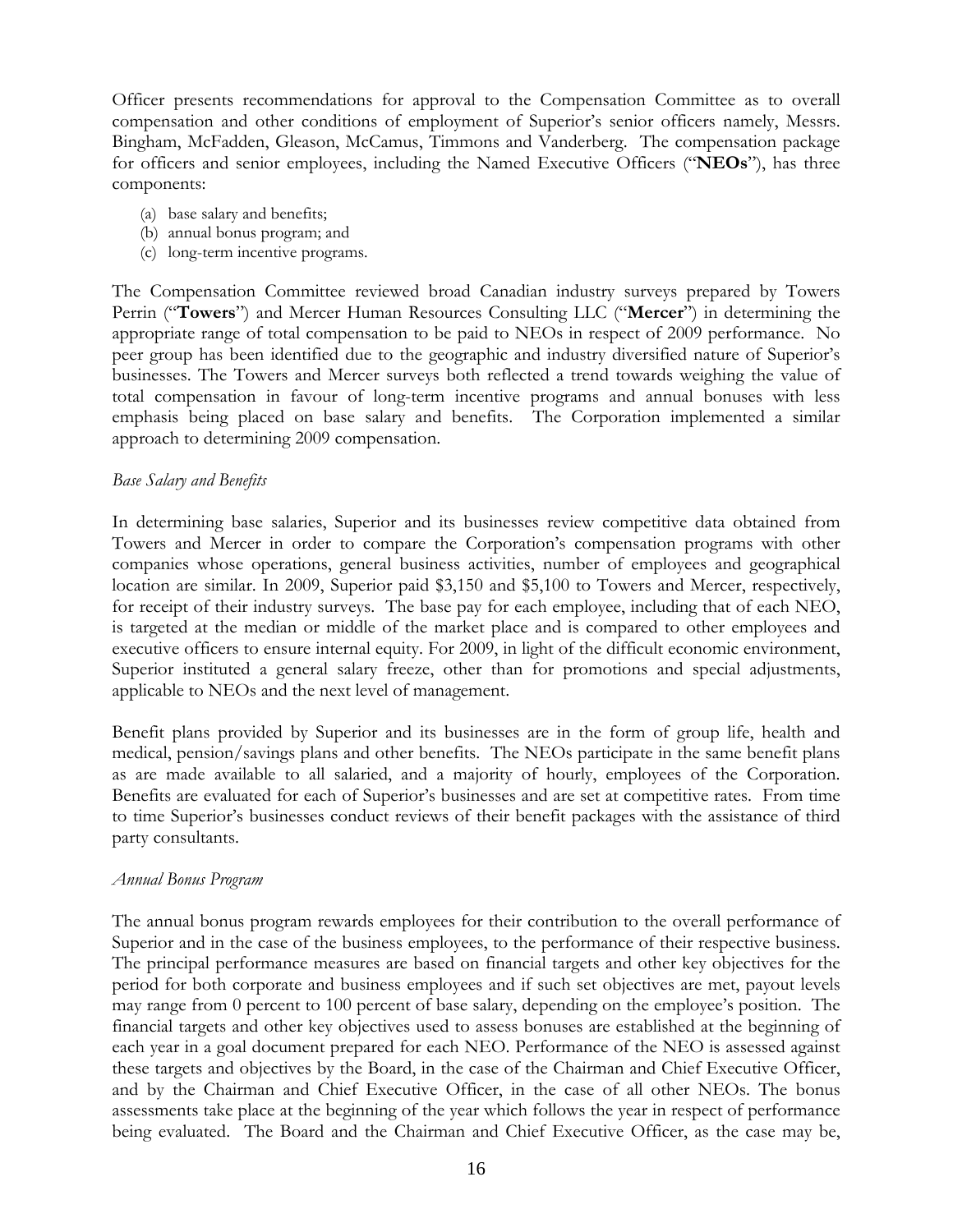meet with the NEOs to assess whether the prescribed key objectives have been satisfied in a given year. In general, the achievement of financial targets is given more significance (70 - 80 percent of the total bonus award) than the realization of key objectives (20 - 30 percent of the total bonus award) in determining bonus amounts. Notwithstanding the foregoing, the Compensation Committee and the Board, at their discretion, may adjust the weight given to the achievement of financial targets and key objectives and the amount of the incentive bonus to the extent that there were elements of performance that were not contemplated in the goal document for the particular NEO. The adjustment to the incentive bonus can be positive or negative depending on the nature of the unforeseen factor(s).

*2009 Bonus Program Payouts:* The bonuses paid to each NEO with respect to 2009 performance were calculated in the manner described above applying the specific financial targets and key objectives set forth below. Superior and certain of its businesses did not meet their 2009 financial goals and overall bonus awards were generally lower and based on achieving key objectives. For Grant Billing, Chairman and Chief Executive Officer, the Board was pleased with the performance of his personal and strategic objectives that, under the terms of the annual bonus program, resulted in a bonus award. Mr. Billing declined to accept the award, in light of the overall financial performance of the Corporation. Similarly, Paul Vanderberg, now President of Building Products Distribution, including Winroc, declined to accept his award, given the challenging operating environment and the 2009 financial results of the construction products distribution business. For 2009 cash bonus amounts paid to the other NEOs, see "Summary Compensation Table."

| Name                                                                            |                  | Goals                                                                                                                                              |
|---------------------------------------------------------------------------------|------------------|----------------------------------------------------------------------------------------------------------------------------------------------------|
| <b>Grant Billing</b><br>Chairman and Chief                                      | Financial Target | Achieve adjusted operating cash flow ("AOCF") per common share target of \$2.05                                                                    |
| <b>Executive Officer</b>                                                        | Key Objectives   | Develop the business growth initiatives for each area of business.                                                                                 |
|                                                                                 |                  | Consider LTIP plan alternatives after the Conversion.                                                                                              |
|                                                                                 |                  | Continually consider strategic alternatives for and within each division, as well as for the<br>Corporation                                        |
| Wayne Bingham<br><b>Executive Vice President</b>                                | Financial Target | Achieve AOCF per common share target of \$2.05                                                                                                     |
| and Chief Financial                                                             | Key Objectives   | Consider alternate dividend reinvestment programs                                                                                                  |
| Officer                                                                         |                  | Execute on the International Financial Reporting Standards ("IFRS") plan                                                                           |
|                                                                                 |                  | Develop a targeted investor relations program as a high yield corporation                                                                          |
|                                                                                 |                  | Term out bank facility and bank lines                                                                                                              |
|                                                                                 |                  | Look for CSOX testing efficiencies                                                                                                                 |
| Eric McFadden<br><b>Executive Vice President</b><br><b>Business Development</b> | Financial Target | Achieve AOCF per common share target of \$2.05                                                                                                     |
|                                                                                 | Key Objectives   | Develop and maintain a basket of acquisition opportunities                                                                                         |
|                                                                                 |                  | Manage and progress acquisition opportunities from point of contact to closing                                                                     |
|                                                                                 |                  | Provide updates on business development activities to management and the Board and support<br>the business development activities in the divisions |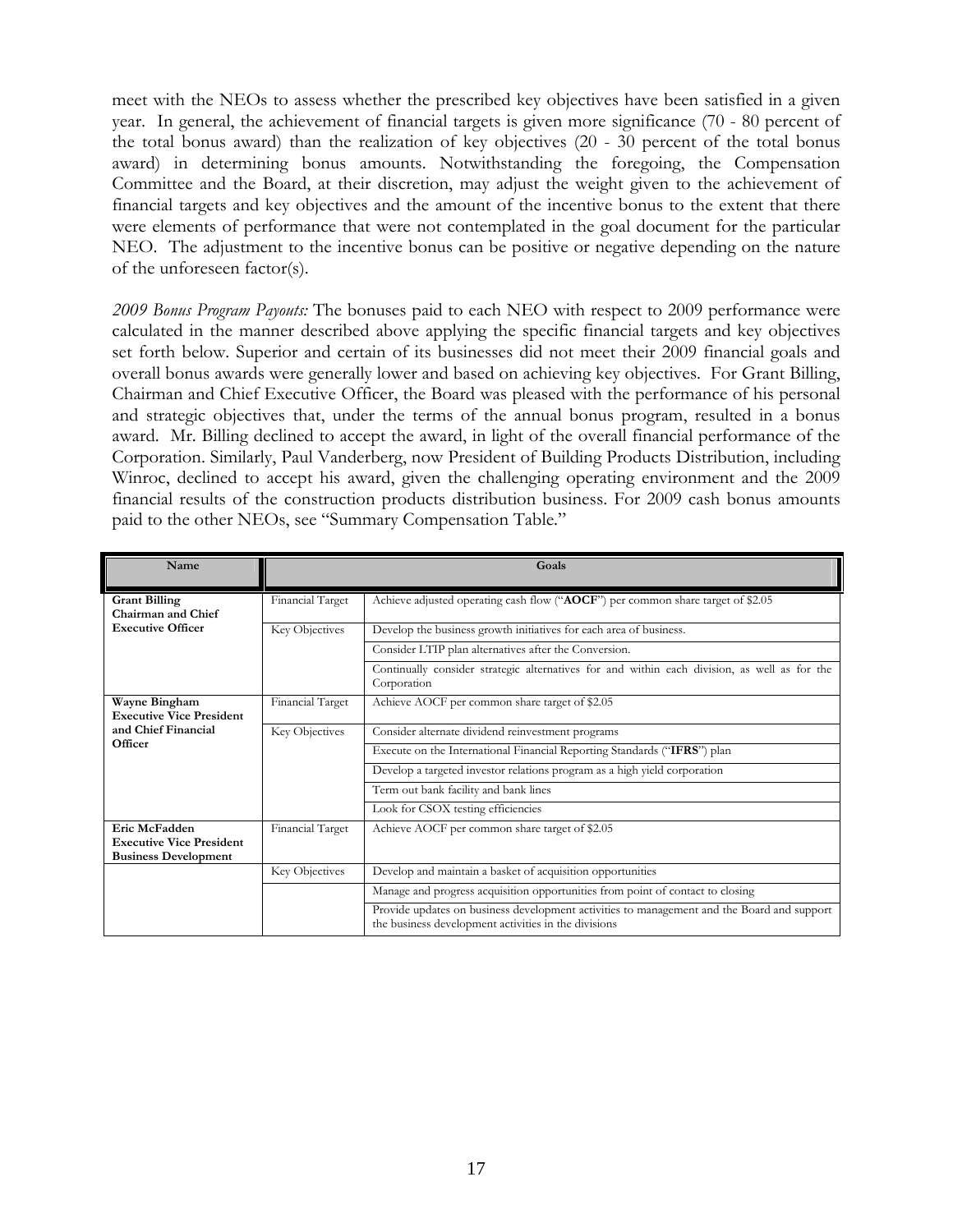| Name                                                |                  | Goals                                                                                                                                      |
|-----------------------------------------------------|------------------|--------------------------------------------------------------------------------------------------------------------------------------------|
| John Gleason                                        | Financial Target | Achieve divisional EBITDA of \$105 million                                                                                                 |
| (President of Superior<br>Propane)                  | Key Objectives   | Complete the Genesis reorganization in the summer of 2009                                                                                  |
|                                                     |                  | Implement the One World system conversion by the fall of 2009                                                                              |
|                                                     |                  | Develop a comprehensive sales plan in advance of the 2010 budget                                                                           |
| <b>Greg McCamus</b>                                 | Financial Target | Achieve divisional EBITDA of \$9.8 million                                                                                                 |
| (President of Superior<br><b>Energy Management)</b> | Key Objectives   | Complete assessment of strategic options and implement a plan to improve financial<br>performance and return on investment in core markets |
|                                                     |                  | Develop a plan to grow consistently in commercial markets by growing channel capabilities                                                  |
|                                                     |                  | Continue to evaluate opportunities to enter US markets                                                                                     |
|                                                     |                  | Assess other products and services to enhance the commercial business                                                                      |
| Paul Timmons                                        | Financial Target | Achieve divisional EBITDA of \$104.6 million                                                                                               |
| (President of ERCO<br>Worldwide)                    | Key Objectives   | Start-up chloralkali facility expansion on time and budget                                                                                 |
|                                                     |                  | Develop senior leadership team                                                                                                             |
|                                                     |                  | Review operations in response to economic changes                                                                                          |
|                                                     |                  | Identify and develop new growth opportunities                                                                                              |
| Paul Vanderberg                                     | Financial Target | Achieve divisional EBITDA of \$36 million                                                                                                  |
| (President of Winroc)                               | Key Objectives   | Reduce operating expenses and achieve inventory reductions                                                                                 |
|                                                     |                  | Complete one medium sized acquisition that expands on Winroc's geographical footprint                                                      |
|                                                     |                  | Implement and achieve utilization with respect to Logic Trend automation environment.                                                      |

**Note:** 

For a description of how AOCF and EBITDA is calculated, please refer to Superior's 2009 Management Discussion and Analysis ("MD&A") for the year ended December 31, 2009.

### *Long-Term Incentive and Retention Programs*

### DESCRIPTION OF CURRENT PLANS

The LTIP was established in 2006 to replace the TUIP as well as the POP at the business levels. The purpose of the LTIP is to attract and to provide proper incentives to retain key employees, as well as to focus management on the operating and financial performance of Superior and long term Shareholder return. The LTIP does not provide for the issuance of common shares or any rights to acquire common shares and provides only for the granting of cash awards.

The LTIP is available to employees, directors and officers of Superior and its businesses. Under the terms of the LTIP, participants are eligible to receive grants of RSUs or PSUs annually, or as otherwise may be required (i.e. executive recruitment). The number of RSUs or PSUs granted is evaluated using a combination of measures including, the desire and ability of the grantee to be promoted within Superior, the exhibition by the grantee of leadership qualities, a demonstrated competence by the grantee in the skills required to excel in his or her role and level and the market demand for the particular skills and qualifications possessed by the grantee. For employees at the Superior level, RSUs are issued at the market price of the common shares and adjustments are made to simulate the reinvestment of dividends. For business employees, RSUs are issued based on a notional valuation for each business which takes into account, among other factors, the previous twelve months of cash flow for the division as well as a relative valuation of Superior common shares and adjustments are made to simulate the reinvestment of dividends based on the cash generated by the business after growth capital and investment in working capital. RSUs vest over a three year period (33.3 percent at the end of year one and half of the remaining amount at the end of year two and the remaining amount at the end of year three) except in the case of RSUs issued to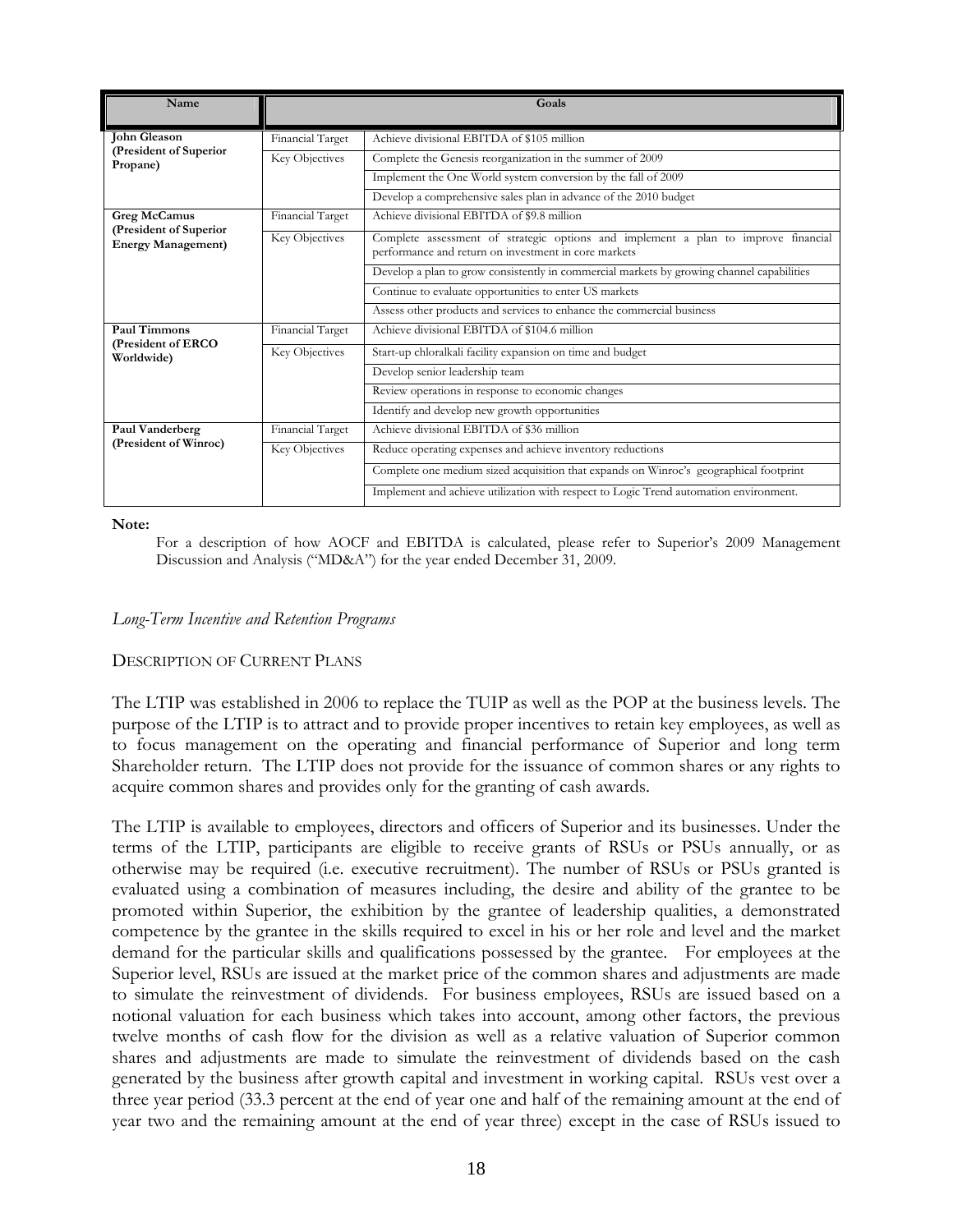directors of the Corporation which vest on the third anniversary of the date of grant. For each RSU, the market price of the common shares (or the value of the business) upon vesting, plus an adjustment to account for the value of the dividends (or value of the cash generated by the business) notionally reinvested into common shares (or notional units of the business) over the year, will be paid to the participant in cash at each vesting date which, other than in the case of RSUs granted to directors, is the first, second, and third anniversary from the date of the original grant. RSUs granted to the presidents of the businesses have been disclosed as "share-based awards" in the executive compensation tables in this Information Circular to provide clearer disclosure, given the nature of the instruments and to maintain consistency with the disclosure in the Corporation's financial statements.

In August, 2008, the Board approved an amendment to the LTIP which allowed holders of RSUs, other than in the case of RSUs granted to directors, to defer the payment of the award due to the holder upon vesting of RSUs (the "Deferred RSUs") until such date (the "Deferral Date") that is chosen by the holder (which date can be chosen by the holder at any time during the deferral period), provided that such date is not more than two years from the date of grant of the Deferred RSUs. Since RSUs vest over a three year period, 33.3 percent of the payment of an RSU award can be deferred for up to two years from the date of grant of the Deferred RSUs, half of the remaining amount can be deferred for up to one year from the date of grant of the Deferred RSUs and the remaining amount cannot be deferred. The amount to be paid by the Corporation to an officer of the Corporation upon realization of the benefit of the Deferred RSUs on the Deferral Date will be based upon the average closing price of the common shares of the Corporation on the TSX for the five consecutive trading days commencing on the Deferral Date. The amount to be paid by the Corporation to an officer of one of the divisions upon the realization of the benefit of the Deferred RSUs on the Deferral Date will be determined based upon the last approved quarterly business unit valuation for the division immediately prior to the Deferral Date.

PSUs are granted at the market price of the common shares. The Corporation instituted the LTIP in 2006 and the first grant of PSUs pursuant thereto occurred in July, 2006. The PSUs vest on the third anniversary of the date of grant. For each PSU, the market price of the common shares upon vesting, plus an adjustment to account for the value of the dividends notionally reinvested into common shares over three years, multiplied by a performance multiplier, will be paid to the participant in cash at the end of such three year period.

*Calculation of Performance Multiplier:* The performance multiplier, in the case of Superior PSUs, was calculated in reference to the total return of the common shares relative to a peer group during the three-year vesting period and can vary from 0 to 2. The Compensation Committee worked with Mercer at the time the LTIP was implemented to establish the peer group used in determining the Superior performance multiplier. If the percentile rank of the Corporation among such peer group was less than 35, the contribution of the performance measure to the weighted performance multiplier was zero and if the percentile rank was equal to or greater than 75, the contribution of the performance measure to the performance multiplier was two. Commencing with Superior PSU grants made in 2008, the Corporation moved from a peer group analysis to targeting achieving a 10 percent total return on the common shares of the Corporation (the "Total Shareholder Return Target") during the three year vesting period for the purposes of calculating the performance multiplier to be applied upon vesting of an award, which can vary from 0 to 2. If the total shareholder return is below 50% of the Total Shareholder Return Target, the contribution of the performance measure to the weighted performance multiplier is zero. If the total shareholder return is between 50% and 150% of the Total Shareholder Return Target, the multiplier will be adjusted linearly between zero and two, and if the total shareholder return is above 150% of the Total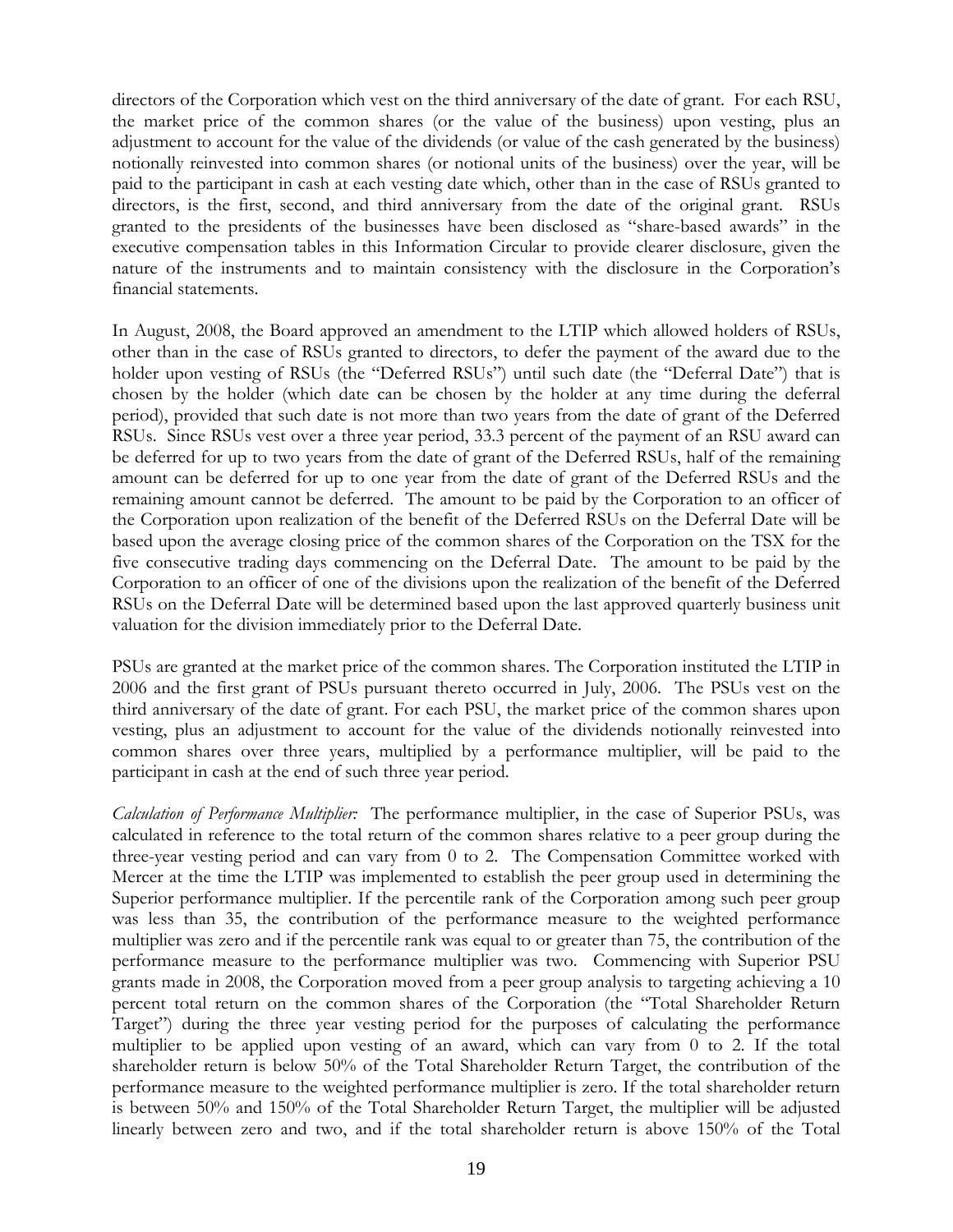Shareholder Return Target, the multiplier will be two. The impetus for the change included the Conversion, the resulting difficulty in making peer comparisons due to the types of businesses that Superior owns and the shrinking group of public peer markets and the fact that new awards issued in 2008 and 2009, which would mature in 2011 and 2012, will be particularly subject to uncertainty as the markets will be adjusting to trust conversions at the time such awards mature.

The Corporation paid Mercer a fee of \$20,000 in respect of services performed in 2009 relating to providing the Corporation with an estimate of the performance multiplier and review of 2008 compensation disclosure.

The first grant of business PSUs was made in August, 2008. The performance multiplier, in the case of business PSUs, is calculated in reference to the performance of the business, based on targeting a total return to the business on notional units of the business of 10 percent during the three-year vesting period and can vary from 0 to 2.

The vesting provisions attached to the Superior RSUs and PSUs provide that in the event of any Takeover Bid Transaction (as defined in the LTIP document) payment shall be made on outstanding RSUs and PSUs on the earlier of: (i) the payment date determined in accordance with the provisions of the grant of RSUs or PSUs, and (ii) the date which is immediately prior to the date upon which a Takeover Bid Transaction is completed. The LTIP also provides for the vesting of RSU and PSU awards in the event of death of a holder and termination of RSU and PSU awards in the event of the cessation of employment. The cost of the LTIP is expensed in the consolidated financial statements of the Corporation on a quarterly basis in accordance with Canadian GAAP.

All of the NEOs received a grant of RSUs and PSUs pursuant to the LTIP in 2009. See "Common Share Ownership Guidelines", "Summary Compensation Table", "NEO Outstanding Share-Based and Option-Based Awards" and "NEO Incentive Plan Awards - Value Vested or Earned During the Year".

### DESCRIPTION OF DISCONTINUED PLANS

The POP was established effective January 1, 2003 with respect to senior employees of Superior Propane and ERCO and on June 11, 2004 for senior employees of Winroc, to encourage and reward officers and senior employees of Superior's businesses for long-term, sustainable value creation within their businesses. Effective July 1, 2006, the POP for Superior Propane and ERCO was discontinued. With respect to the Winroc POP, a phantom share simulates the market value of Winroc which is determined and approved by the Board of Superior on a quarterly basis. Winroc POP grants have a four-year term and 33.3 percent of the phantom options vest on each of the first, second and third anniversaries of the date of grant. Upon exercise of phantom options, holders are entitled to receive a cash payment equal to the increase in the value of the notional units of the business from the date of grant, if any, multiplied by the number of phantom options exercised. Payments made under the Winroc POP for grants that occurred prior to 2006 will continue until all phantom shares are vested and paid as appropriate. The last phantom shares that were granted under the Winroc POP vested on March 31, 2009 and the plan has been terminated.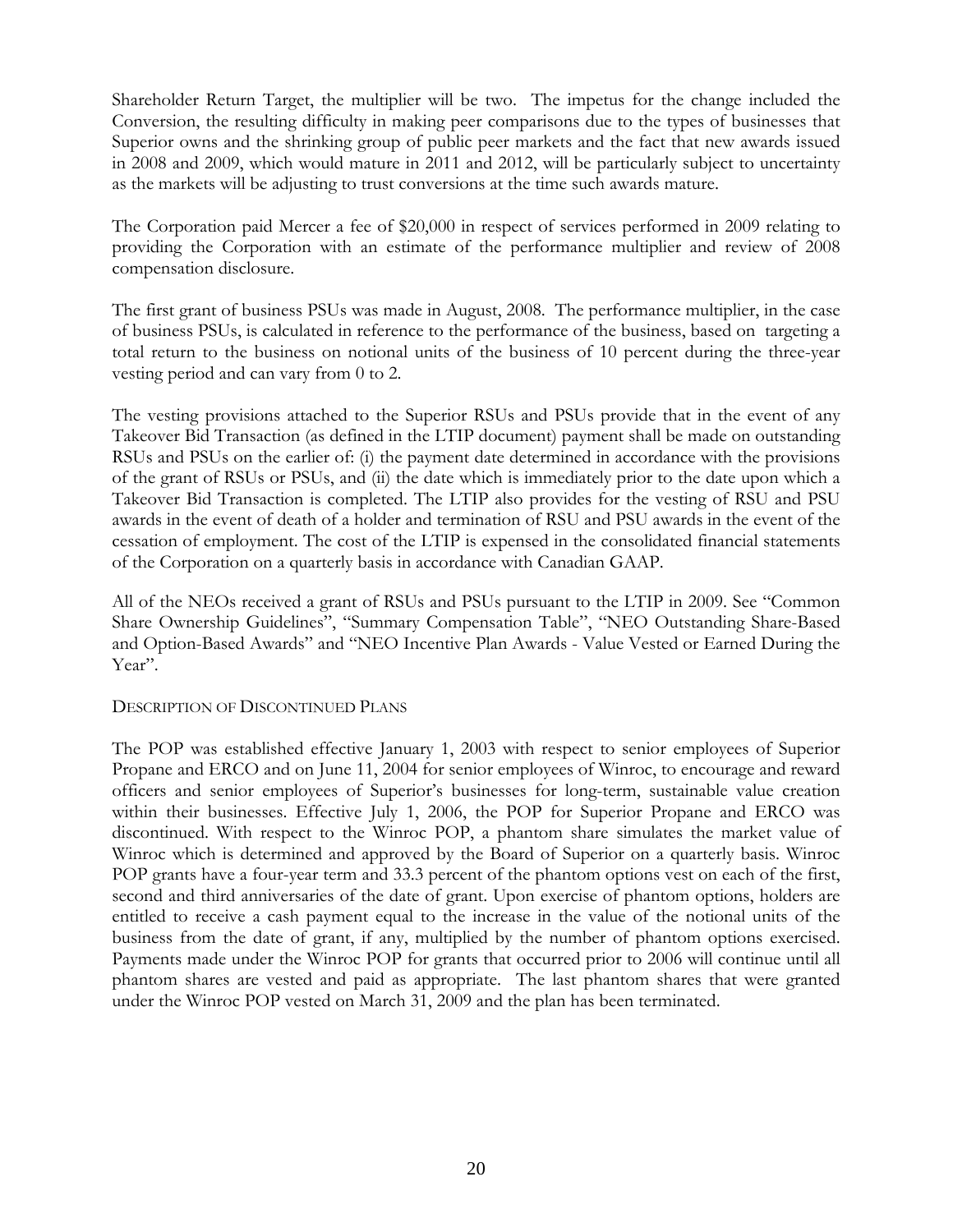#### *Common Share Ownership Guidelines*

Effective March 6, 2007, Superior adopted ownership guidelines for the Chairman and Chief Executive Officer and the Executive Vice-Presidents which provide as follows:

*Chairman and Chief Executive Officer:* Required to hold five times annual salary in common shares, PSUs and RSUs. The Chairman and Chief Executive Officer must hold at least one times annual salary in common shares.

*Executive Vice-Presidents:* Required to hold three times annual salary in common shares, PSUs and RSUs. The Executive Vice-Presidents must hold at least one times annual salary in common shares.

Effective June 12, 2007, newly appointed Presidents of Superior's businesses have ownership requirements, as follows:

*Business Presidents:* Required to hold three times current annual salary in common shares, PSUs and RSUs. The business Presidents must hold at least one times current annual salary in common shares.

Existing business Presidents are encouraged, but not required to meet the current guideline to hold one times current annual salary in common shares. In calculating common share ownership, the current guidelines allow for the value of common shares, RSUs and PSUs to be considered. Any options, warrants or convertible debentures are excluded from the calculation. The required ownership must be attained no later than three years after the implementation of the respective ownership guidelines or the effective date of the appointment of such executive, as the case may be.

| Name & Position                                                                    | Common<br><b>Shares</b><br>Held | <b>RSUs</b><br>Held | <b>PSUs Held</b> | Estimated<br>Value of<br>Common<br>Shares <sup>(1)</sup> | Current<br>Ownership<br>Requirement<br>of Common<br><b>Shares</b> | <b>Estimated</b><br><b>Value of Common</b><br>Shares, RSUs and<br>$PSUs$ <sup>(1)(2)(3)(4)</sup> | <b>Current</b><br>Ownership<br>Requirement<br>of Common<br>Shares, RSUs<br>and PSUs |
|------------------------------------------------------------------------------------|---------------------------------|---------------------|------------------|----------------------------------------------------------|-------------------------------------------------------------------|--------------------------------------------------------------------------------------------------|-------------------------------------------------------------------------------------|
| Grant Billing<br>Chairman and CEO                                                  | 1,811,511                       | 103,527             | 126,563          | \$26,538,636                                             | \$600,000                                                         | \$29,909,455                                                                                     | \$3,000,000                                                                         |
| Wayne Bingham<br>Executive VP and CFO                                              | 87,100                          | 28,015              | 53,540           | \$1,276,015                                              | \$352,000                                                         | \$2,470,796                                                                                      | \$1,056,000                                                                         |
| Eric McFadden<br>Executive VP, Corporate<br>Development                            | 213,100                         | 22,845              | 42,014           | \$3,121,915                                              | \$325,000                                                         | \$4,072,099                                                                                      | \$975,000                                                                           |
| John Gleason, President<br><b>Energy Services and</b><br>Superior Propane          | 25,000                          | 42,808              | 70,540           | \$366,250                                                | \$415,000                                                         | \$2,026,798                                                                                      | \$1,245,000                                                                         |
| Greg McCamus, President<br>U.S. Refined Fuels and<br>Superior Energy<br>Management | 15,000                          | 33,947              | 51,573           | \$219,750                                                | \$350,000                                                         | \$1,472,619                                                                                      | \$1,050,000                                                                         |
| Paul Timmons, President<br>Specialty Chemicals                                     | 4,600                           | 32,664              | 48,499           | \$67,390                                                 | \$350,000                                                         | \$1,256,428                                                                                      | \$1,050,000                                                                         |
| Paul Vanderberg,<br>President, Building<br>Products Distribution                   | 52,810                          | 33,102              | 53,862           | \$773,667                                                | \$308,750                                                         | \$2,047,690                                                                                      | \$926,250                                                                           |

**Notes:** 

- (1) The estimated value of the common shares is the sum of the total number of common shares held as at December 31, 2009 multiplied by the closing market price of the common shares on the TSX as at December 31, 2009 (\$14.65).
- (2) The estimated value of the RSUs held by Messrs. Billing, Bingham and McFadden is the sum of the total number of RSUs held as at December 31, 2009 (including the notional reinvestment of distributions and dividends since the date of grant), multiplied by the closing market price of common shares on the TSX as at December 31, 2009 (\$14.65).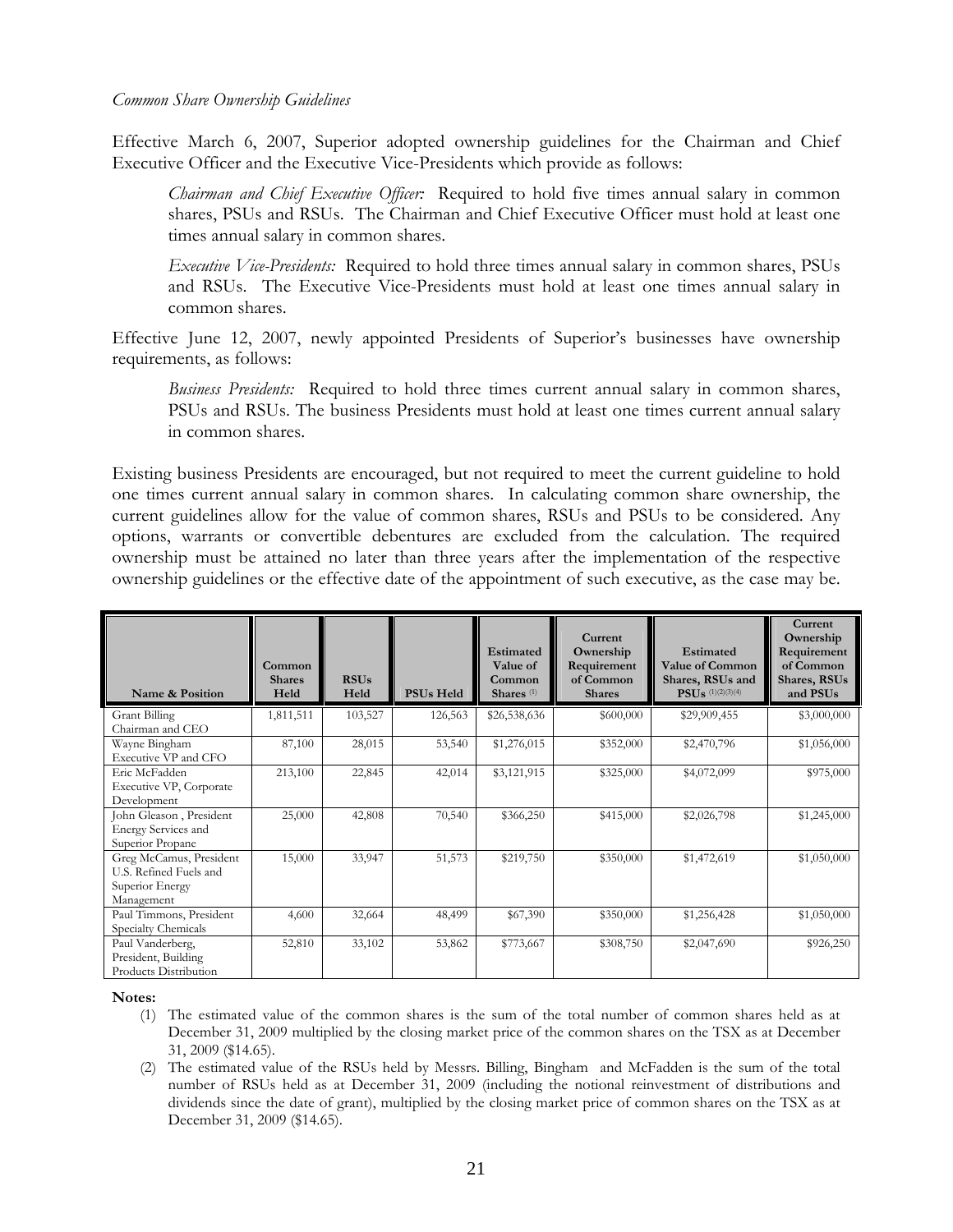- (3) The estimated value of the RSUs held by Messrs. Gleason, McCamus, Timmons and Vanderberg is based on the notional valuation of the respective business as at December 31, 2009, in addition to an adjustment to account for the value of the cash generated by the business, notionally reinvested into notional shares of the business.
- (4) For the purposes of calculating the common share ownership requirements, the value of the PSUs is the sum of the number of PSUs granted (including the notional reinvestment of distributions and dividends since the date of grant) multiplied by the closing market price of common shares on the TSX as at December 31, 2009 (\$14.65), and assumes a performance multiplier of 1. The value of PSUs is dependent on both the market price of the common shares as at the vesting date, as well as a performance multiplier. For calculation of the performance multiplier see page 19 of this Information Circular. Therefore, the value of the PSUs as stated in this Information Circular may vary significantly over the respective vesting period.

### **Performance Graph**

The following graph illustrates changes from December 31, 2004 to December 31, 2009, in cumulative return to Shareholders of an investment in the common shares of the Corporation compared to the cumulative total return on the Standard & Poors/TSX Composite Total Return Index ("**TSX Composite**") and the cumulative total return on the Standard & Poors/TSX Capped Industrial Index ("**TSX Capped Industrial**"), assuming the reinvestment of cash distributions and/or dividends.



|                              | Dec. 31, 2004 | Dec. 31, 2005 | Dec. 31, 2006 | Dec. 31, 2007 | Dec. 31, 2008 | Dec. 31, 2009 |
|------------------------------|---------------|---------------|---------------|---------------|---------------|---------------|
| <b>SPB</b>                   | 100           | 86            | 46            | 57            | 61            | 90            |
| <b>TSX Composite</b>         | 100           | 124           | 146           | 160           | 107           | 145           |
| <b>TSX Capped Industrial</b> | 100           | 116           | 135           | 152           | 112           | 142           |

The rate of cumulative return depicted in the above performance graph is not indicative of the historical value of the Corporation nor does it effectively convey the significant accomplishments achieved by the NEOs during the period covered by the graph. As unitholders of the Fund felt the impact of reduced trust unit prices in 2005, significant effort was directed towards adapting Superior's strategies to improve the operating performance of its businesses. No bonuses were paid to the corporate NEOs in respect of 2005 performance. In April 2006, Superior initiated a comprehensive strategic review process intended to maximize unitholder value and, in connection therewith, Mr. Billing took on the role of Chief Executive Officer in addition to serving as Chairman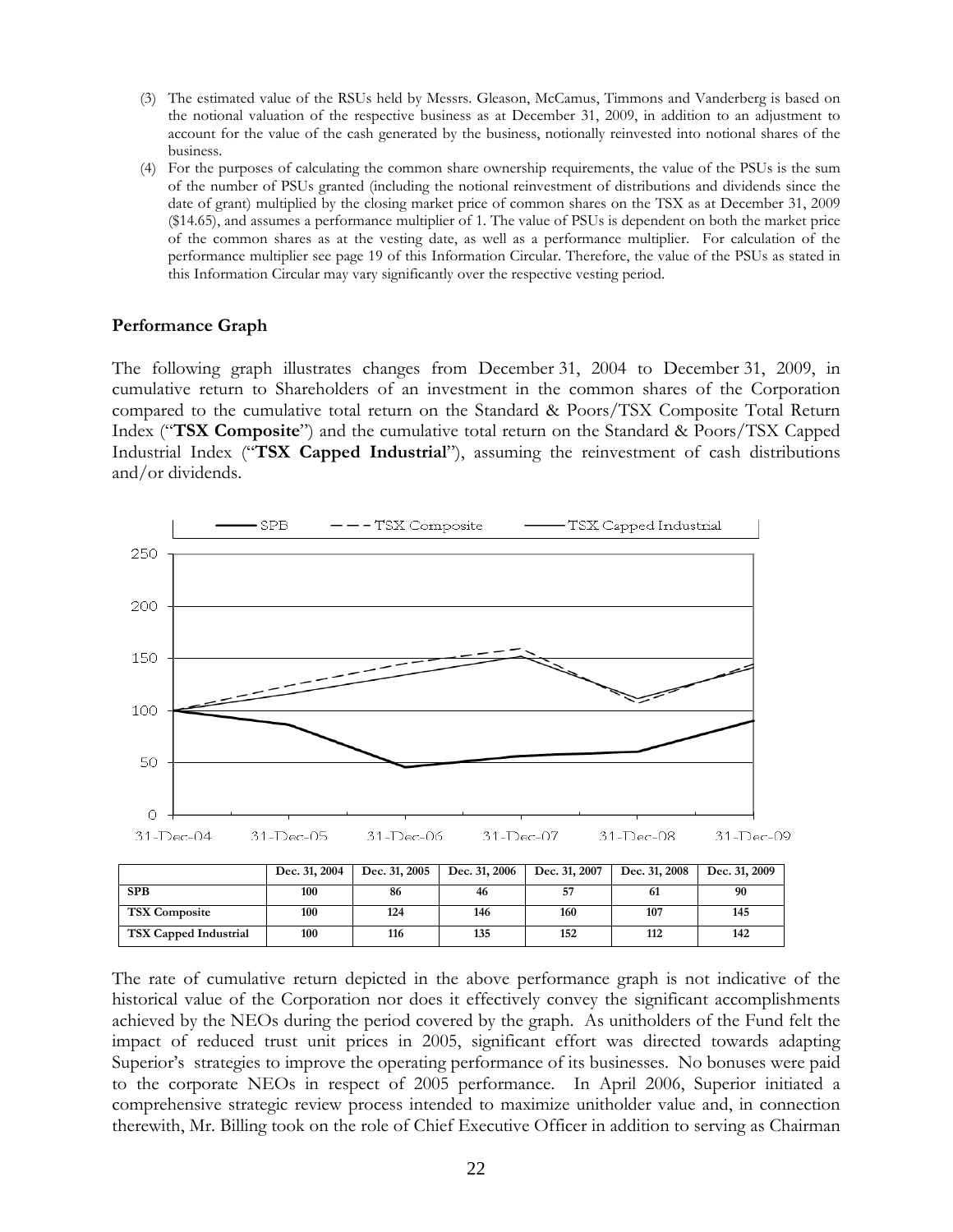of the Fund. In 2006, management successfully executed on several main elements of the strategic plan, including the sale of JW Aluminum, closing ERCO Worldwide's Bruderheim, Alberta sodium chlorate facility, making enhancements to the corporate management team, including the addition of Mr. Bingham as Executive Vice-President and Chief Financial Officer, and implementing an internal reorganization into a "trust over partnership" structure, which was designed to enhance distributable cash flow. In 2007, Superior continued to increase efficiencies in its core businesses and strengthen its balance sheet. The strong performance in 2007 supported the Board's decision to increase the monthly cash distribution rate by 4 percent. In 2008, Superior continued to make significant strides in executing its strategic plan, including the completion of the Conversion on December 31, 2008. In 2009, Superior successfully completed several strategic growth initiatives, despite the general economic downturn that prevailed throughout most of the year. Over the five year period represented by the graph, the trend in executive compensation reflects the progress made in adjusting the strategy and improving the performance of the Corporation.

### **Summary Compensation Table**

The following table sets out a summary of executive compensation for the Chairman and Chief Executive Officer, the Executive Vice-President and Chief Financial Officer, and each of the five highest compensated executive officers for the two years ended December 31, 2009 and 2008 (the " $NEOs$ ").

|                                                                                        |                 |                    |                                    |                                              | Non-Equity Incentive<br>Plan Compensation              |                                                |                                   |                                    |                                |
|----------------------------------------------------------------------------------------|-----------------|--------------------|------------------------------------|----------------------------------------------|--------------------------------------------------------|------------------------------------------------|-----------------------------------|------------------------------------|--------------------------------|
| Name and<br>Principal<br>Position                                                      | Year            | Salary<br>$($)$    | <b>Share-Based</b><br>Awards (\$)  | Option-<br><b>Based</b><br>Awards<br>$($ \$) | Annual<br>Incentive<br>Plans<br>$($ \$) <sup>(1)</sup> | Long-<br>Term<br>Incentive<br>Plans<br>$($ \$) | Pension<br>Value<br>$($ \$ $)(2)$ | All Other<br>Compensation<br>$($)$ | Total<br>Compensation<br>$($)$ |
| <b>Grant Billing</b><br>Chairman and<br>Chief Executive<br>Officer                     | 2009<br>2008    | 600,000<br>600,000 | 1,200,000(4)(5)<br>1,200,000(4)(5) | ÷.                                           | $Nil^{(3)}$<br>450,000                                 | $\overline{\phantom{a}}$<br>÷.                 | 11,000<br>10,500                  | $_{-(9)}$<br>$_{-(9)}$             | 1,811,000<br>2,260,500         |
| Wayne Bingham<br><b>Executive Vice-</b><br>President and<br>Chief Financial<br>Officer | 2009<br>2008    | 352,000<br>340,000 | 352,000(4)<br>375,000(4)           |                                              | 100,000<br>240,000                                     | $\sim$<br>÷,                                   | 11,000<br>10,500                  | $_{-(9)}$<br>$_{-(9)}$             | 815,000<br>965,500             |
| Eric McFadden<br><b>Executive Vice-</b><br>President,<br>Corporate<br>Development      | 2009<br>2008(5) | 325,000<br>132,019 | 325,000<br>325,000                 |                                              | 200,000<br>55,000                                      |                                                | 11,000<br>10,500                  | $_{-(9)}$<br>$_{-(9)}$             | 861,000<br>522,519             |
| John Gleason<br>President, Energy<br>Services and<br>Superior Propane                  | 2009<br>2008    | 415,000<br>400,000 | 415,0007<br>440,0007               | ÷.                                           | 65,000<br>60,000                                       | $\sim$                                         | L.                                | (9)<br>$_{-(9)}$                   | 895,000<br>900,000             |
| Greg McCamus<br>President, U.S.<br>Refined Fuels and<br>Superior Energy<br>Management  | 2009<br>2008    | 350,000<br>340,000 | 350,0007<br>340,0007               |                                              | 280,000                                                | $\sim$                                         | 11,000<br>10,500                  | (9)<br>$_{-(9)}$                   | 991,000<br>690,500             |
| Paul Timmons<br>President,<br>Specialty<br>Chemicals                                   | 2009<br>2008    | 350,000<br>337,500 | 350,0007<br>340,0007               |                                              | 50,000<br>202,500                                      | $\sim$                                         | 51,000<br>72,000                  | $_{-(9)}$<br>$_{-(9)}$             | 801,000<br>952,000             |
| Paul Vanderberg<br>President.<br><b>Building Products</b><br>Distribution              | 2009<br>2008    | 308,750<br>325,000 | 325,0007<br>360,0007               |                                              | Nil <sup>(8)</sup><br>130,000                          |                                                |                                   | $_{-(9)}$<br>$_{-(9)}$             | 633,750<br>815,000             |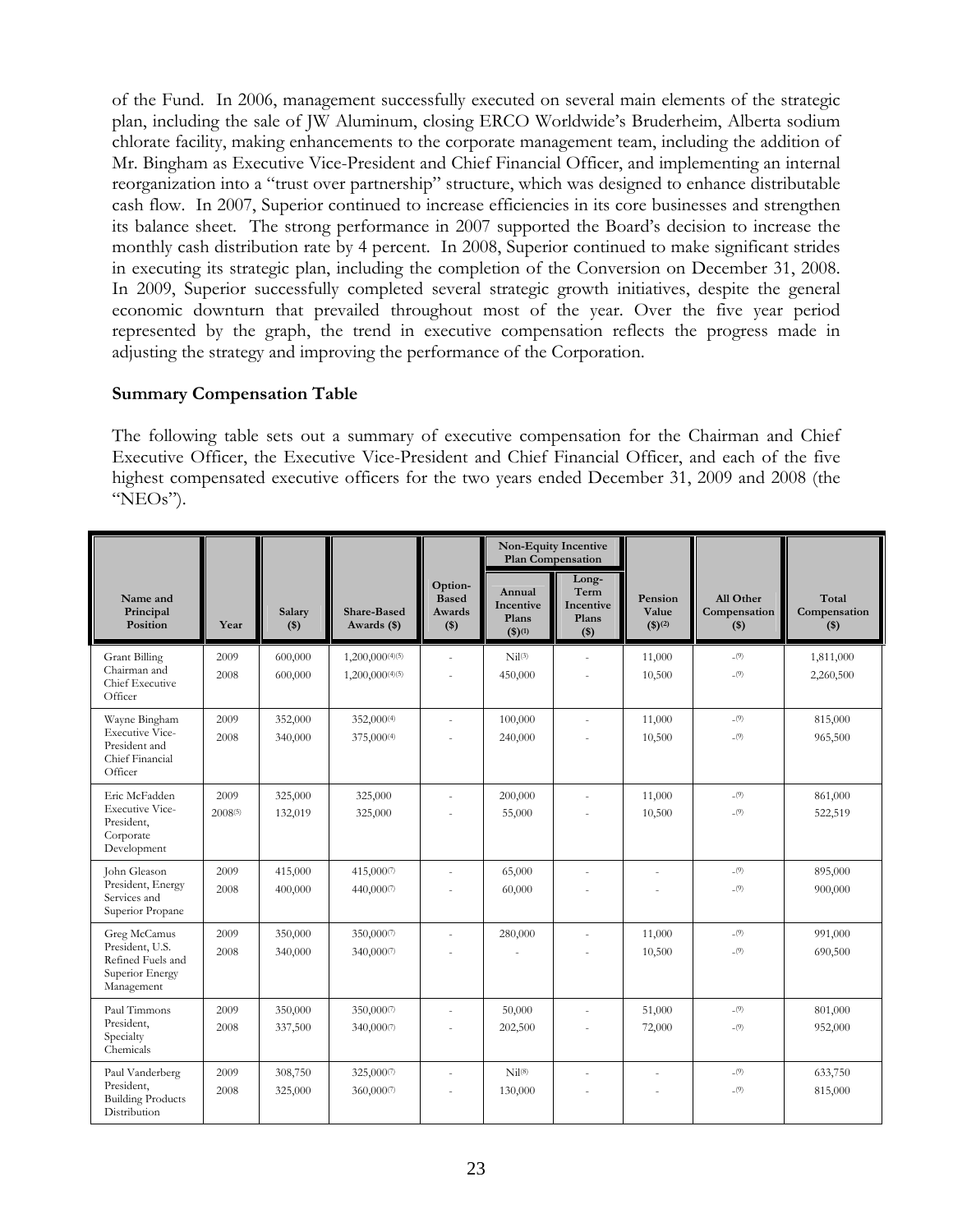#### **Notes:**

- (1) The reported amounts represent bonuses which are based on prior year performance, but paid in the first quarter of the current year (2009 bonuses are based on the achievement of goals in 2009, but paid in the first quarter of 2010). See "Annual Bonus Program – 2009 Bonus Program Payouts".
- (2) The benefit provisions of Superior's pension and savings plan provide employees with a defined contribution benefit pension/savings plan option. Superior matches an employee's contribution under this plan up to 8 percent of base salary. The plan is available to employees generally, except for the ERCO Worldwide and Winroc employees. ERCO Worldwide has a similar plan matching up to 3.5 percent of base salary. Winroc has a Group Registered Retirement Savings Plan, matching up to 4 percent of base salary.
- (3) Mr. Billing declined to accept his bonus award, in light of the overall financial performance of the Corporation. See "Annual Bonus Program – 2009 Bonus Program Payouts".
- (4) Includes Superior RSUs and PSUs. The grant date fair market value of the Superior RSUs and PSUs is based on the market price of the common shares on the grant date. Using the market price of the common shares as the grant date fair market value is seen as being an effective way to determine the fair market value of the Superior RSUs and PSUs as such information is constantly being updated. See "Compensation Discussion and Analysis - Long-Term Incentive and Retention Programs" for additional information relating to the Corporation's RSUs and PSUs.
- (5) Pursuant to Mr. Billing's executive employment agreement all annual grants under the LTIP are to be equal to 200 percent of salary in PSUs and RSUs.
- (6) Mr. McFadden was appointed Executive Vice-President, Corporate Development of the Corporation on October 1, 2008.
- (7) Includes Superior PSUs, business PSUs and business RSUs. Refer to note 3 above for details regarding the methodology employed to calculate the grant date fair market value of the Superior PSUs. The grant date fair market value of the business RSUs and PSUs is based on a quarterly notional value of the division's business which takes into account, among other factors, the previous twelve months of cash flow for the division as well as a relative valuation of Superior common shares. This methodology of determining the grant date fair market value of the divisional RSUs and PSUs is employed because the relevant information can be best collected on a quarterly basis. See "Compensation Discussion and Analysis - Long-Term Incentive and Retention Programs" for additional information relating to the Corporation's RSUs and PSUs.
- (8) Mr. Vanderberg declined to accept his bonus award, given the challenging operating environment and 2009 financial results of the construction products distribution business. See "Annual Bonus Program – 2009 Bonus Program Payouts".
- (9) Perquisites and other personal benefits did not exceed \$50,000 or 10 percent of the total of the annual salary of the NEO for the financial year.

### **NEO Outstanding Share-Based and Option-Based Awards**

The following table sets forth information with respect to the outstanding awards granted under the LTIP to the Corporation's NEOs as of December 31, 2009, which includes awards granted prior to January 1, 2009.

|                                            |                                                                                | <b>Option-Based Awards</b>           | <b>Share-Based Awards</b>    |                                                              |                                                                                                   |                                                                                                                    |
|--------------------------------------------|--------------------------------------------------------------------------------|--------------------------------------|------------------------------|--------------------------------------------------------------|---------------------------------------------------------------------------------------------------|--------------------------------------------------------------------------------------------------------------------|
| Name                                       | Number of<br><b>Securities</b><br>Underlying<br>Unexercised<br>Options<br>(# ) | Option<br>Exercise<br>Price<br>$($)$ | Option<br>Expiration<br>Date | Value of<br>Unexercised<br>In-the-Money<br>Options<br>$(\$)$ | Number<br>of Shares<br>or Units<br>of Shares that<br><b>Have Not</b><br><b>Vested</b><br>$^{(#)}$ | Market or<br>Payout<br>Value of<br>Share-Based<br><b>Awards That</b><br><b>Have Not</b><br><b>Vested</b><br>$(\$)$ |
| <b>Grant Billing</b><br>Chairman and Chief |                                                                                |                                      |                              |                                                              | 103,527 RSUs                                                                                      | 1,516,671(1)                                                                                                       |
| <b>Executive Officer</b>                   |                                                                                |                                      |                              |                                                              | 126,563 PSUs                                                                                      | 1,854,148 <sup>(2)</sup>                                                                                           |
| Wayne Bingham<br><b>Executive Vice-</b>    |                                                                                |                                      |                              |                                                              | 28,015 RSUs                                                                                       | $410,420^{(1)}$                                                                                                    |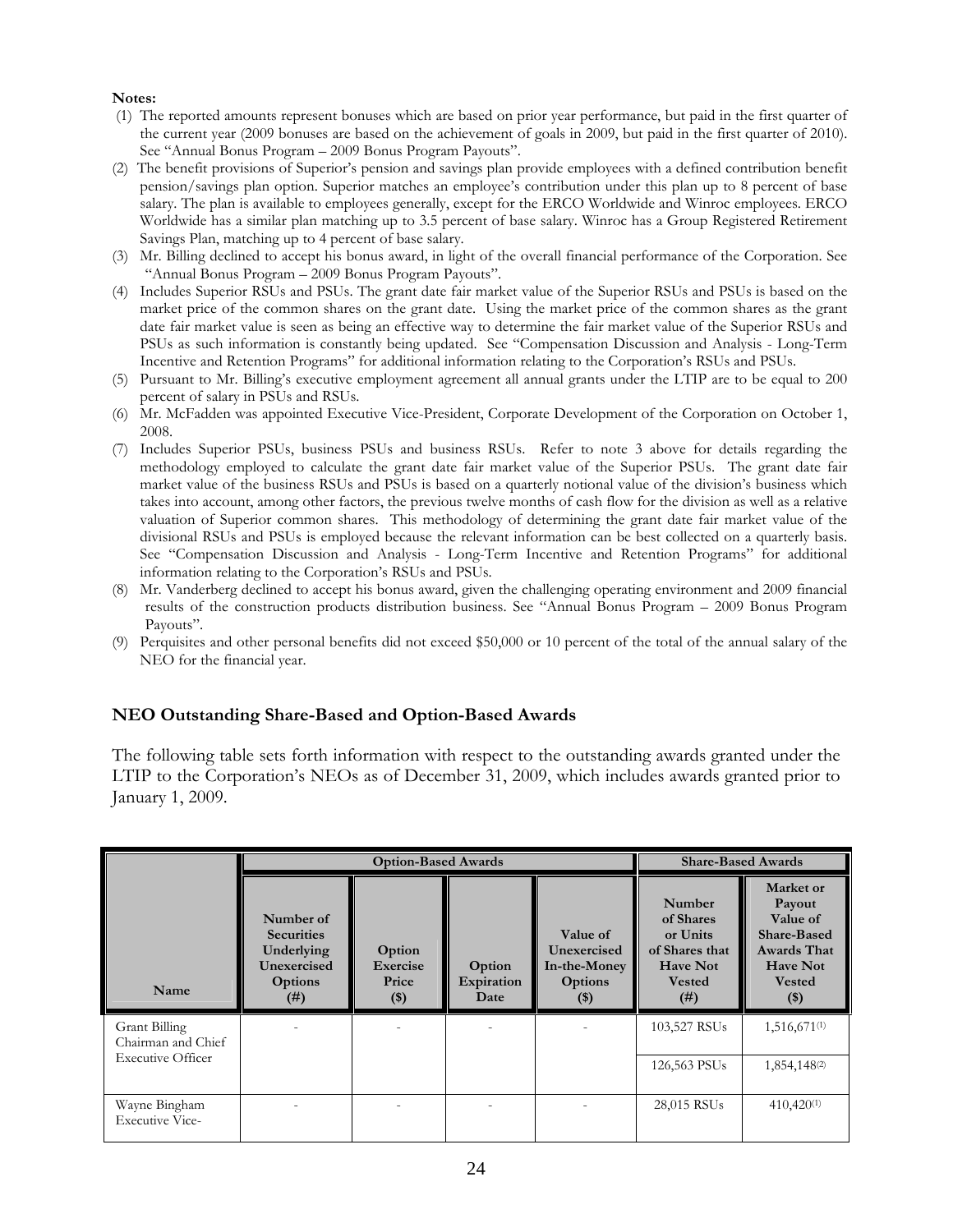|                                                       |                                                                                | <b>Option-Based Awards</b>             | <b>Share-Based Awards</b>    |                                                               |                                                                                               |                                                                                                                            |
|-------------------------------------------------------|--------------------------------------------------------------------------------|----------------------------------------|------------------------------|---------------------------------------------------------------|-----------------------------------------------------------------------------------------------|----------------------------------------------------------------------------------------------------------------------------|
| Name                                                  | Number of<br><b>Securities</b><br>Underlying<br>Unexercised<br>Options<br>(# ) | Option<br>Exercise<br>Price<br>$($ \$) | Option<br>Expiration<br>Date | Value of<br>Unexercised<br>In-the-Money<br>Options<br>$($ \$) | Number<br>of Shares<br>or Units<br>of Shares that<br><b>Have Not</b><br><b>Vested</b><br>(# ) | Market or<br>Payout<br>Value of<br><b>Share-Based</b><br><b>Awards That</b><br><b>Have Not</b><br><b>Vested</b><br>$($ \$) |
| President and Chief<br>Financial Officer              |                                                                                |                                        |                              |                                                               | 53,540 PSUs                                                                                   | 784,361(2)                                                                                                                 |
| Eric McFadden<br><b>Executive Vice-</b><br>President, |                                                                                |                                        |                              |                                                               | 22,845 RSUs                                                                                   | 334,679(1)                                                                                                                 |
| Corporate<br>Development                              |                                                                                |                                        |                              |                                                               | 42,014 PSUs                                                                                   | 615,505(2)                                                                                                                 |
| John Gleason<br>President, Energy<br>Services and     |                                                                                |                                        |                              |                                                               | 42,808 RSUs                                                                                   | 627,137(3)                                                                                                                 |
| Superior Propane                                      |                                                                                |                                        |                              |                                                               | 70,540 PSUs                                                                                   | 1,033,4114)                                                                                                                |
| Greg McCamus<br>President, U.S.<br>Refined Fuels and  |                                                                                |                                        |                              |                                                               | 33,947 RSUs                                                                                   | 497,324(3)                                                                                                                 |
| Superior Energy<br>Management                         |                                                                                |                                        |                              |                                                               | 51,573 PSUs                                                                                   | 755,545(4)                                                                                                                 |
| Paul Timmons<br>President, Specialty                  |                                                                                |                                        |                              |                                                               | 32,664 RSUs                                                                                   | 478,527(3)                                                                                                                 |
| Chemicals                                             |                                                                                |                                        |                              |                                                               | 48,499 PSUs                                                                                   | 710,510(4)                                                                                                                 |
| Paul Vanderberg<br>President, Building                |                                                                                |                                        |                              |                                                               | 33,102 RSUs                                                                                   | 484,944(3)                                                                                                                 |
| Products<br>Distribution                              |                                                                                |                                        |                              |                                                               | 53,862 PSUs                                                                                   | 789,078(4)                                                                                                                 |

#### **Notes:**

- (1) Based on the closing market price of the common shares of Superior on the TSX on December 31, 2009 of \$14.65 per common share. The number of RSUs disclosed take into consideration the notional reinvestment of distributions and dividends from the date of grant until December 31, 2009.
- (2) Based on the closing market price of the common shares of Superior on the TSX on December 31, 2009 of \$14.65 per common share. The value of the PSUs is the sum of the number of PSUs granted, in addition to the notional reinvestment of distributions and dividends from the date of grant until December 31, 2009. The value is then multiplied by a performance multiplier. The calculation provided assumes a performance multiplier of 1. The value of both Superior and business PSUs upon actual vesting is dependent on both the market price of the common shares as at the vesting date, as well as a performance multiplier. For calculation of the performance multiplier see page 19 of this Information Circular. The value of the PSUs as stated in this Information Circular may vary significantly over the respective vesting period. See "Compensation Discussion and Analysis - Long-Term Incentive Plan" for details regarding the PSUs.
- (3) Based on a notional market price of common shares of the business on December 31, 2009. The number of RSUs disclosed take into consideration the notional reinvestment of distributions and dividends from the date of grant, until December 31, 2009.
- (4) Based on the closing market price of the common shares of Superior on the TSX on December 31, 2009 of \$14.65 per common share. The value of the PSUs is the sum of the number of PSUs granted, in addition to the notional reinvestment of distributions and dividends from the date of grant until December 31, 2009. The value is then multiplied by a performance multiplier. The value of the business PSUs granted to the NEO is the sum of the number of business PSUs granted, in addition to the notional reinvestment of distributions and dividends since the date of grant multiplied by a notional market price of common shares of the business on December 31, 2009 which is then multiplied by a performance multiplier. The calculation provided assumes a performance multiplier of 1. The value of PSUs upon actual vesting is dependent on both the market price of the common shares/notional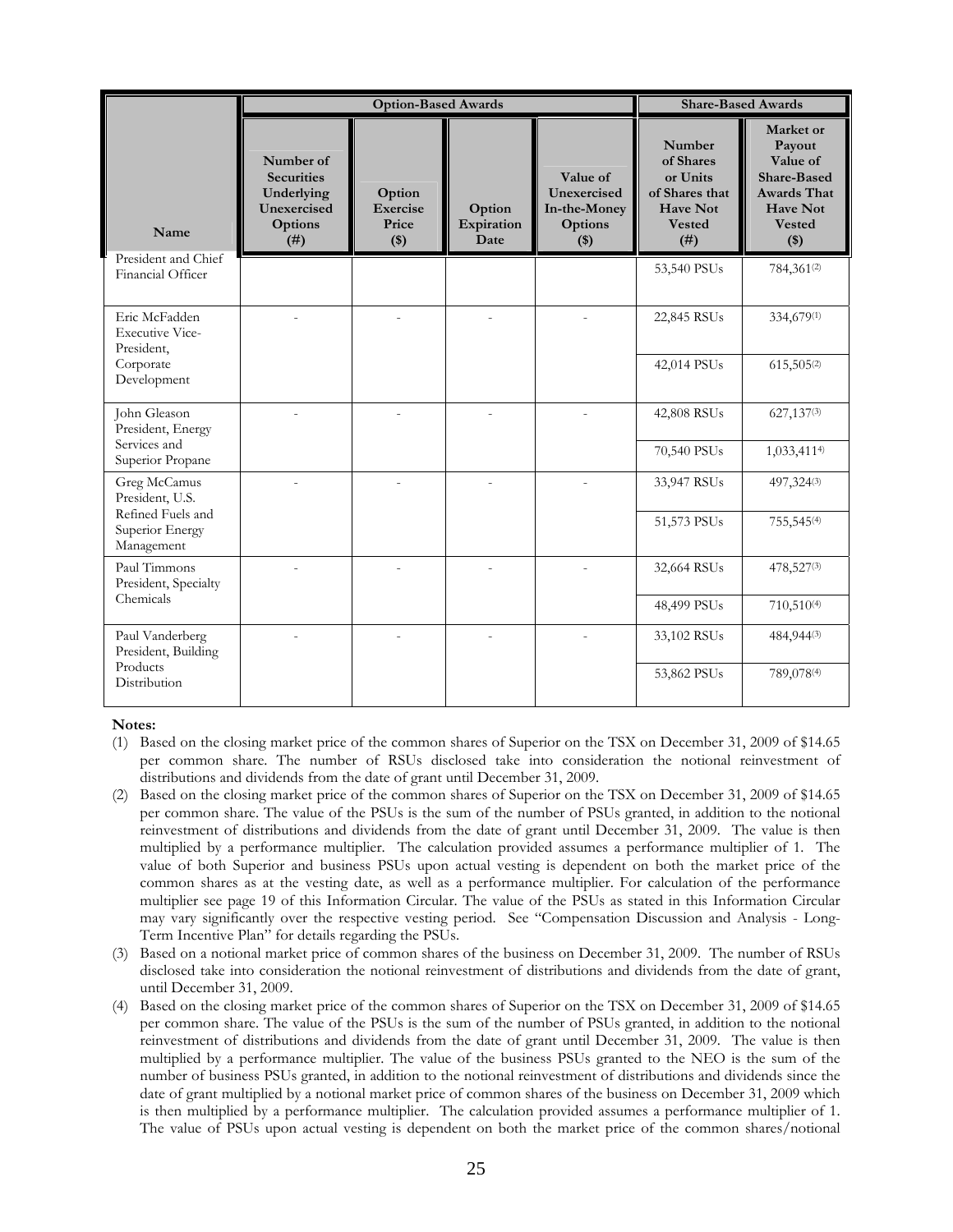market price of common shares of the business, as the case may be, as at the vesting date, as well as a performance multiplier. For calculation of the performance multiplier see page 19 of this Information Circular. The value of the PSUs as stated in this Information Circular may vary significantly over the respective vesting period. See "Compensation Discussion and Analysis - Long-Term Incentive Plan" for details regarding the PSUs.

### **NEO Incentive Plan Awards - Value Vested or Earned During the Year**

The following table sets forth information with respect to the value of awards granted to NEOs pursuant to the LTIP that have vested during the year ended December 31, 2009 and bonuses paid to NEOs in respect of achievements attained over the same period.

| Name                                                                               | <b>Option-Based Awards -</b><br><b>Value Vested During Year</b><br>\$) | <b>Share-Based Awards -</b><br><b>Value Vested During Year</b><br>$(3)^{(1)}$ | Non-Equity Incentive Plan<br>Compensation-<br><b>Value Earned During Year</b><br>$(3)^{(3)}$ |
|------------------------------------------------------------------------------------|------------------------------------------------------------------------|-------------------------------------------------------------------------------|----------------------------------------------------------------------------------------------|
| <b>Grant Billing</b><br>Chairman and Chief Executive<br>Officer                    |                                                                        | 2,725,271                                                                     | Ni(4)                                                                                        |
| Wayne Bingham<br>Executive Vice-President and<br>Chief Financial Officer           |                                                                        | 924,399                                                                       | 100,000                                                                                      |
| Eric McFadden<br>Executive Vice-President,<br>Corporate Development                |                                                                        | 62,470                                                                        | 200,000                                                                                      |
| John Gleason<br>President, Energy Services and<br>Superior Propane                 |                                                                        | 509,710                                                                       | 65,000                                                                                       |
| Greg McCamus<br>President, U.S. Refined Fuels<br>and Superior Energy<br>Management |                                                                        | 427,914(2)                                                                    | 280,000                                                                                      |
| Paul Timmons<br>President, Specialty Chemicals                                     |                                                                        | 578,642                                                                       | 50,000                                                                                       |
| Paul Vanderberg<br>President, Building Products<br>Distribution                    |                                                                        | 492,091                                                                       | Nil <sup>(4)</sup>                                                                           |

#### **Notes:**

- (1) Consists of the cash payouts made, as applicable to each NEO, in respect of the following, on an aggregate basis:
	- (a) For Superior RSUs, the final 33.3 percent granted in 2006, the second 33.3 percent granted in 2007, and the first 33.3 percent granted in 2008. Superior RSUs are granted at the market price of the common shares on the day of grant and their value upon vesting is dependent on the market price of the common shares, in addition to the notional reinvestment of dividends over the three year vesting period. For the purposes of this table, the value of the Superior RSUs is based on the number of RSUs that have vested multiplied by the market price of the common shares on the TSX on the date of vesting.
	- (b) For Superior PSUs, the PSUs granted in 2006, which vested in 2009, had a performance multiplier of two. PSUs vest on the third anniversary of the date of grant. The value of the PSUs is the sum of the number of PSUs granted (including the notional reinvestment of distributions and dividends since the date of grant) multiplied by the closing market price of common shares on the TSX as at the vesting date and multiplied by the performance multiplier. For the calculation of the performance multiplier, see page 19 of this Information Circular; and
	- (c) For business employees RSUs are issued based on a notional valuation for each business and adjustments are made to simulate the reinvestment of dividends based on the cash generated by the business. See "Compensation Discussion and Analysis - Long-Term Incentive Plan" for details regarding the divisional RSUs.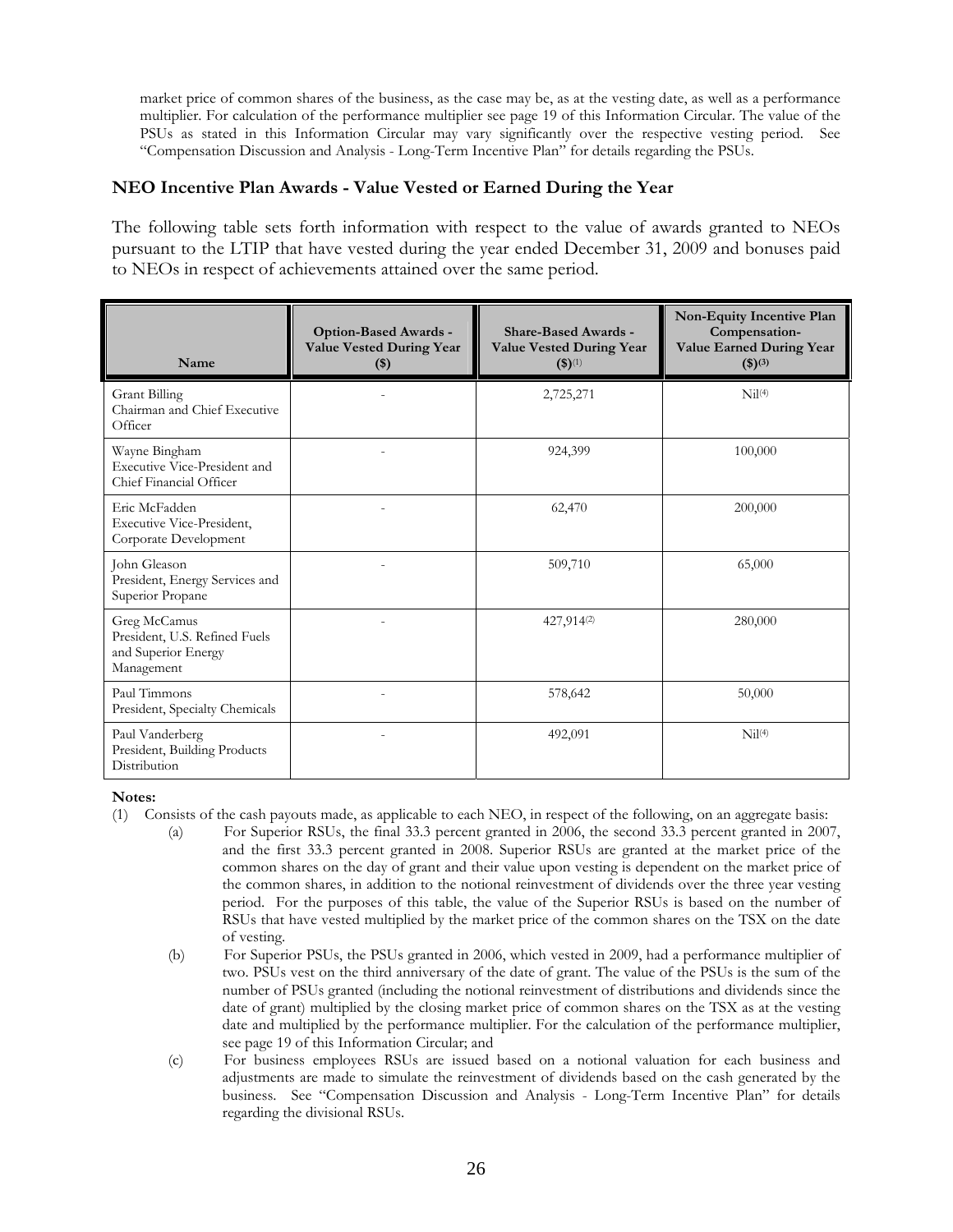- (2) Mr. McCamus entered into a Benefit Deferral Agreement with the Corporation effective December 14, 2009, whereby the Corporation has agreed to defer the payment of the awards owed to Mr. McCamus as a result of the vesting of an aggregate of 22,239 RSUs held by Mr. McCamus that would have otherwise been paid in 2009 until such date that is agreed to by Mr. McCamus and the Corporation. See "Compensation Discussion and Analysis – Long-Term Incentive and Retention Programs" for details regarding the deferral provisions of the Plan.
- (3) Bonuses are based on prior year performance, but paid in the first quarter of the current year (2009 bonuses are based on the achievement of goals in 2009, but paid in the first quarter of 2010).
- (4) Mr. Billing declined to accept his bonus award, in light of the overall financial performance of the Corporation and Mr. Vanderberg declined to accept his bonus award, given the challenging operating environment and the 2009 financial results of the construction products distribution business. See "Annual Bonus Program – 2009 Bonus Program Payouts".

### **Defined Benefits Plans**

Mr. Timmons is the only NEO who participates in a defined benefit pension plan. The following table sets forth information with respect to the pension plans that provide for payments or benefits at, following, or in connection with the retirement of Mr. Timmons, President of Specialty Chemicals and ERCO Worldwide, excluding defined contribution plans.

|              | Number<br>of<br>Years<br>Credited |                               | Annual Benefits<br>Payable | Accrued<br>Obligation<br>at Start of<br>Year | Compensatory<br>Change     | $Non-$<br>Compensatory<br>Change | Accrued<br>Obligation<br>at Year<br>End |
|--------------|-----------------------------------|-------------------------------|----------------------------|----------------------------------------------|----------------------------|----------------------------------|-----------------------------------------|
|              | Service<br>(# )                   | At year<br>End <sup>(1)</sup> | At Age<br>$65^{(2)}$       | $(\$)$                                       | $\left( \mathbb{S}\right)$ | $\left( \frac{1}{2} \right)$     | $(\$)$                                  |
| Paul Timmons | 28.5                              | 172,000                       | 207,000                    | 1,498,000                                    | 51,000                     | 312,000                          | 1,861,000                               |
| President,   |                                   |                               |                            |                                              |                            |                                  |                                         |
| Specialty    |                                   |                               |                            |                                              |                            |                                  |                                         |
| Chemicals    |                                   |                               |                            |                                              |                            |                                  |                                         |

**Notes:** 

- (1) Includes both the registered defined benefit entitlement of \$70,000 as well as an ERCO unfunded supplemental pension of \$102,000.
- (2) Includes both the registered defined benefit entitlement of \$82,000 as well as an ERCO unfunded supplemental pension of \$125,000.

Obligations at the beginning of the year are calculated using the same assumptions and methods as were used for financial statement reporting purposes for preparing the Corporation's financial statements for the year ended December 31, 2008; specifically this includes use of a discount rate of 7.5 percent per annum, a salary scale of 3.5 percent and the projected unit credit cost method prorated by service. Obligations at the end of the year are calculated using the same assumptions and methods as were used for financial statement reporting purposes for preparing the Corporation's financial statements for the year ended December 31, 2009; specifically this includes use of a discount rate of 6.0 percent per annum, a salary scale of 3.25 percent and the projected unit credit cost method pro-rated by service. The compensatory change includes the service cost for 2009 as well as any increases or decreases in pension liability that the plan experienced due to salary increases being different than assumed. Non-compensatory changes include all other effects, mainly changes in liability due to changes in assumptions.

The annual retirement benefit is equal to the sum of: (i) 1.25 percent of the best average earnings up to and including the final three-year average yearly maximum pensionable earnings ("**YMPE**") (average is \$44,967 at December 31, 2009); and (ii) 1.875 percent of the best average earnings in excess of the three-year average YMPE, multiplied by the number of years and completed months of credited service. Earnings or remuneration for defined benefit pension purposes consist of base salary. Normal retirement is at age 65, however retirement is allowed as early as age 55. An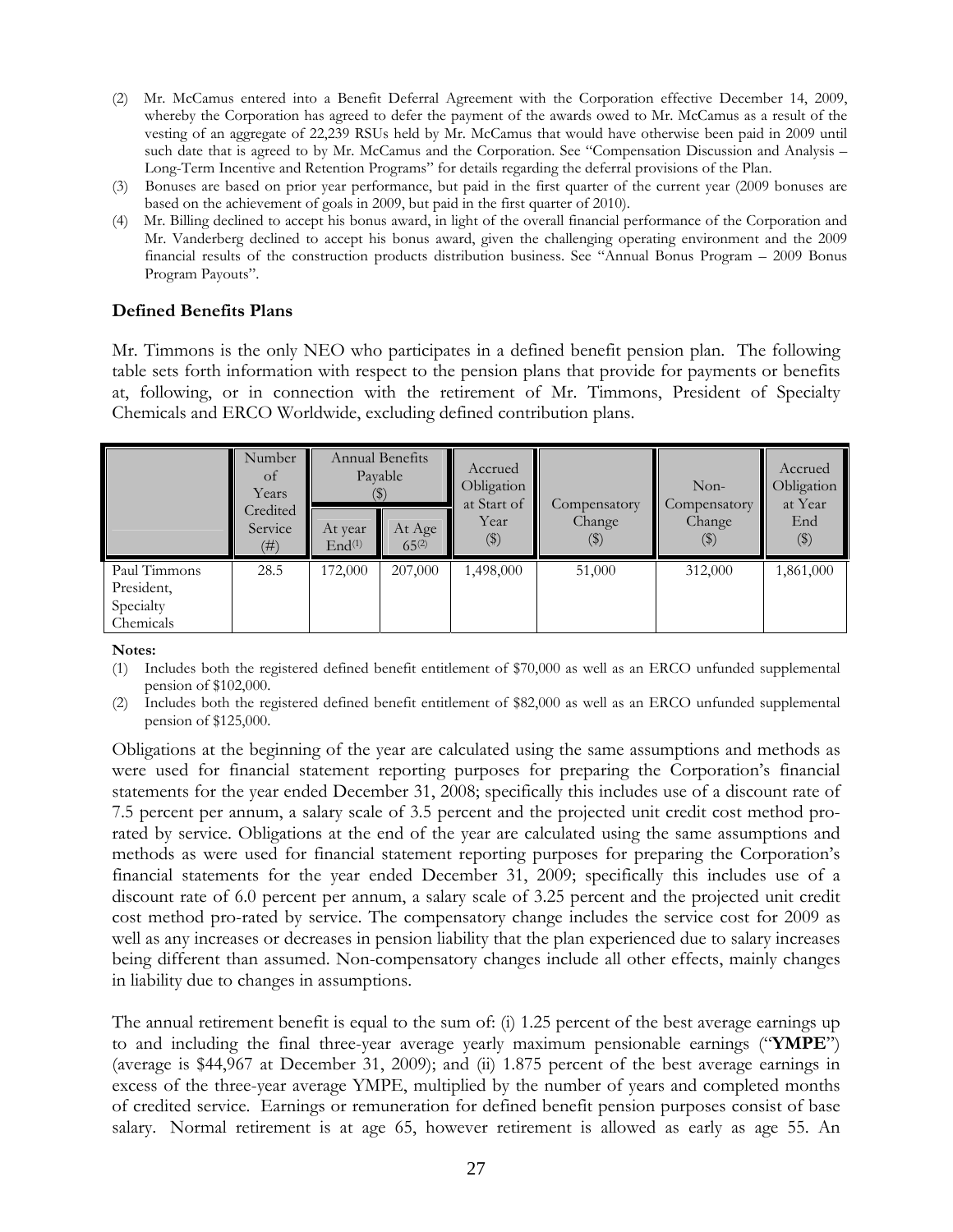unreduced pension is payable if retirement is after age 60 with 25 or more years of service, or after attainment of age 65. Early retirement reductions apply if a retirement occurs prior to meeting these requirements. Mr. Timmons became eligible for an unreduced pension on his 60th birthday. The normal form of pension pays a pension for the life of the member, and is guaranteed for the first 60 monthly payments. There is no maximum applied to credited services, nor is there any offset or reduction at age 65 due to Canada Pension or Old Age Security.

### **Defined Contribution Plans**

The following table sets forth information with respect to the pension plans that provide for payments or benefits at, following, or in connection with retirement of certain of the NEOs of Superior, excluding defined benefit plans. Winroc, ERCO Worldwide and Superior Propane do not have defined contribution plans.The disclosure in the following table was prepared by using the same assumptions and methods used for financial statement reporting purposes under the accounting principles used to prepare the Corporation's financial statements.

| Name                                                                                           | Accumulated<br>Value at Start<br>of Year<br>$($)$ | Compensatory<br>$(\$)$ | Non-Compensatory<br>$(\$)$ | Accumulated<br>Value at<br><b>Year End</b><br>$($)$ |
|------------------------------------------------------------------------------------------------|---------------------------------------------------|------------------------|----------------------------|-----------------------------------------------------|
| Grant Billing<br>Chairman and Chief Executive<br>Officer                                       | 172,893                                           | 11,000                 | 46,429                     | 230,322                                             |
| Wayne Bingham<br>Executive Vice-President and Chief<br>Financial Officer                       | 40,626                                            | 11,000                 | 19,400                     | 71,026                                              |
| Eric McFadden<br>Executive Vice-President,<br>Corporate Development                            | 1,000                                             | 11,000                 | 12,331                     | 24,331                                              |
| John Gleason <sup>(1)</sup><br>President, Energy Services and<br>Superior Propane              |                                                   |                        |                            |                                                     |
| Greg McCamus <sup>(2)</sup><br>President, U.S. Refined Fuels and<br>Superior Energy Management | 54,904                                            | 11,000                 | 27,397                     | 93,301                                              |
| Paul Timmons <sup>(3)</sup><br>President, Specialty Chemicals                                  |                                                   |                        |                            |                                                     |
| Paul Vanderberg<br>President, Building Products<br>Distribution                                |                                                   |                        |                            |                                                     |

**Notes:** 

- (1) Mr. Gleason does not participate in a defined contribution plan. Mr. Gleason does, however, participate in a nonregistered savings plan administered by Superior Propane pursuant to which Superior Propane contributed \$11,000 to Mr. Gleason's account in 2009.
- (2) Mr. McCamus participates in a non-registered savings plan administered by Superior Energy Management ("**SEM**") pursuant to which SEM contributed \$18,046 to Mr. McCamus' account in 2009.
- (3) Mr. Timmons does not participate in a defined contribution plan. Mr. Timmons does, however, participate in a non-registered savings plan administered by ERCO Worldwide pursuant to which ERCO Worldwide contributed \$12,192 to Mr. Timmons' account in 2009.

All of the NEOs for whom values are provided for in the above table participate in the Superior Propane employee pension plan (the "Pension Plan"). The Pension Plan is a registered pension plan governed by provincial/federal pension legislation and the *Income Tax Act* (Canada). All full-time and part-time employees of Superior Propane working at least 20 hours a week may participate in the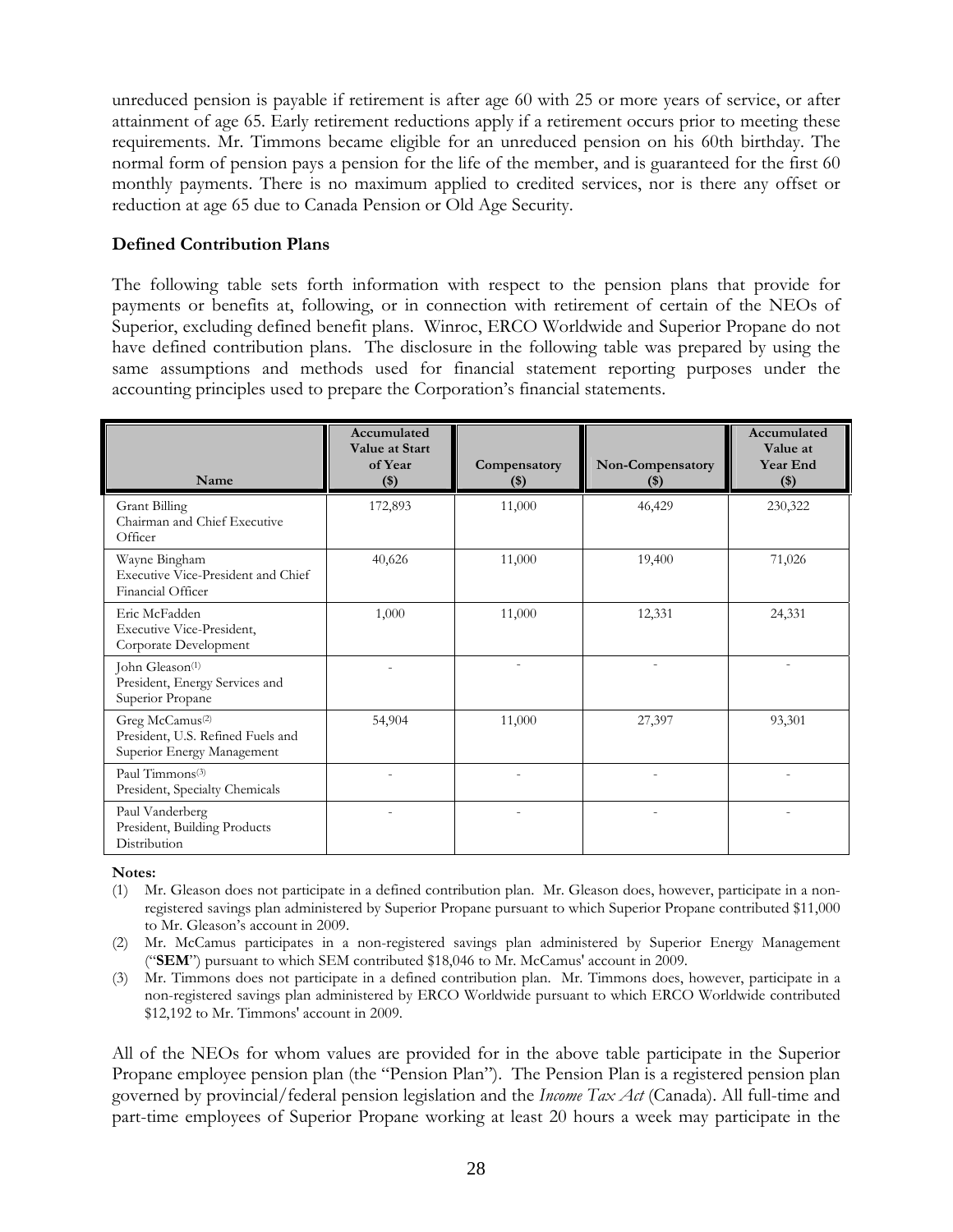Pension Plan on the first day of the month following the commencement of their employment. All employees must begin to make contributions to the program no later than the first day in January which follows their 39<sup>th</sup> birthday. Employees can contribute from one to eight percent of their base pay earnings (which includes base pay, vacation pay, statutory holiday pay and short term disability pay and excludes overtime pay, taxable benefits and incentive compensation). Superior provides an eight percent company-matched contribution on the first eight percent of base pay. The money purchase limits for contributions to the Pension Plan is the lesser of 18 percent of the current year's compensation or \$21,000. All contributions to the Pension Plan are vested immediately and no withdrawals are allowed from the Pension Plan while the employee is employed by Superior. The Pension Plan defines retirement as any date subsequent to the date that the employee reaches an age of 55 and no later than December 1st of the year in which the employee reaches age 69.

### **Employment Contracts**

Of the NEOs, Messrs. Billing, Bingham, McFadden, Gleason, McCamus, and Vanderberg have Employment Agreements with Superior (each an "Employment Agreement"). Should any of the other NEOs be removed from their current positions at Superior for reasons other than for cause, it is anticipated that they would receive compensation in connection with general industry practice.

### *Mr. Grant Billing*

Mr. Billing is party to an Employment Agreement dated July 1, 2006 with the General Partner and Superior. Under the Employment Agreement, Mr. Billing receives an annual salary of \$600,000 (as at the date of such Employment Agreement), is entitled to receive an annual bonus (provided he meets the required performance criteria), is entitled to participate in the pension plan and receive any and all fringe benefit plans, coverages and other perquisites made available from time to time to Superior's senior officers and executives. For more information on the amount of Mr. Billing's salary and bonus paid, please refer to the "Summary Compensation Table".

The Employment Agreement provides that Mr. Billing is entitled to receive an annual bonus of between 0 percent and 100 percent of his current annual salary, based on whether Mr. Billing satisfies the performance criteria set forth in the goal document prepared for him for the given year. In addition, the Employment Agreement provided for the grant of 104,357 RSUs and 69,572 PSUs to Mr. Billing in respect of 2006 and 2007. Under the terms of the Employment Agreement, Mr. Billing was not entitled to any further grants under the LTIP until January 1, 2008, after which all annual grants under the LTIP would be equal to 200 percent of Mr. Billing's salary.

Pursuant to the terms of the Employment Agreement, Mr. Billing is subject to extensive confidentiality provisions whereby for the duration of his employment and at any time thereafter, he has, subject to certain limited exceptions set forth in the agreement, agreed to hold all confidential information in confidence and to comply with the policies established by Superior in connection with such information. Any breach of the confidentiality provisions set forth in the Employment Agreement will constitute grounds for termination of Mr. Billing for Cause (as defined below).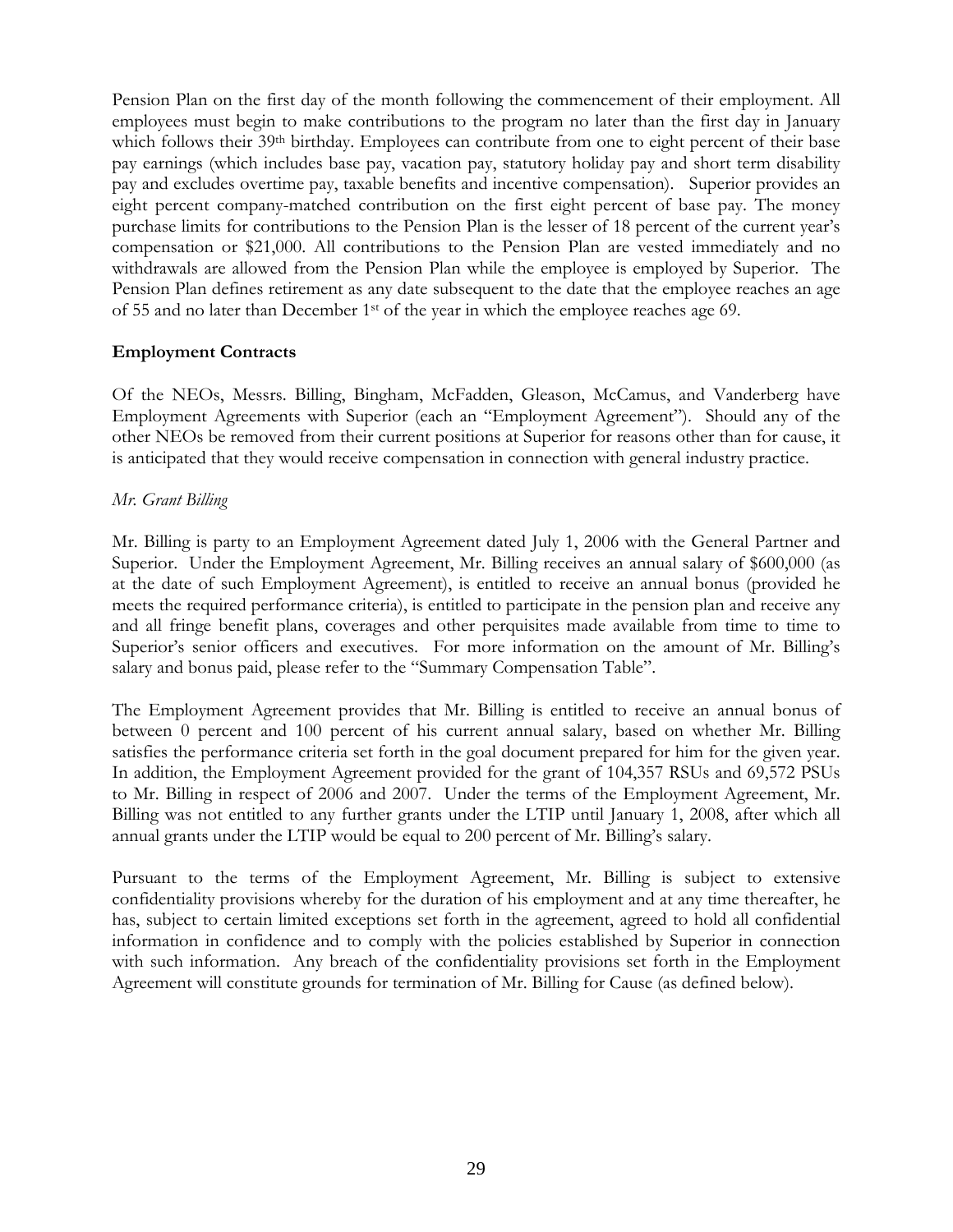### *Mr. Wayne Bingham*

Mr. Bingham is party to an Employment Agreement dated October 11, 2006 with the General Partner. Pursuant to the terms of the Employment Agreement, Mr. Bingham's initial annual salary was \$325,000 (as at the date of such Employment Agreement) and has subsequently increased to \$352,000 since that time. In addition, the terms of the Employment Agreement provide that Mr. Bingham is entitled to receive an annual bonus (provided he meets the required performance criteria), is entitled to participate in the pension plan and receive any and all fringe benefit plans, coverages and other perquisites made available from time to time to Superior's senior officers and executives. For more information on the amount of Mr. Bingham's salary and bonus paid, please refer to the "Summary Compensation Table".

Mr. Bingham's Employment Agreement provides that he is entitled to receive an annual bonus of between 0 percent and 100 percent of his current annual salary, based on whether Mr. Bingham satisfies the performance criteria set forth in the goal document prepared for him for the given year. In addition, Mr. Bingham was also provided with a LTIP grant of 9,259 RSUs and 22,222 PSUs (as at the date of such Employment Agreement). Under this LTIP grant, Mr. Bingham was advanced PSUs with a value of \$100,000 and as such, his 2007 LTIP grant was reduced by the amount of the advance.

Pursuant to the terms of the Employment Agreement Mr. Bingham is subject to extensive confidentiality provisions whereby for the duration of his employment and at any time thereafter, he has, subject to certain limited exceptions set forth in the agreement, agreed to hold all confidential information in confidence and to comply with the policies established by Superior in connection with such information. Any breach of the confidentiality provisions set forth in the Employment Agreement will constitute grounds for termination of Mr. Bingham for Cause (as defined below).

### *Mr. Eric McFadden*

Mr. McFadden is party to an Employment Agreement dated October 1, 2008 with the General Partner. Pursuant to the terms of the Employment Agreement, Mr. McFadden's initial annual salary was \$325,000 (as at the date of such Employment Agreement) and did not increase for 2009. In addition, the terms of the Employment Agreement provide that Mr. McFadden is entitled to receive an annual bonus (provided he meets the required performance criteria), is entitled to participate in the pension plan and receive any and all fringe benefit plans, coverages and other perquisites made available from time to time to Superior's senior officers and executives. For more information on the amount of Mr. McFadden's salary and bonus paid, please refer to the "Summary Compensation Table".

Mr. McFadden's Employment Agreement provides that he is entitled to receive an annual bonus of between 0 percent and 100 percent of his current annual salary, based on whether Mr. McFadden satisfies the performance criteria set forth in the goal document prepared for him for the given year. In addition, Mr. McFadden was also provided with a LTIP grant of 12,884 RSUs and 19,326 PSUs valued at \$130,000 and \$195,000, respectively (as at the second day following the date of such Employment Agreement).

Pursuant to the terms of the Employment Agreement, Mr. McFadden is subject to extensive confidentiality provisions whereby for the duration of his employment and at any time thereafter, he has, subject to certain limited exceptions set forth in the agreement, agreed to hold all confidential information in confidence and to comply with the policies established by Superior in connection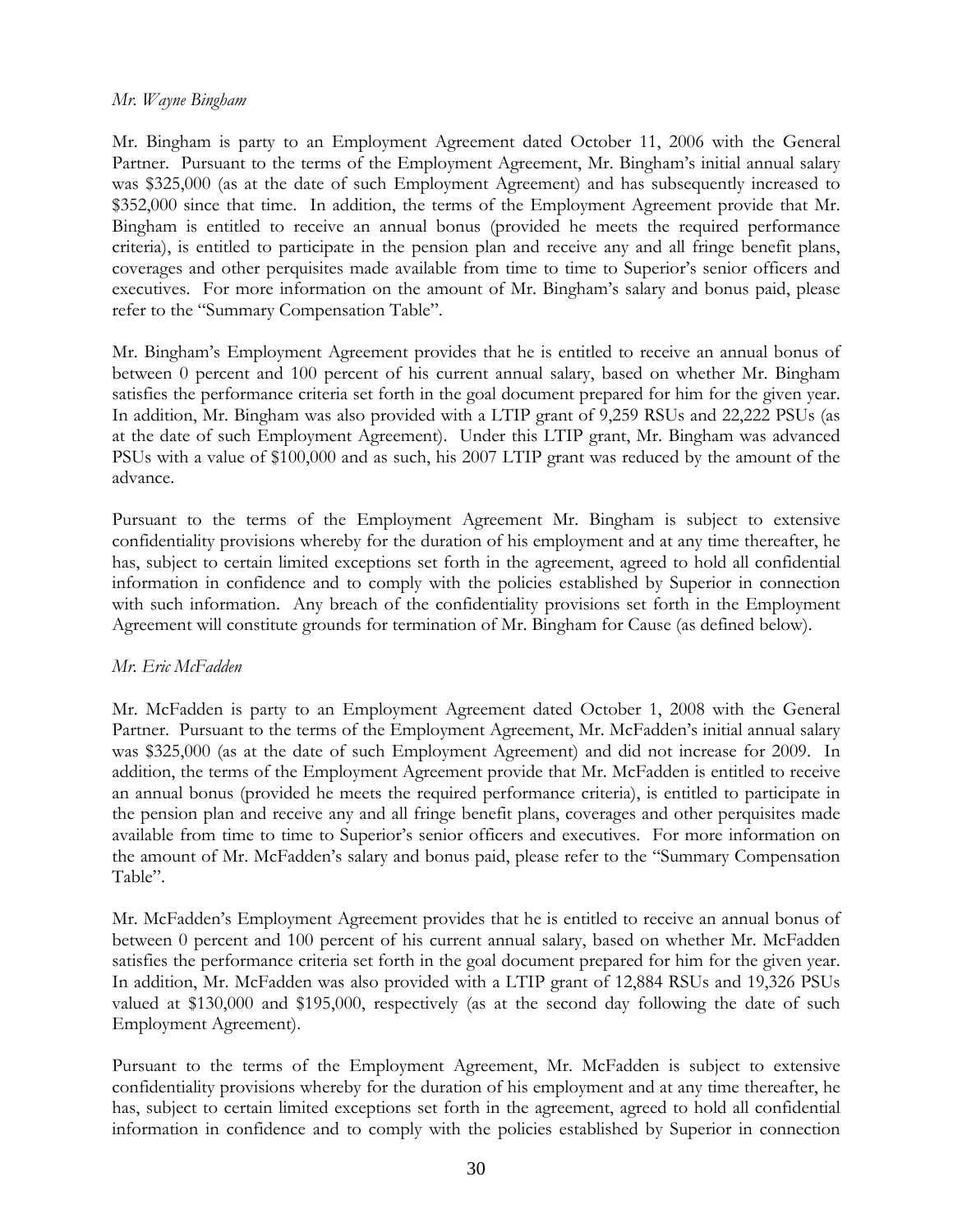with such information. Any breach of the confidentiality provisions set forth in the Employment Agreement will constitute grounds for termination of Mr. McFadden for Cause (as defined below).

### *Mr. John Gleason*

Mr. Gleason is party to an Employment Agreement dated April 11, 2005 with the General Partner. Pursuant to the terms of the Employment Agreement, Mr. Gleason's initial annual salary was \$275,000 (as at the date of such Employment Agreement), and has subsequently increased to \$415,000 since that time. Mr. Gleason is also entitled to receive an annual bonus (provided he meets the required performance criteria), is entitled to participate in the pension plan and in any and all other incentive compensation plans and to receive any and all fringe benefit plans, coverages and other perquisites made available from time to time to Superior's senior executives. For the amount of salary and bonus paid to Mr. Gleason, please refer to the "Summary Compensation Table".

The Employment Agreement contains both confidentiality and non-compete provisions whereby Mr. Gleason agreed that for the duration of his employment and for a term of 12 months immediately following the date of termination, Mr. Gleason will not be employed in an executive or other leadership position by any entity in Canada or the United States which competes, directly or indirectly, or is engaged in activities which are substantially the same as the business carried on by Superior, its subsidiaries or businesses. In addition, Mr. Gleason is prohibited from soliciting any employee of Superior, its subsidiaries or businesses with the view of having that employee resign his or her employment to accept employment with any other entity. Furthermore, during the 12 month period, Mr. Gleason agreed, subject to certain limited exceptions set forth in the agreement, to hold all confidential information in confidence.

### *Mr. Greg McCamus*

Mr. McCamus is party to an Employment Agreement dated September 6, 2005 with SEM, a business of the General Partner. Under the Employment Agreement, Mr. McCamus's initial annual salary was \$300,000 (as at the date of such Employment Agreement), and has subsequently increased to \$350,000 since that time. Mr. McCamus' Employment Agreement provides that he is entitled to participate in the annual bonus program, the pension plan and in any and all other incentive compensation plans and to receive any and all fringe benefit plans, coverages and other perquisites made available from time to time to Superior's senior executives. For the amount of salary and bonus paid to Mr. McCamus, please refer to the "Summary Compensation Table".

The Employment Agreement contains both confidentiality and non-compete provisions whereby Mr. McCamus agreed that for the duration of his employment and for a term of 12 months immediately following the date of termination, Mr. McCamus will not provide services to any entity in Canada or the United States which competes, directly or indirectly, or is engaged in activities which are substantially the same as the business carried on by Superior, its subsidiaries or businesses. In addition, Mr. McCamus is prohibited from soliciting any employee of Superior, its subsidiaries or businesses with the view of having that employee resign his or her employment to accept employment with any other entity.

### *Mr. Paul Vanderberg*

Mr. Vanderberg is party to an Employment Agreement dated June 11, 2004 with Winroc, a division of the General Partner. Pursuant to the terms of the Employment Agreement, Mr. Vanderberg's initial annual salary was \$265,000 (as at the date of such Employment Agreement), and has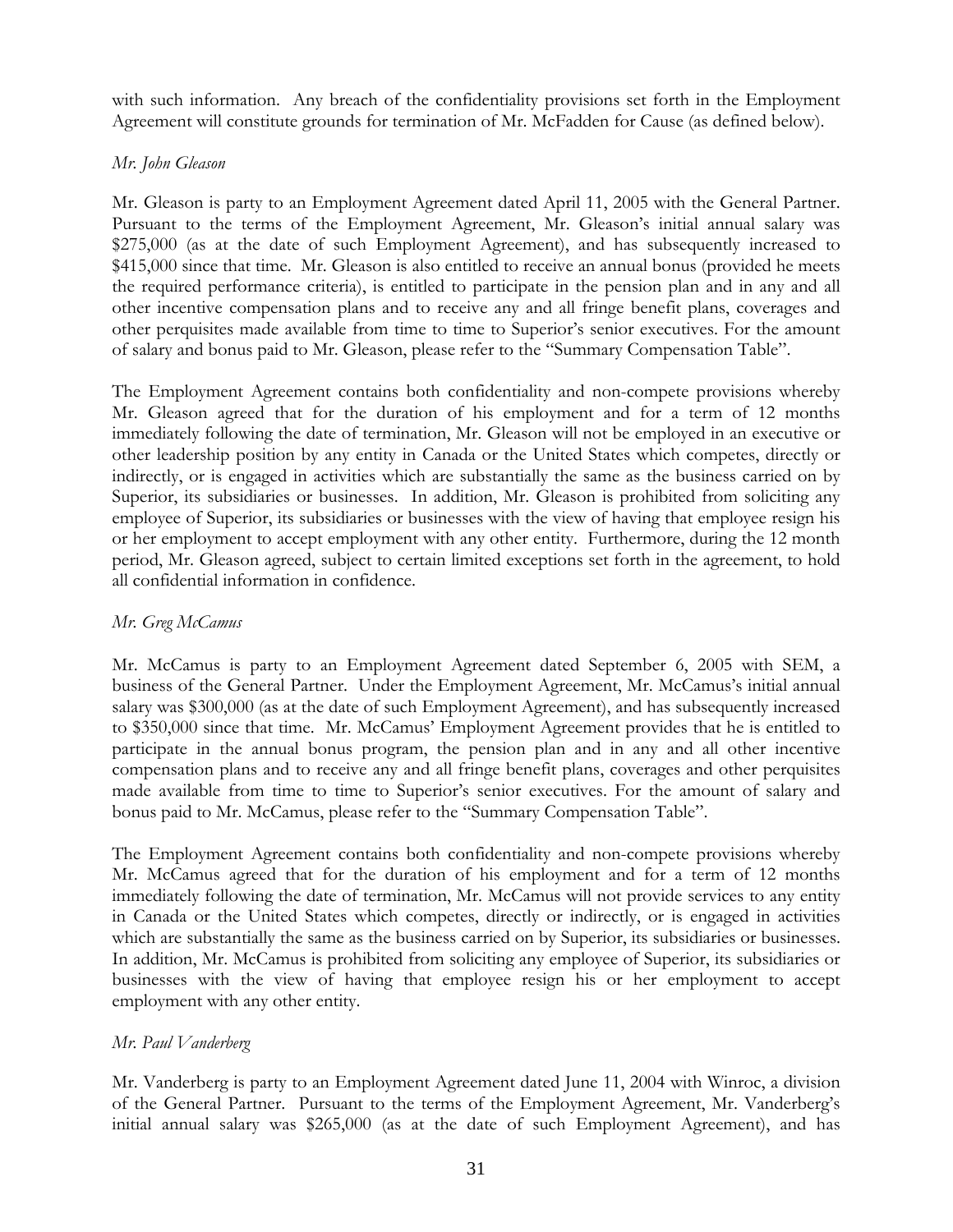subsequently increased to \$308,750 since that time. Mr. Vanderberg is entitled to receive an annual bonus of between 0 percent and 70 percent of his then annual salary (provided he meets the required performance criteria), is entitled to participate in the pension plan and in any and all other incentive compensation plans and to receive any and all fringe benefit plans, coverages and other perquisites made available from to time to time to Superior's senior executives. For the amount of salary and bonus paid to Mr. Vanderberg, please refer to the "Summary Compensation Table".

The Employment Agreement contains both confidentiality and non-compete provisions whereby Mr. Vanderberg agreed that for the duration of his employment and for a term of 18 months immediately following the date of termination, Mr. Vanderberg will not contact or solicit any person that is or has been (during the term of employment of Mr. Vanderberg) a customer of Superior, its subsidiaries or businesses for the purposes of selling or offering for sale products or services that compete with the products or services of Superior, its subsidiaries or businesses. In addition, Mr. Vanderberg is prohibited from soliciting any employee of Superior or its subsidiaries or businesses with the view of having that employee resign his or her employment to accept employment with any other entity. During the 12 month period, Mr. Vanderberg has agreed to hold all confidential information in confidence, subject to certain limited exceptions set forth in the agreement.

### **Termination of Employment and Change of Control**

Pursuant to and in accordance with the terms of their respective Employment Agreements, the employment of a NEO may be terminated upon the occurrence of certain events.

Superior may at any time terminate the employment of the NEO:

- (a) with cause is defined to include, but is not limited to, the continued failure of the NEO to perform his duties in accordance with the terms of his employment after receiving notice of such failure, a breach of any term of the Employment Agreement including confidentiality provisions, the conviction of the NEO of an indictable offence, fraud or a violation of securities laws or regulation or fraud, theft or willful misconduct by the NEO that relates to or affects Superior or the NEO's employment with Superior (each or any of them referred to as an event constituting "**Cause**"); or
- (b) at any time without Cause.

Alternatively, the NEO may terminate his employment with Superior:

- (a) upon written notice setting forth the circumstances for which he is terminating such employment including, but not limited to, a material change in the NEO's position, duties, title or office, reduction in annual salary or other such benefits, a transfer to an area that does not also contain the executive offices of Superior (unless by mutual agreement) and harassment designed to cause the NEO to resign (each or any of them referred to as an event constituting "**Good Reason**"); or
- (b) at any time without Good Reason.

In circumstances whereby Superior terminates the employment of the NEO for Cause or the NEO elects to terminate his employment with Superior without Good Reason ("**Termination For**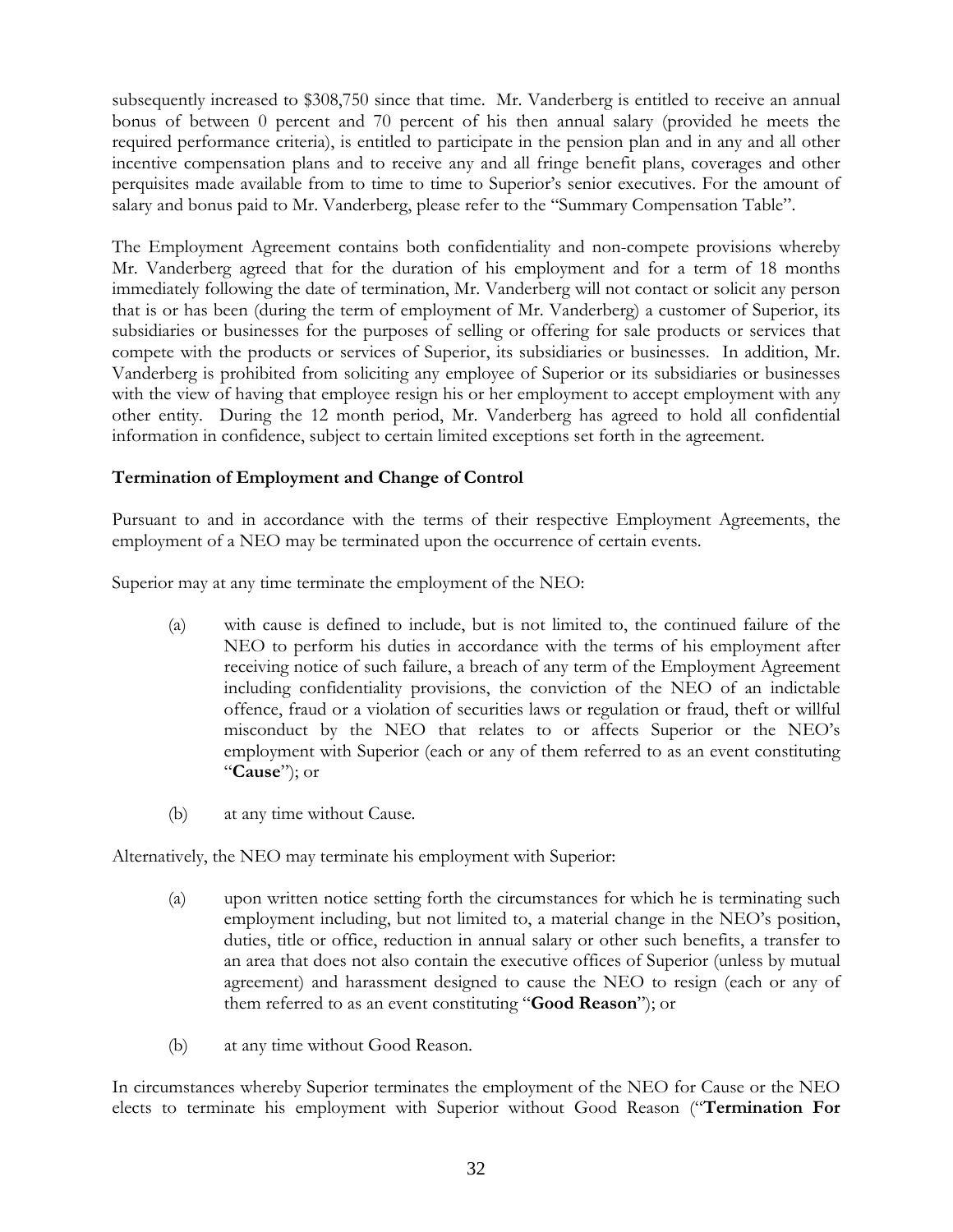**Cause**"), the NEO is entitled to (subject to variances in individual Employment Agreements as set forth below):

- (a) the amount, if any, of earned but unpaid annual salary up to and including the date of termination;
- (b) the amount of any declared but unpaid bonus; and
- (c) all outstanding vacation pay and expense reimbursements.

In circumstances whereby Superior terminates the employment of the NEO without Cause or the NEO elects to terminate his employment with Superior with Good Reason ("**Termination Without Cause**"), the NEO is entitled to (subject to variances in individual Employment Agreements as set forth below):

- (a) the amount, if any, or earned but unpaid annual salary up to and including the date of termination;
- (b) the amount of any declared but unpaid bonus;
- (c) all outstanding vacation pay and expense reimbursements; and
- (d) termination pay according to the terms of the Employment Agreement upon receipt of an executed release (the "**Termination Amount**").

Assuming that (a) the date of termination is the last day of the most recently completed financial year of Superior; and (b) any allowable vacation has been taken in full, the following sets forth estimates of the payments owed to the NEOs pursuant to the terms of their respective Employment Agreements. The Corporation's practice is to declare and pay bonuses in the first quarter of a given year in respect of the prior year's performance. As such, having assumed that the date of termination is the last day of the most recently completed financial year, bonuses in respect of 2009 performance have not been included in the estimate of the payments owed to the NEOs pursuant to the terms of their respective Employment Agreements as such bonuses were not declared until February, 2010. No bonus amounts would have been owed to any of the NEOs on December 31, 2009 in respect of 2009 performance. In addition, pursuant to the LTIP, there would be no payments due and owing to any of the NEOs in respect of RSUs as at the assumed date of termination. Finally, the estimates set forth below with respect to the payments owed to each of the NEOs in respect of PSUs assume a performance multiplier of 1.

### *Mr. Grant Billing*

Pursuant to the terms of Mr. Billing's Employment Agreement, upon an event of Termination For Cause, Mr. Billing is entitled to receive, and Superior is obligated to pay (a) the amount, if any, of earned but unpaid annual salary up to and including the date of termination and (b) any incurred but unpaid expense reimbursements (in each case, less applicable withholdings and deductions).

Upon an event of Termination Without Cause, Mr. Billing is entitled to receive, and Superior is obligated to pay (a) the amount, if any, of earned but unpaid annual salary up to and including the date of termination, (b) any incurred but unpaid expense reimbursements and (c) upon receipt of an executed release, the Termination Amount equal to an aggregate payment of \$2,150,000 (calculated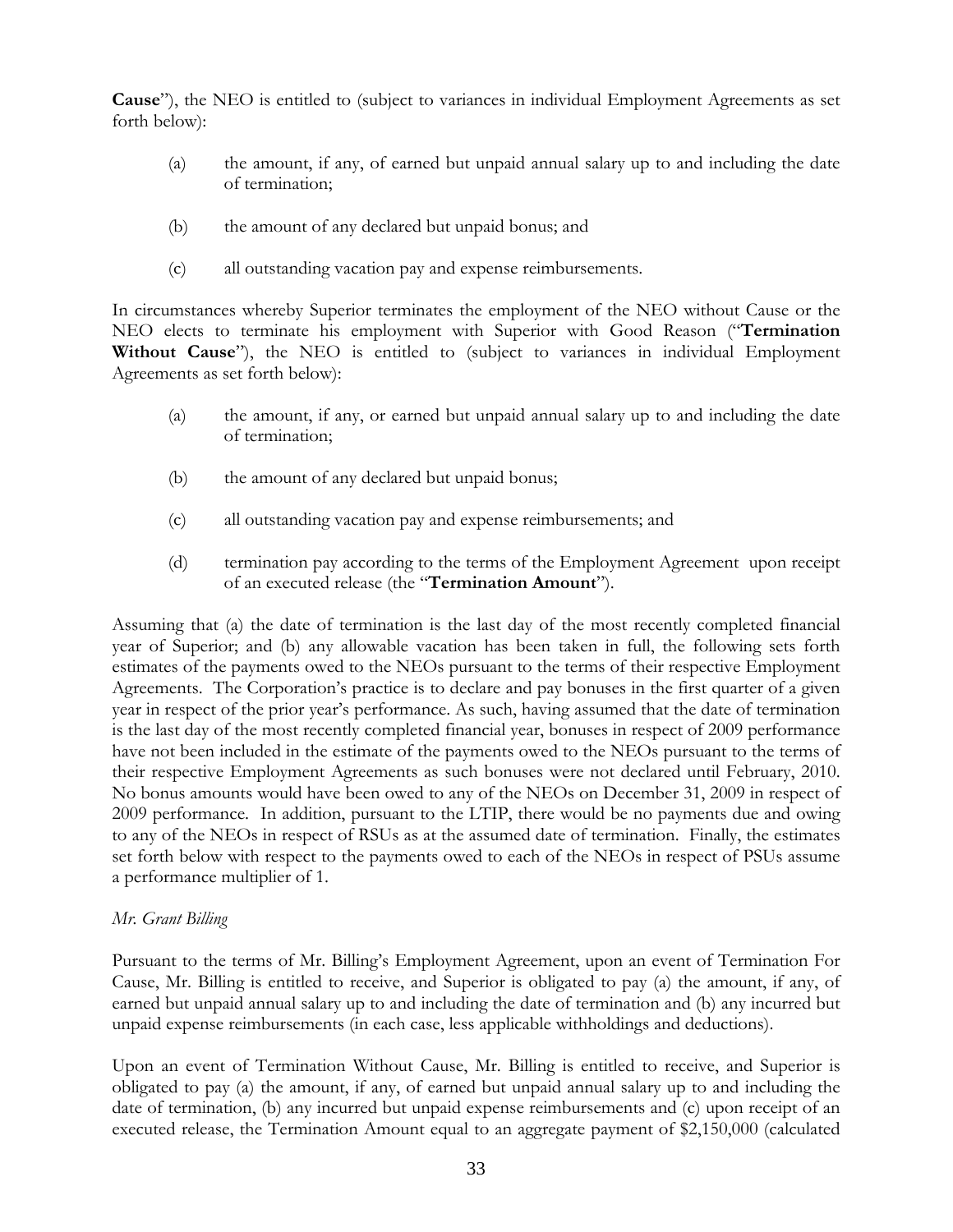as Mr. Billing's annual salary plus his annual bonus times two and for greater clarity, the annual bonus shall be equal to the greater of (i) the annual bonus received in the previous year prior to the date of termination and (ii) the average of the annual bonus awarded in the two years prior to the date of termination) (in each case, less applicable withholdings and deductions). In addition, Mr. Billing would be entitled to receive an aggregate payment of approximately \$955,530 in respect of PSUs issued to him prior to the assumed date of termination of December 31, 2009, such amount having been pro-rated to reflect the length of time Mr. Billing was employed during the three year period over which the PSUs vest in accordance with the provisions of the LTIP.

In the event of (a) the acquisition and/or exercise of direct or indirect control over 20 percent of the issued and outstanding voting securities or securities having the right to acquire voting securities of Superior (the "**Voting Securities**"), excluding the acquisition of direct or indirect control over 20 percent of the Voting Securities by a holder who does not exercise any votes to elect a member of the Board of Directors of Superior other than the directors nominated by Superior or (b) a change of three or more of the members of the Board of Directors of Superior which is initiated, other than by management of Superior, through a proxy solicitation process (a "**Change of Control**"), Superior shall pay to Mr. Billing, upon receipt of an executed release, the Termination Amount as calculated above for an aggregate payment of \$2,150,000. If neither Superior nor Mr. Billing exercise the option to terminate employment, the employment of Mr. Billing shall continue in accordance with the terms of the Employment Agreement or on such other terms as mutually agreed upon.

Should Mr. Billing retire from Superior after June 30, 2008, Superior shall pay to Mr. Billing (a) the amount, if any, of earned but unpaid annual salary up to and including the date of termination, (b) any incurred but unpaid expense reimbursements and (c) the Termination Amount equal to an aggregate payment of \$2,150,000 (as calculated above) (in each case, less applicable withholdings and deductions). In addition, pursuant to the LTIP Mr. Billing would be entitled to receive an aggregate payment of approximately \$955,530 representing the value attributable to PSUs that had vested in accordance with the LTIP prior to the assumed date of termination of December 31, 2009.

### *Mr. Wayne Bingham*

Pursuant to the terms of Mr. Bingham's Employment Agreement, upon an event of Termination For Cause, Mr. Bingham is entitled to receive, and Superior is obligated to pay (a) the amount, if any, of earned but unpaid annual salary up to and including the date of termination and (b) any incurred but unpaid expense reimbursements (in each case, less applicable withholdings and deductions).

Upon an event of Termination Without Cause, Mr. Bingham is entitled to receive, and Superior is obligated to pay (a) the amount, if any, of earned but unpaid annual salary up to and including the date of termination, (b) any incurred but unpaid expense reimbursements and (c) upon receipt of an executed release, the Termination Amount equal to an aggregate payment of \$704,000 (calculated as two times Mr. Bingham's annual salary) (in each case, less applicable withholdings and deductions). In addition, Mr. Bingham would be entitled to receive an aggregate payment of approximately \$324,234 in respect of PSUs issued to him prior to the assumed date of termination of December 31, 2009, such amount having been pro-rated to reflect the length of time Mr. Bingham was employed during the three year period over which the PSUs vest in accordance with the provisions of the LTIP.

In the event of a Change of Control, Superior shall pay to Mr. Bingham, upon receipt of an executed release, the Termination Amount as calculated above for an aggregate payment of \$704,000. If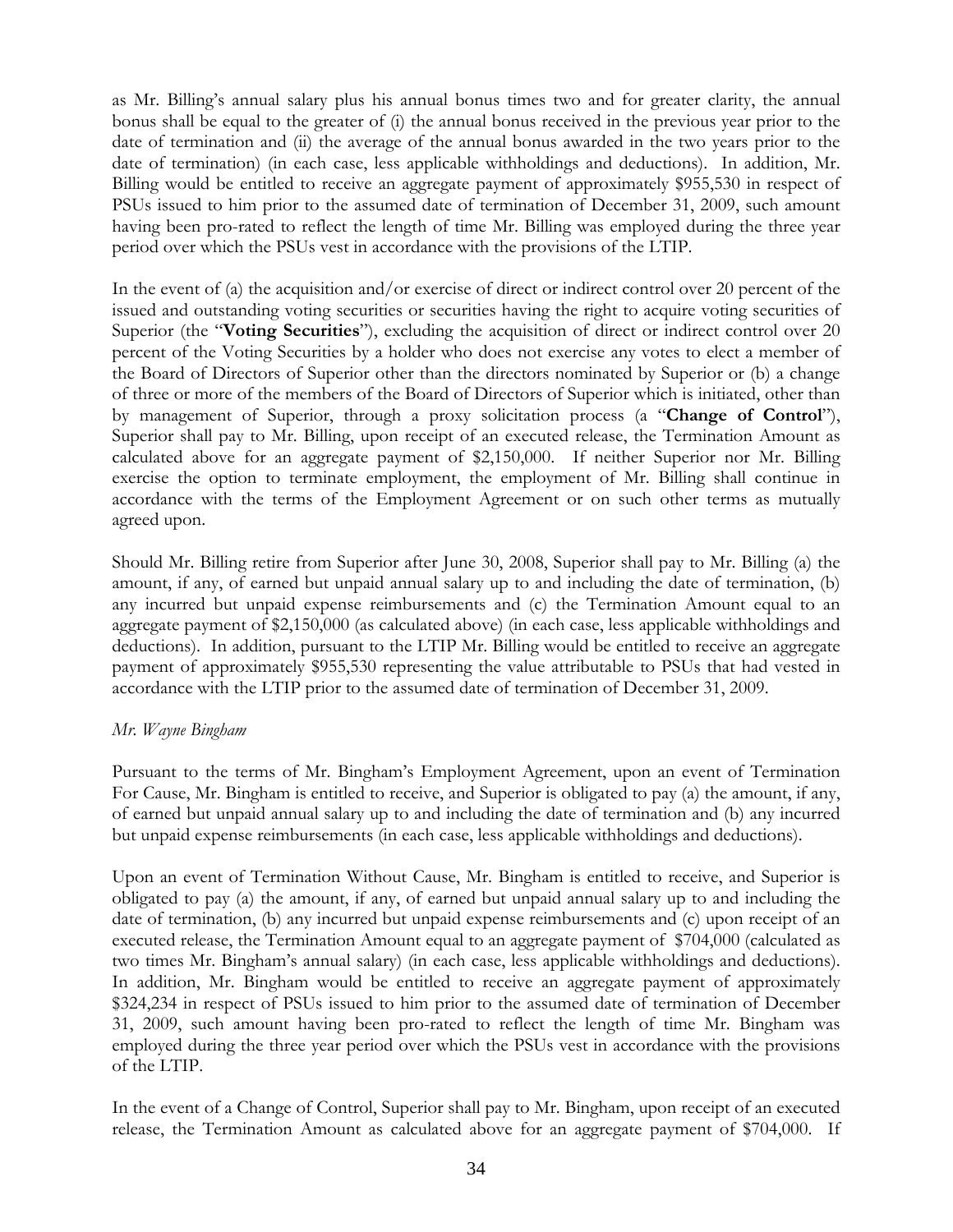neither Superior nor Mr. Bingham exercise the option to terminate employment, the employment of Mr. Bingham shall continue in accordance with the terms of the Employment Agreement or on such other terms as mutually agreed upon.

### *Mr. Eric McFadden*

Pursuant to the terms of Mr. McFadden's Employment Agreement, upon an event of Termination For Cause, Mr. McFadden is entitled to receive, and Superior is obligated to pay (a) the amount, if any, of earned but unpaid annual salary up to and including the date of termination and (b) any incurred but unpaid expense reimbursements (in each case, less applicable withholdings and deductions).

Upon an event of Termination Without Cause, Mr. McFadden is entitled to receive, and Superior is obligated to pay (a) the amount, if any, of earned but unpaid annual salary up to and including the date of termination, (b) any incurred but unpaid expense reimbursements and (c) upon receipt of an executed release, the Termination Amount equal to an aggregate payment of \$650,000 (calculated as two times Mr. McFadden's annual salary) (in each case, less applicable withholdings and deductions). In addition, Mr. McFadden would be entitled to receive an aggregate payment of approximately \$180,112 in respect of PSUs issued to him prior to the assumed date of termination of December 31, 2009, such amount having been pro-rated to reflect the length of time Mr. McFadden was employed during the three year period over which the PSUs vest in accordance with the provisions of the LTIP.

In the event of a Change of Control, Superior shall pay to Mr. McFadden, upon receipt of an executed release, the Termination Amount as calculated above for an aggregate payment of \$650,000. In addition Mr. McFadden would be entitled to receive an aggregate payment of approximately \$180,112 in respect of PSUs issued to him prior to the assumed date of termination of December 31, 2009, such amount having been pro-rated to reflect the length of time Mr. McFadden was employed during the three year period over which the PSUs vest in accordance with the provisions of the LTIP. If neither Superior nor Mr. McFadden exercise the option to terminate employment, the employment of Mr. McFadden shall continue in accordance with the terms of the Employment Agreement or on such other terms as mutually agreed upon.

### *Mr. John Gleason*

Pursuant to the terms of Mr. Gleason's Employment Agreement, upon an event of Termination For Cause or as a result of the death or complete disability (the inability of the executive to perform the duties of his job due to illness, accident or any other physical or mental incapacity, for a period of 180 days in the aggregate, during any 12 month period ("**Complete Disability**")) of Mr. Gleason, he is entitled to receive, and Superior is obligated to pay (a) the amount, if any, of earned but unpaid annual salary up to and including the date of termination and (b) any amounts required to be paid by law (in each case, less applicable withholdings and deductions).

Upon an event of Termination Without Cause, Mr. Gleason is entitled to receive, and Superior is obligated to pay (a) the amount, if any, of earned but unpaid annual salary up to and including the date of termination, (b) any incurred but unpaid expense reimbursements and (c) the Termination Amount equal to an aggregate payment of \$937,900 (calculated as two times Mr. Gleason's annual salary plus 13 percent of the Termination Amount as compensation for the loss of employment benefits) (in each case, less applicable withholdings and deductions). In addition, Mr. Gleason would be entitled to receive an aggregate payment of approximately \$423,341 in respect of PSUs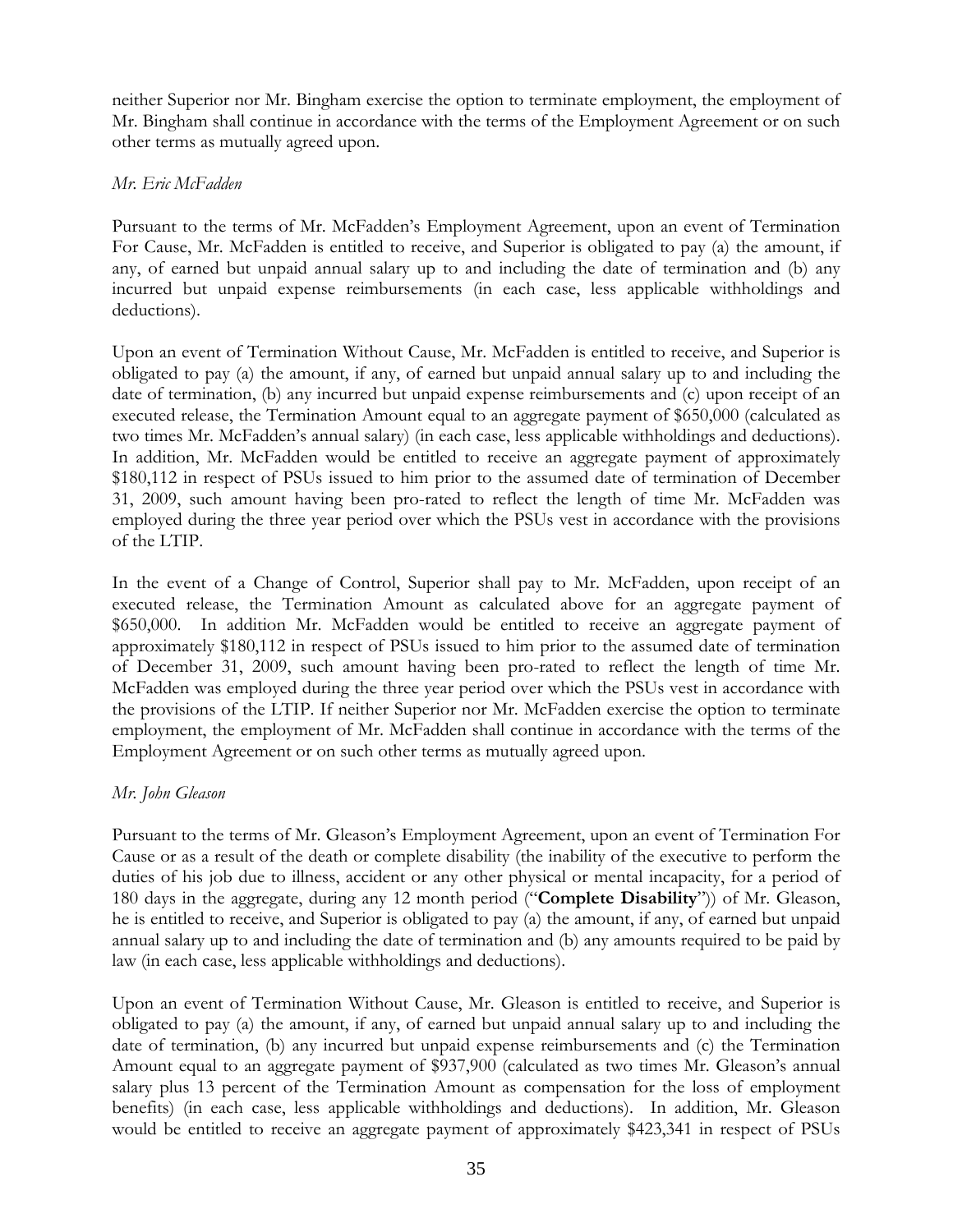issued to him prior to the assumed date of termination of December 31, 2009, such amount having been pro-rated to reflect the length of time Mr. Gleason was employed during the three year period over which the PSUs vest in accordance with the provisions of the LTIP.

### *Mr. Greg McCamus*

Pursuant to the terms of Mr. McCamus's Employment Agreement, upon an event of Termination For Cause or as a result of the death or Complete Disability of Mr. McCamus, he is entitled to receive, and Superior is obligated to pay (a) the amount, if any, of earned but unpaid annual salary up to and including the date of termination and (b) any amounts required to be paid by law (in each case, less applicable withholdings and deductions).

Upon an event of Termination Without Cause, Mr. McCamus is entitled to receive, and Superior is obligated to pay, conditional upon the receipt of a fully executed release from Mr. McCamus, (a) the amount, if any, of earned but unpaid annual salary up to and including the date of termination, (b) any incurred but unpaid expense reimbursements and (c) the Termination Amount equal to an aggregate payment of \$577,500 (calculated as 18 months of Mr. McCamus's then current annual salary plus 10 percent of the Termination Amount as compensation for the loss of employment benefits) (in each case, less applicable withholdings and deductions). In addition, Mr. McCamus would be entitled to receive an aggregate payment of approximately \$324,585 in respect of PSUs issued to him prior to the assumed date of termination of December 31, 2009, such amount having been pro-rated to reflect the length of time Mr. McCamus was employed during the three year period over which the PSUs vest in accordance with the provisions of the LTIP.

### *Mr. Paul Vanderberg*

Pursuant to the terms of Mr. Vanderberg's Employment Agreement, upon an event of Termination For Cause or as a result of the death or Complete Disability of Mr. Vanderberg, he is entitled to receive, and Superior is obligated to pay (a) the amount, if any, of earned but unpaid annual salary up to and including the date of termination and (b) any amounts required to be paid by law (in each case, less applicable withholdings and deductions).

Upon an event of Termination Without Cause, Mr. Vanderberg is entitled to receive, and Superior is obligated to pay (a) the amount, if any, of earned but unpaid annual salary up to and including the date of termination, (b) any incurred but unpaid expense reimbursements and (c) the Termination Amount equal to an aggregate payment of \$523,331 (calculated as 18 months of Mr. Vanderberg's then current annual salary plus 13 percent of the Termination Amount as compensation for the loss of employment benefits) (in each case, less applicable withholdings and deductions). In addition, Mr. Vanderberg would be entitled to receive an aggregate payment of approximately \$324,678 in respect of PSUs issued to him prior to the assumed date of termination of December 31, 2009, such amount having been pro-rated to reflect the length of time Mr. Vanderberg was employed during the three year period over which the PSUs vest in accordance with the provisions of the LTIP.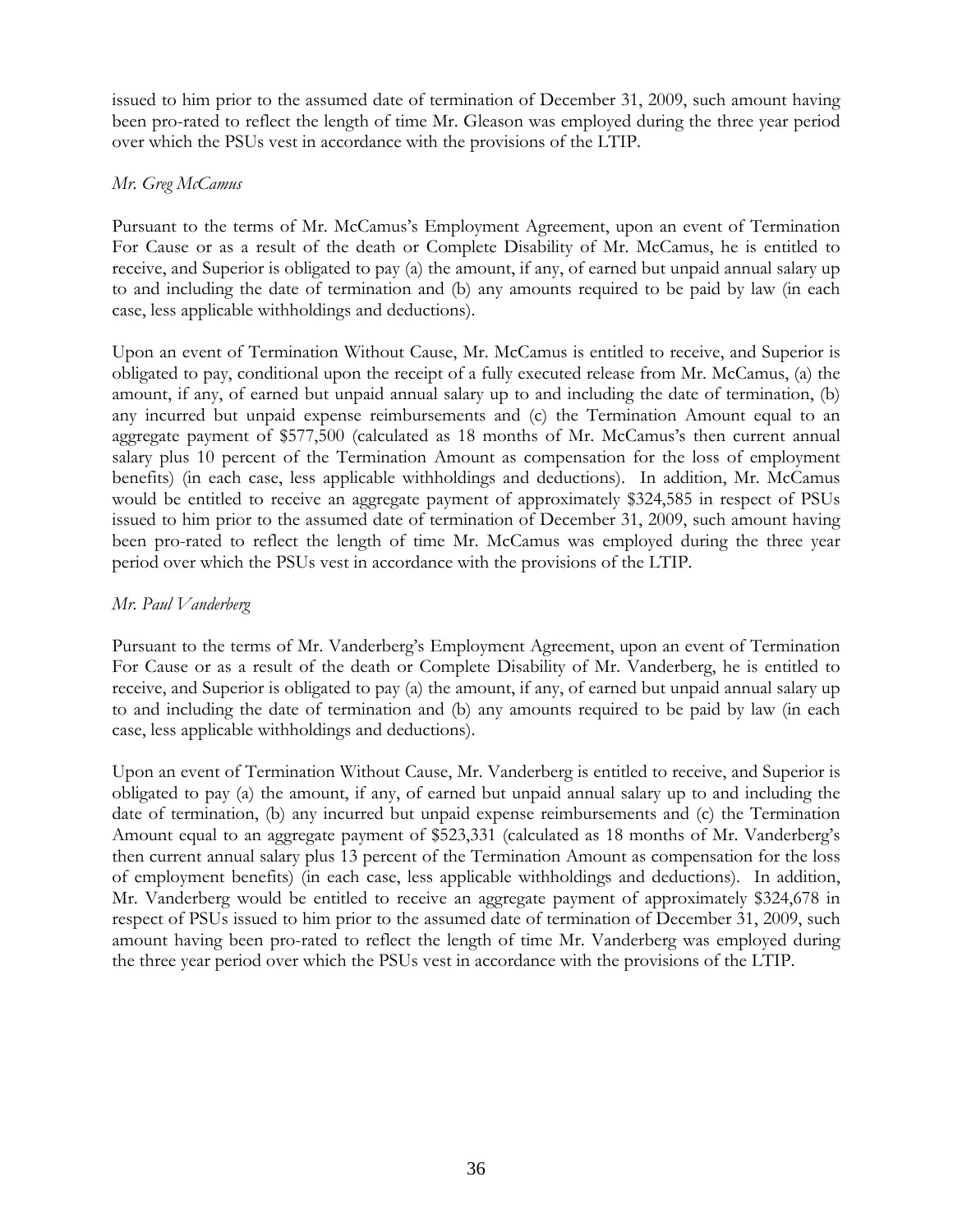### **PART IV: CORPORATE GOVERNANCE PRACTICES**

The Board of Directors of the Corporation is responsible for administrating the affairs of the Corporation in accordance with the requirements of the *Canada Business Corporations Act* (the "**CBCA**").The General Partner's Board of Directors is responsible for overseeing the management and operations of the businesses of Superior Plus LP (the "**Partnership**").

The Board of Directors of the Corporation consists of ten members, all of who possess extensive business and board experience. Of the ten members, nine are independent, with Grant Billing, Chairman and Chief Executive Officer, being the sole management director. Since 2003, Peter Green has served as lead director (the "**Lead Director**") of Superior to strengthen the independence of the Board from management.

In 2007, the Board of Superior formed advisory committees for each of the businesses, composed of two independent directors, senior corporate management, and one president of another business. The Code of Business Conduct and Ethics, the Communication and Disclosure, Insider Trading and Whistleblower policies are all designed to promote honesty and integrity throughout Superior. These policies can be found on the Corporation's website at *www.superiorplus.com*.

To assist the Board with its fiduciary responsibilities, the Board of Directors of the Corporation is supported by an Audit Committee, a Governance and Nominating Committee and a Compensation Committee. Only independent directors serve on committees of the Board.

### **Mandate and Composition of the Board**

The Board is responsible for the stewardship of the Corporation. Its role is to provide effective leadership and oversight of Superior. Superior has officers and employees responsible for the dayto-day management and conduct of the businesses of Superior and the implementation of the strategic plan approved by the Board. Fundamentally, the Board seeks to ensure that the Corporation conducts its business with honesty and integrity, with a view to creating sustainable and long-term value and profitable growth. Supported by its committees, the Board's processes are designed to achieve an appropriate degree of independence from management; to oversee succession planning; to consider, approve and monitor the Corporation's strategic, operating, capital and financial plans; to monitor safety and the environment as it applies to Superior's businesses; and to monitor the risk management framework, including the integrity of internal financial and management systems. The duties and responsibilities of the Board are set out in a written mandate of the Board which can be found on the Corporation's website at *www.superiorplus.com.* and on SEDAR at *www.sedar.com***.** 

The Board is comprised of ten members with extensive business and board experience and high standards of ethics. Of the ten members, nine are independent and one is a management director. All independent members currently participate in at least one standing committee. For more information on independence, see "Independence of Board and Committee Members" on page 8. The Chairman of the Board is also the Chief Executive Officer of Superior. The Board also has a Lead Director to provide greater independence of the Board from management. Currently, the Lead Director also serves as Chair of the Governance and Nominating Committee. Key duties of the Lead Director include acting as liaison between management and the Board, reviewing conflict of interest issues that may arise and chairing in-camera meetings of the Board, without management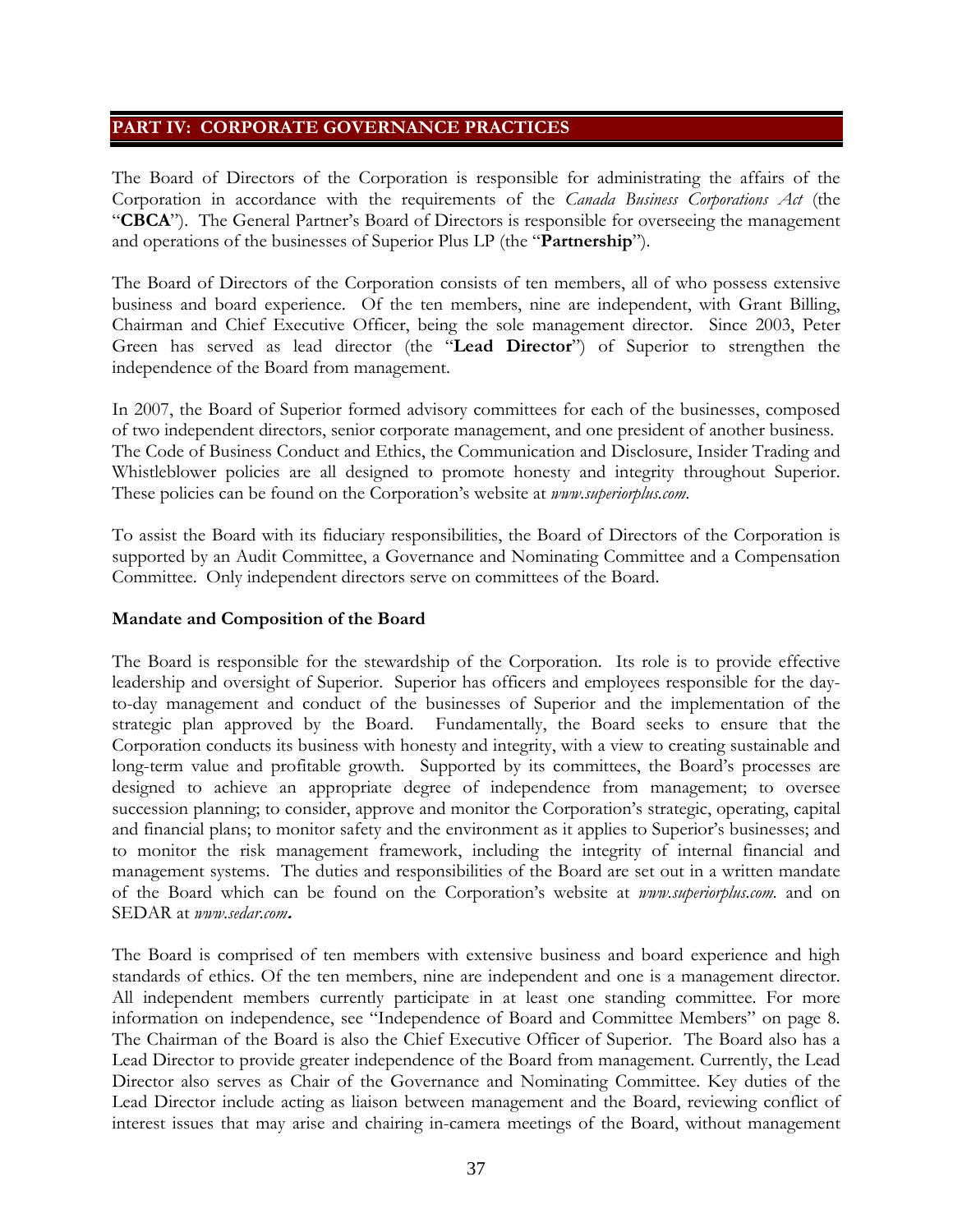present, at each Board meeting. Under the guidance of the Governance and Nominating Committee, the Lead Director guides the annual Board effectiveness and assessment evaluation. During the last evaluation in 2009, it was determined that the Board was the appropriate size and possessed the necessary competencies to efficiently discharge its duties and responsibilities. Complete position descriptions of the Chairman and Chief Executive Officer and the Lead Director are available on the Corporation's website at *www.superiorplus.com*.

The Board has not implemented a mandatory retirement policy for the respective Directors of the Board.

### **Committees of the Board**

The Compensation Committee, Audit Committee and the Governance and Nominating Committee are committees of the Board of Directors of the Corporation. The mandate of the Board, as well as the mandates of the Audit Committee, the Governance and Nominating Committee, and the Compensation Committee of the Corporation are posted on the Corporation's website at *www.superiorplus.com*.

### **Audit Committee**

### *Composition and Qualifications*

The Audit Committee of the Board consists of four directors, Mr. Smith (Chair), Ms. Best, and Messrs. Green and Valentine, all of whom are "financially literate", and "independent" within the meaning of the Audit Committee Rule. In considering criteria for the determination of financial literacy, the Board looks at the ability to read and understand a balance sheet, an income statement and a statement of cash flow of a public entity. Mr. Smith is a chartered financial analyst with over 25 years experience in the investment banking, investment research and management industry. His experience includes investment research, mergers and acquisitions, project finance, privatization and corporate finance. Mr. Smith currently is a corporate director and was managing director and founding partner of Enterprise Capital Management Inc. Ms. Best is a chartered accountant with over 30 years experience. Currently, Ms. Best is a corporate director and consultant. Previously, she served as Executive Vice-President, Risk Management and Chief Financial Officer for the Calgary and Alberta Health Region where she was responsible for all finance functions, including financial operations, budgeting, forecasting and planning, business support for operating and corporate portfolios, performance reporting, business planning and treasury management. Ms. Best was a chartered accountant at Ernst & Young for nineteen years, the last ten years as Corporate Audit Partner. Mr. Green is a chartered accountant and international business advisor with over 30 years of experience in senior executive roles, including 25 years as Chief Executive Officer or Chief Operating Officer of international companies. Mr. Valentine is a consultant and corporate director. Mr. Valentine is a chartered accountant, served as Auditor General of Alberta from 1995 to 2002 and held various senior accounting, audit and advisory positions with KPMG LLP over a 38-year period. He served as a member of the Accounting Standards Committee and the Public Sector Accounting Standards Board of the Canadian Institute of Chartered Accountants. Mr. Valentine also served as senior advisor to the CEO, Calgary Health Region and senior advisor to the Dean of Medicine, University of Calgary until 2007.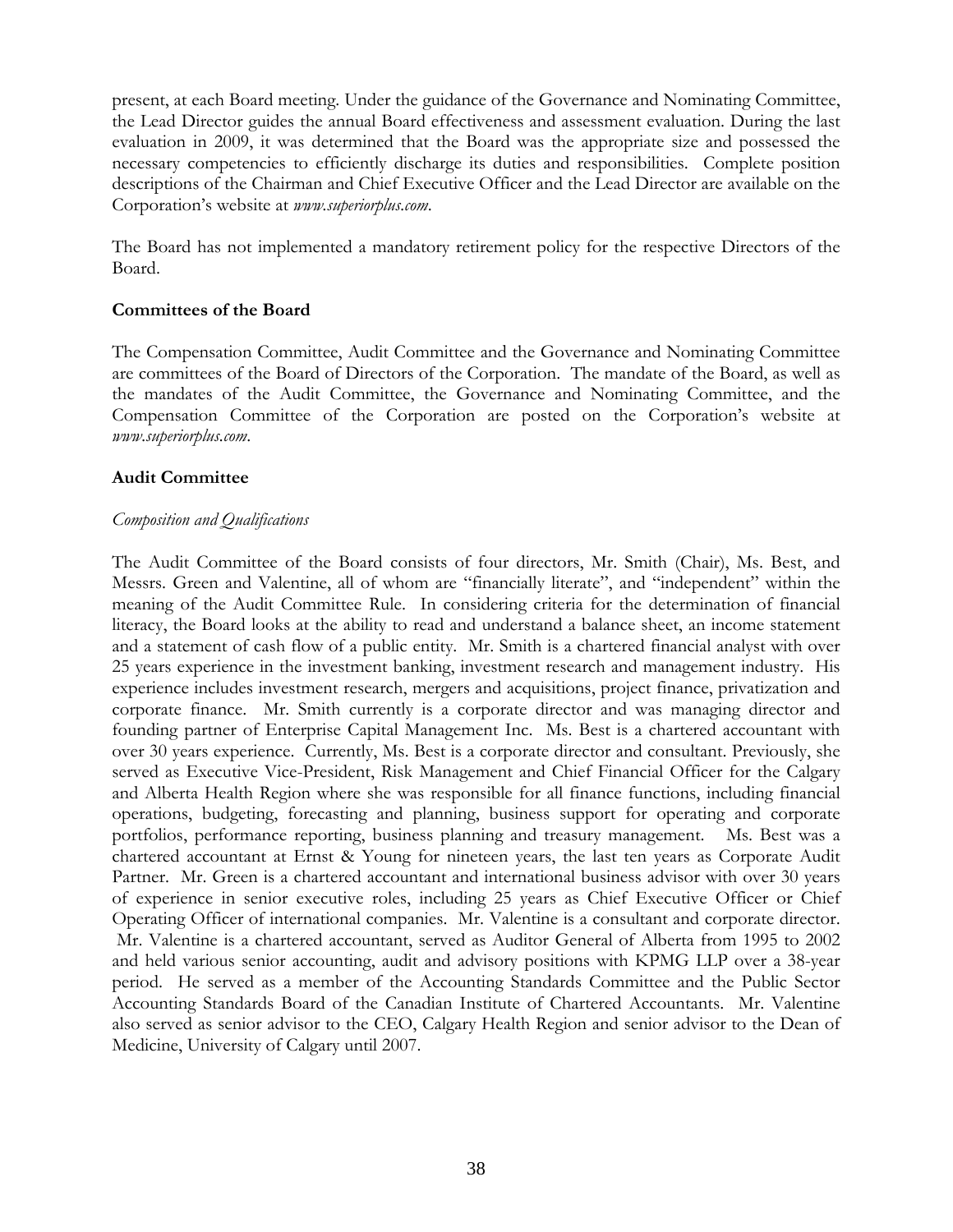### *Responsibilities and Terms of Reference*

The Audit Committee reviews with management and the external auditors, and recommends to the Board for approval, the annual and interim financial statements of the Corporation, the reports of the external auditors thereon and related financial reporting, including management's discussion and analysis and financial press releases. The Audit Committee reviews and oversees, in conjunction with the external auditors and management, audit plans and procedures and meets with the auditors independent of management at each quarterly meeting. The Audit Committee is responsible for reviewing auditor independence, approving all non-audit services, reviewing and making recommendations to the Board on internal control procedures and management information systems. In addition, the committee is responsible for assessing and reporting to the Board on financial risk management positions and monitoring the processes and compliance with respect to National Instrument 52-109 "Certification of Disclosure in Issuer's Annual and Interim Filings" requirements. The mandate of the Audit Committee is posted on the Corporation's website at *www.superiorplus.com.* 

### **Audit Fees**

Fees payable to Deloitte & Touche LLP for the years ended December 31, 2008 and December 31, 2009 are detailed in the following table:

|                    | Year Ended December 31, 2008 | Year Ended December 31, 2009 |
|--------------------|------------------------------|------------------------------|
| Audit fees         | \$807,636                    | \$787,868                    |
| Audit-related fees | \$218.941                    | \$371,140                    |
| Tax Fees           |                              |                              |
| All other fees     | \$583,613                    | \$327,379                    |
|                    | \$1,610,190                  | \$1,486,387                  |

Audit fees were paid for professional services rendered by the auditors for the audit of the Corporation's and the Partnership's annual financial statements or services provided in connection with statutory and regulatory filings. Audit-related fees were paid for review of quarterly financial statements of Superior, attendance at quarterly audit meetings, pension plan audits, regulatory reviews, and for services provided in connection with financings, accounts receivable securitization program requirements, including French translation services provided in connection therewith.

All permissible categories of non-audit services require approval from the Audit Committee. "All other fees" reported in the above table in respect of 2008 consists of fees paid to Deloitte and Touche LLP in connection with IFRS training and due diligence relating to the Conversion. "All other fees" reported in the above table in respect of 2009 consists of fees paid to Deloitte and Touche LLP in connection with benchmark studies with respect to risk best practices, due diligence with respect to prospectus and tax matters, and IFRS training sessions.

### **Governance and Nominating Committee**

The Governance and Nominating Committee of the Corporation consists of three independent directors: Messrs. Green (Chair), Engbloom, and Findlay. The Governance and Nominating Committee has the overall responsibility for reviewing the corporate governance practices and assessing the functioning and effectiveness of the Board, its committees and individual members. It is also responsible for recommending suitable director candidates to the Board and for maintaining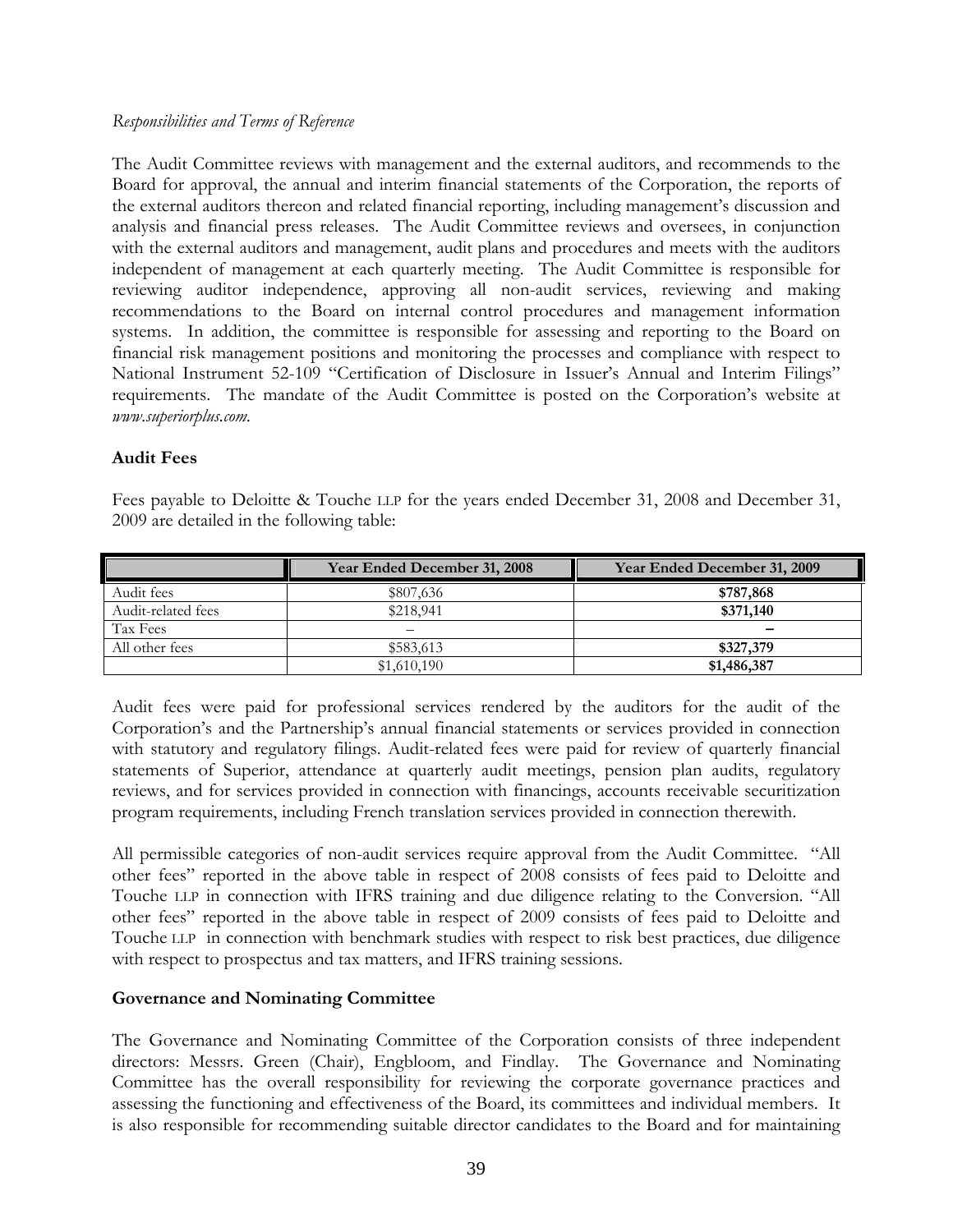plans for orderly succession of directors to keep the Board balanced in terms of skills and experience. In addition, the Governance and Nominating Committee oversees continuous education programs for Board members and effective orientation and education programs for new directors. In fulfilling its mandate, the Governance and Nominating Committee has developed and conducts an annual effectiveness survey designed to assess the effectiveness of the Board, its committees and individual directors. It also monitors developments in corporate governance issues and best practices among major Canadian companies and other business organizations to be satisfied that the Corporation continues to carry out high standards of corporate governance. The mandate of the Governance and Nominating Committee can be found on the Corporation's website at *www.superiorplus.com.*

### **Compensation Committee**

The Compensation Committee consists of three independent directors: Messrs. Gish (Chair), MacDonald and Mirosh. The Compensation Committee has the overall responsibility for the Corporation's human resources policies and procedures, including its compensation and incentive programs and its pension policies and practices. It reviews the adequacy and form of compensation for directors and senior management and assesses senior management's performance and succession plans. The mandate of the Compensation Committee can be found on the Corporation's website at *www.superiorplus.com.*

## **PART V: OTHER MATTERS**

### **Shareholder Proposals**

Shareholders who comply with the applicable provisions of the CBCA are, subject to certain conditions in the CBCA, entitled to have Superior include in its management proxy circular any matter that the person proposes to raise at an annual meeting. Any Shareholder who intends to make such a proposal to be considered by Superior for the 2011 annual meeting must arrange for Superior to receive the proposal at is principal executive office no later than December 20, 2010. Shareholders should consult their legal advisors for more information.

### **Communication with the Board**

Shareholders who would like to communicate directly with the Board should direct their communication to: Grant D. Billing, Chairman and Chief Executive Officer or Peter A.W. Green, Lead Director, Superior Plus Corp., 840 - 7<sup>th</sup> Avenue SW, Suite 1400, Calgary, Alberta, T2P 3G2.

### **Additional Information**

Copies of this Information Circular, the Corporation's Annual Report which contains the financial statements, MD&A and the auditor's report thereon for the Corporation's most recently completed financial year, any interim financial statements of the Corporation subsequent to those statements contained in the Annual Report, and the Corporation's Annual Information Form for the fiscal year ended December 31, 2009, as filed with the applicable Canadian regulatory authorities, are available on SEDAR at *www.sedar.com* and *www.superiorplus.com* and may also be obtained without charge by writing to the Executive Vice President and Chief Financial Officer at  $840 - 7<sup>th</sup>$  Avenue SW, Suite 1400, Calgary, Alberta, T2P 3G2 or by e-mail at wbingham@superiorplus.com.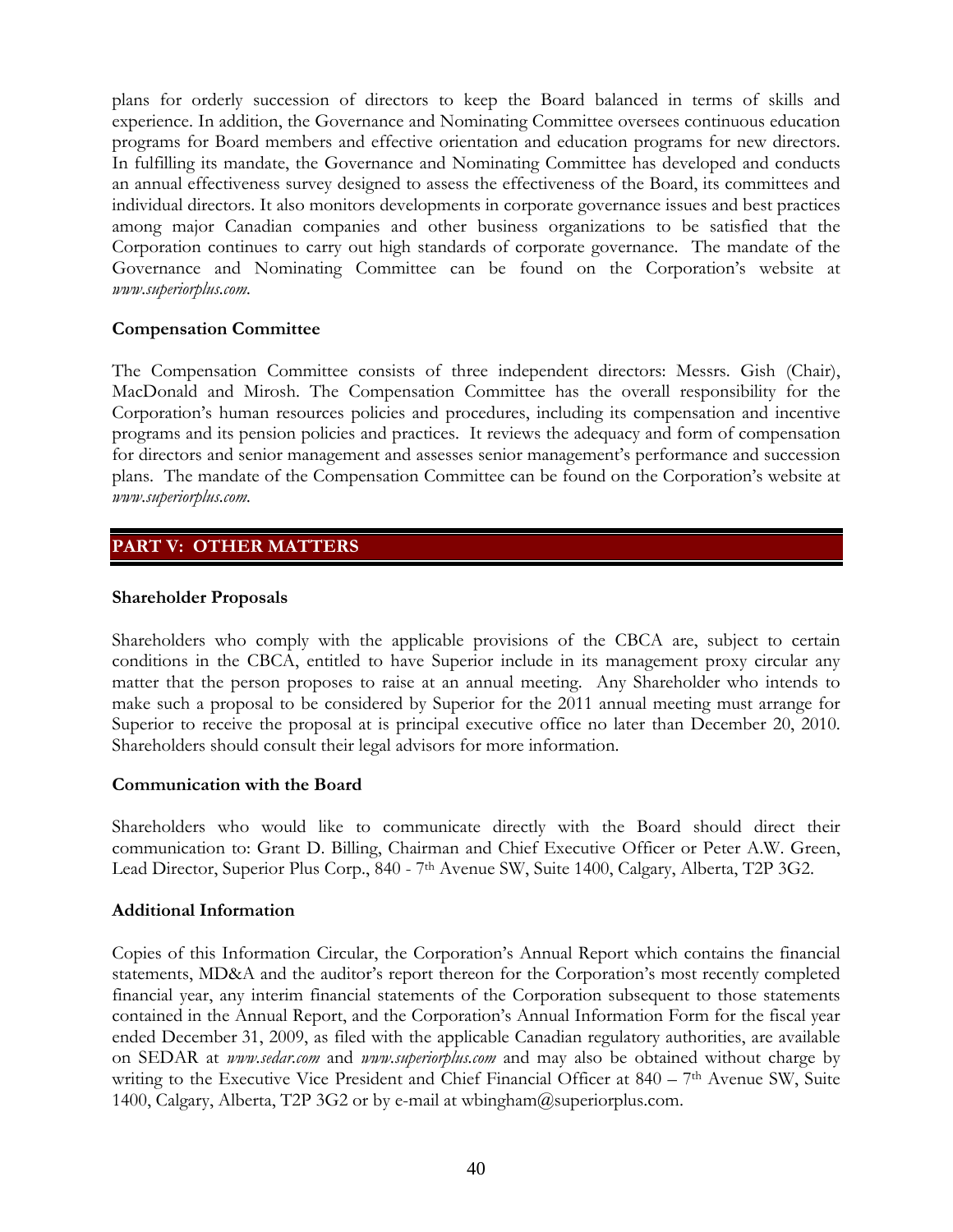### **Board Approval**

The Board of Directors of the Corporation have approved the contents of this Information Circular and the sending of this Information Circular to the Shareholders of the Corporation.

Dated at Calgary, Alberta this 23rd day of February, 2010.

### **SUPERIOR PLUS CORP.**

**Grant D. Billing Community Community Community Community Community Community Community Community Community Community Community Community Community Community Community Community Community Community Community Community Comm** Grant D. Billing Wayne M. Bingham<br>Chairman and Chief Executive Officer Executive Wayne M. Bingham<br>Executive Vice-Presi

Executive Vice-President and Chief Financial Officer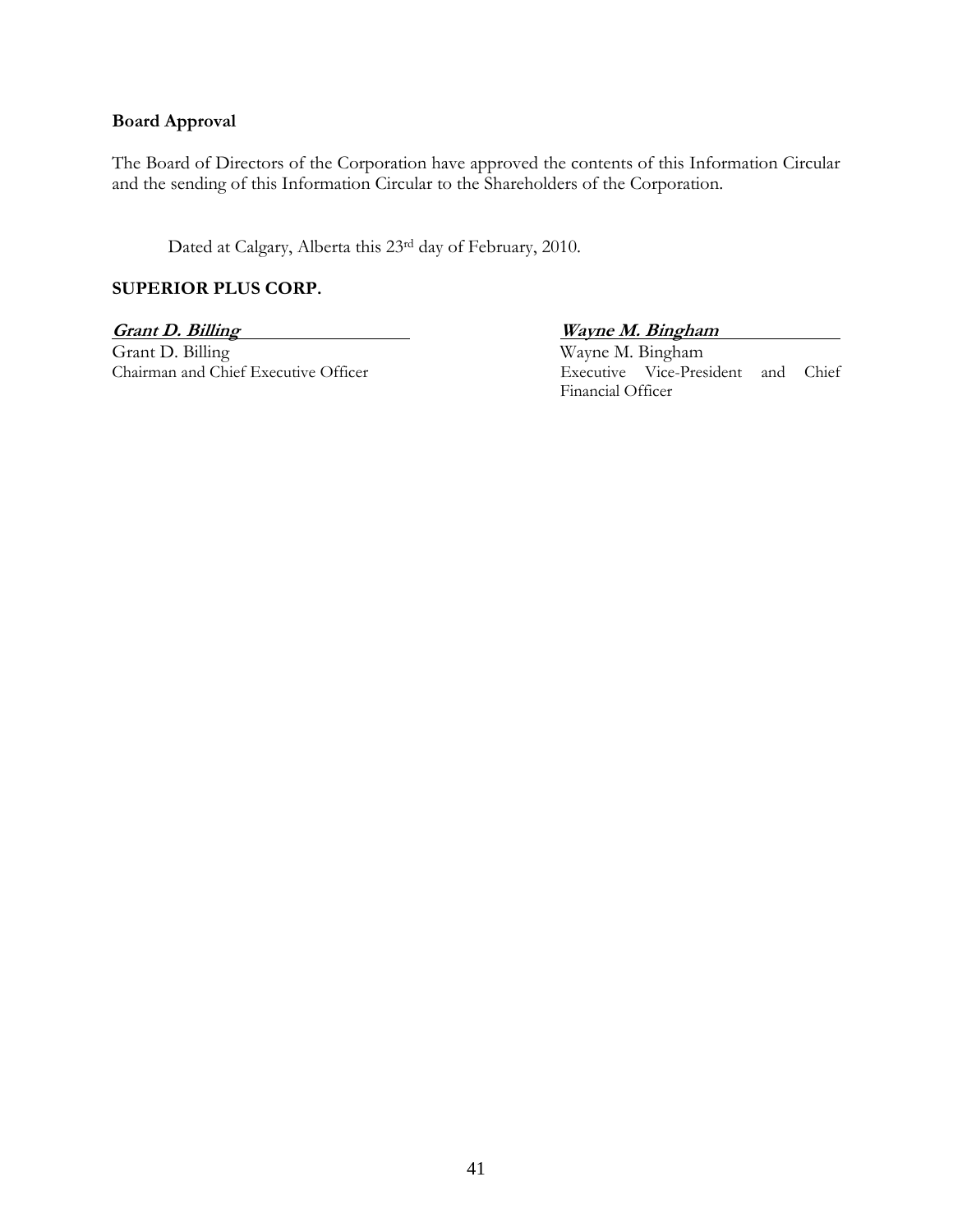# **APPENDIX "A" STATEMENT OF CORPORATE GOVERNANCE DISCLOSURE**

The Corporation is committed to maintaining high standards of corporate governance and continually assesses its governance practices against evolving policies, practices and requirements.

This Statement of Corporate Governance Practices has been approved by the Governance and Nominating Committee and the Board of Directors of the Corporation. The Board has determined that Superior's corporate governance practices are aligned with the Canadian Securities Administrators' disclosure standards.

| Compliance   | <b>Governance Disclosure Requirement and Comments</b>                                                                                                                                                                                                                                                                                                                                                                                                                                                                     |
|--------------|---------------------------------------------------------------------------------------------------------------------------------------------------------------------------------------------------------------------------------------------------------------------------------------------------------------------------------------------------------------------------------------------------------------------------------------------------------------------------------------------------------------------------|
|              | 1. Board of Directors                                                                                                                                                                                                                                                                                                                                                                                                                                                                                                     |
| ✔            | (a) Disclose the identity of directors who are independent.                                                                                                                                                                                                                                                                                                                                                                                                                                                               |
|              | Nine out of ten directors are independent. Please refer to "Independence of Board<br>and Committee Members" on page 8 of the Information Circular.                                                                                                                                                                                                                                                                                                                                                                        |
| $\checkmark$ | (b) Disclose the identity of directors who are not independent, and describe the basis for that<br>determination.                                                                                                                                                                                                                                                                                                                                                                                                         |
|              | One of the ten directors is not independent. Mr. Grant D. Billing is not considered<br>independent as 1) Mr. Billing is an executive officer of the Corporation; and 2) Mr.<br>Billing receives more than \$75,000 annually in direct compensation from Superior.<br>For further information on the independence of the Board members, please refer to<br>"Independence of Board and Committee Members" on page 8 of the Information<br>Circular.                                                                         |
| ✓            | (c) Disclose whether or not a majority of directors are independent. If a majority of directors are not<br>independent, describe what the board of directors (the board) does to facilitate its exercise of<br>independent judgment in carrying out its responsibilities.                                                                                                                                                                                                                                                 |
|              | A majority or 90 percent (representing nine of ten) of the members of the Board are<br>independent.                                                                                                                                                                                                                                                                                                                                                                                                                       |
| $\checkmark$ | (d) If a director is presently a director of any other issuer that is a reporting issuer (or the equivalent) in a<br>jurisdiction or a foreign jurisdiction, identify both the director and the other issuer.                                                                                                                                                                                                                                                                                                             |
|              | Please refer to "Other Public Company Directorships/Committee Appointments" on<br>page 9 of the Information Circular.                                                                                                                                                                                                                                                                                                                                                                                                     |
| $\checkmark$ | (e) Disclose whether or not the independent directors hold regularly scheduled meetings at which non-<br>independent directors and members of management are not in attendance. If the independent directors<br>hold such meetings, disclose the number of meetings held since the beginning of the issuer's most<br>recently completed financial year. If the independent directors do not hold such meetings, describe what<br>the board does to facilitate open and candid discussion among its independent directors. |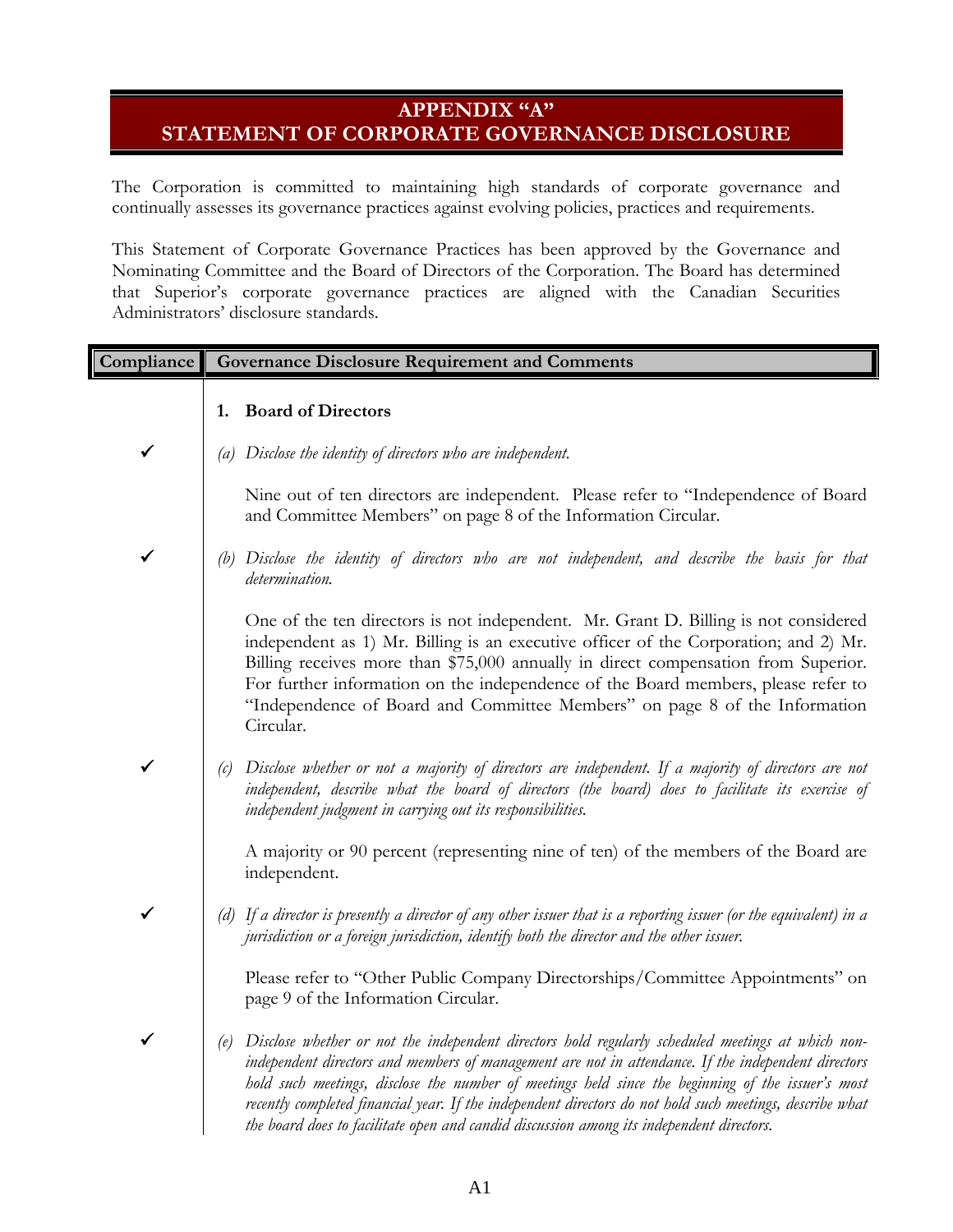| Compliance | <b>Governance Disclosure Requirement and Comments</b>                                                                                                                                                                                                                                                                                                                                                                                                                                                                                                                                                                                                                                                                                                                                    |
|------------|------------------------------------------------------------------------------------------------------------------------------------------------------------------------------------------------------------------------------------------------------------------------------------------------------------------------------------------------------------------------------------------------------------------------------------------------------------------------------------------------------------------------------------------------------------------------------------------------------------------------------------------------------------------------------------------------------------------------------------------------------------------------------------------|
|            | Following each and every meeting, the Board and the committees conduct in-camera<br>sessions, at which non-independent directors and management are not in attendance.<br>For a summary of the Board and committee meetings held in 2009, please refer to<br>page 10 of the Information Circular.                                                                                                                                                                                                                                                                                                                                                                                                                                                                                        |
| ✔          | Disclose whether or not the chair of the board is an independent director. If the board has a chair or<br>(f)<br>lead director who is an independent director, disclose the identity of the independent chair or lead<br>director, and describe his or her role and responsibilities. If the board has neither a chair that is<br>independent nor a lead director that is independent, describe what the board does to provide leadership<br>for its independent directors.                                                                                                                                                                                                                                                                                                              |
|            | The Board has a Chairman who is also the Chief Executive Officer of the<br>Corporation and is therefore not independent. Mr. Green was appointed and<br>continues to act as Lead Director to provide greater independence of the Board from<br>management. Mr. Green also acts as Chair of the Governance and Nominating<br>His duties as Lead Director include acting as liaison between<br>Committee.<br>management and the Board, reviewing conflict of interest issues that may arise and<br>chairing in-camera meetings of the Board at every Board meeting.<br>Position<br>descriptions of the Chairman and Chief Executive Officer and the Lead Director<br>delineate their roles and responsibilities and are available on the Corporation's<br>website at www.superiorplus.com. |
| ✔          | Disclose the attendance record of each director for all board meetings held since the beginning of the<br>$\left( \varrho \right)$<br>issuer's most recently completed financial year.<br>Please refer to "Board and Committee Meetings Held in 2009" on page 10 of the<br>Information Circular.                                                                                                                                                                                                                                                                                                                                                                                                                                                                                         |
|            |                                                                                                                                                                                                                                                                                                                                                                                                                                                                                                                                                                                                                                                                                                                                                                                          |
|            | <b>2. Board Mandate</b> $-$ Disclose the text of the board's written mandate. If the board does not have a<br>written mandate, describe how the board delineates its role and responsibilities.                                                                                                                                                                                                                                                                                                                                                                                                                                                                                                                                                                                          |
|            | The complete text of the Board's mandate is available on SEDAR at www.sedar.com and<br>on the Corporation's website at <i>provision-superiorplus.com</i> and, upon request, a copy will be<br>provided promptly and free of charge to any Shareholder of the Corporation.                                                                                                                                                                                                                                                                                                                                                                                                                                                                                                                |
|            | <b>Position Descriptions</b><br>3.                                                                                                                                                                                                                                                                                                                                                                                                                                                                                                                                                                                                                                                                                                                                                       |
|            | Disclose whether or not the board has developed written position descriptions for the chair and the<br>$\left( a\right)$<br>chair of each board committee. If the board has not developed written position descriptions for the<br>chair and/or the chair of each board committee, briefly describe how the board delineates the role and<br>responsibilities of each such position.                                                                                                                                                                                                                                                                                                                                                                                                     |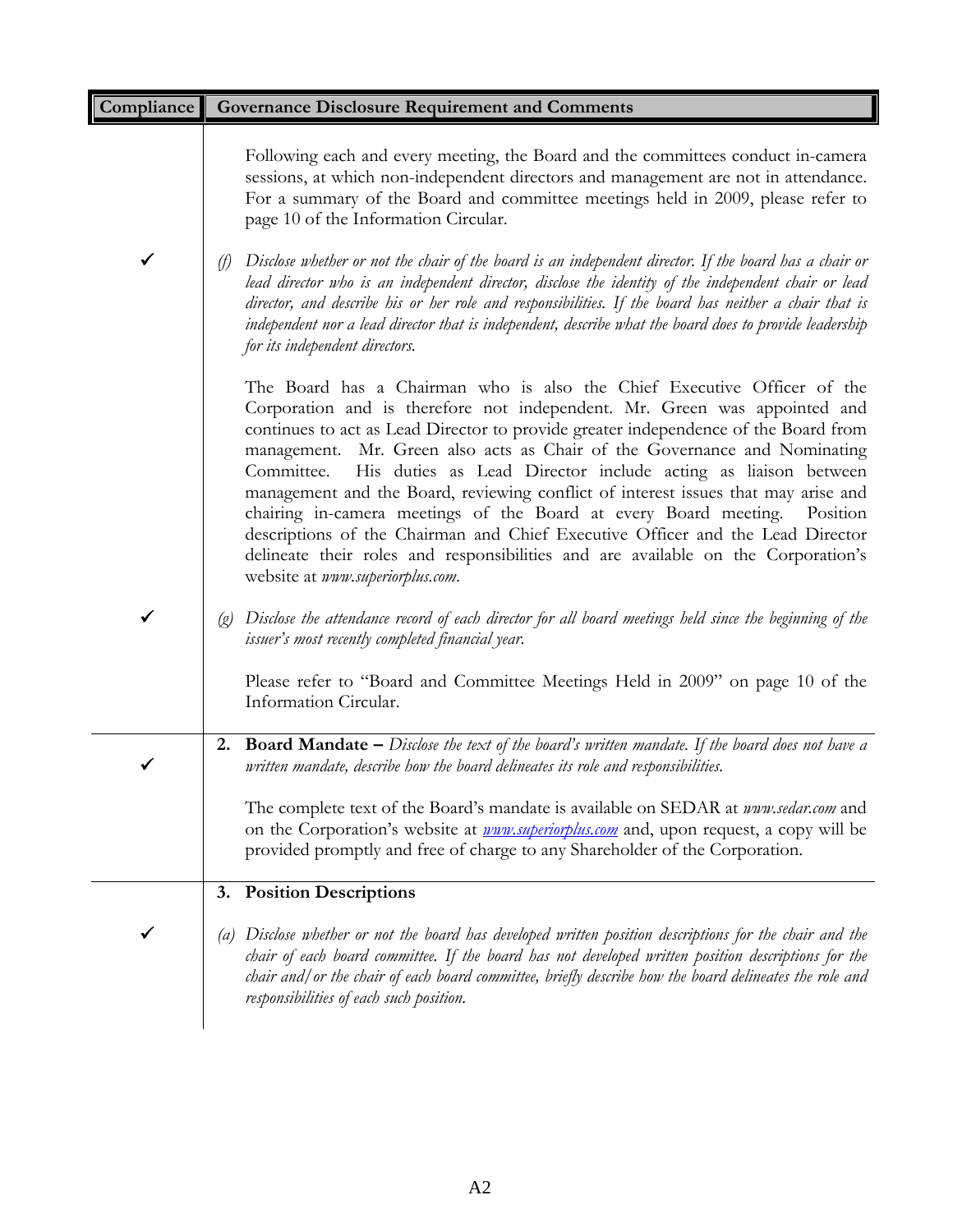| Compliance   | <b>Governance Disclosure Requirement and Comments</b>                                                                                                                                                                                                                                                                                                                                                                                                                                                                                                                                                                                                                                                                                                                                                                                                                                                                                                      |
|--------------|------------------------------------------------------------------------------------------------------------------------------------------------------------------------------------------------------------------------------------------------------------------------------------------------------------------------------------------------------------------------------------------------------------------------------------------------------------------------------------------------------------------------------------------------------------------------------------------------------------------------------------------------------------------------------------------------------------------------------------------------------------------------------------------------------------------------------------------------------------------------------------------------------------------------------------------------------------|
|              | The Board has developed written position descriptions for the Chairman and Chief<br>Executive Officer, the Lead Director, and for the Chair of each committee of the<br>Board, specifically the Audit Committee, the Governance and Nominating<br>Committee and the Compensation Committee. The complete text of these position<br>descriptions can be found on the Corporation's website at www.superiorplus.com.                                                                                                                                                                                                                                                                                                                                                                                                                                                                                                                                         |
| $\checkmark$ | Disclose whether or not the board and CEO have developed a written position description for the<br>(b)<br>CEO. If the board and CEO have not developed such a position description, briefly describe how the<br>board delineates the role and responsibilities of the $EO$ .                                                                                                                                                                                                                                                                                                                                                                                                                                                                                                                                                                                                                                                                               |
|              | The Board has developed a written position description for the Chairman and Chief<br>Executive Officer. The complete text of such position description can be found on<br>the Corporation's website at <i>www.superiorplus.com</i> .                                                                                                                                                                                                                                                                                                                                                                                                                                                                                                                                                                                                                                                                                                                       |
|              | 4. Orientation and Continuing Education                                                                                                                                                                                                                                                                                                                                                                                                                                                                                                                                                                                                                                                                                                                                                                                                                                                                                                                    |
|              | Briefly describe what measures the board takes to orient new directors regarding<br>(a)<br>the role of the board, its committees and its directors, and<br>(i)<br>the nature and operation of the issuer's business.<br>(ii)                                                                                                                                                                                                                                                                                                                                                                                                                                                                                                                                                                                                                                                                                                                               |
|              | The Chairman and Chief Executive Officer and the Lead Director discuss with<br>new directors the role of the Board, their committees, governance, integrity and<br>corporate values and the contribution individual directors are expected to make.<br>Senior management provides orientation and education on operations, the<br>strategic plan, the financial position, risks and risk management processes and<br>current issues facing Superior's businesses.<br>Trips to operating sites are arranged for directors.<br>An information binder has been developed for new directors, containing the<br>$\bullet$<br>Corporation's constating documents, public disclosure documents and policies<br>and guidelines, as well as Board information, including Board and committee<br>mandates, meeting dates, remuneration and indemnification, and relevant<br>business and operational information. The information binder is updated, as<br>required. |
| ✔            | Briefly describe what measures, if any, the board takes to provide continuing education for its<br>(b)<br>directors. If the board does not provide continuing education, describe how the board ensures that its<br>directors maintain the skill and knowledge necessary to meet their obligations as directors.                                                                                                                                                                                                                                                                                                                                                                                                                                                                                                                                                                                                                                           |
|              | Directors are surveyed annually, in conjunction with the performance evaluation,<br>to determine areas that would assist them in maximizing effectiveness. This<br>information serves as a basis for developing an annual continuing education<br>program.<br>Board meetings are conducted from different locations to allow directors to tour<br>Superior's plants and facilities.<br>Presentations are made to the Board at all regularly scheduled board meetings to<br>educate and keep them informed of changes within Superior and in regulatory                                                                                                                                                                                                                                                                                                                                                                                                     |
|              | and industry requirements and standards.                                                                                                                                                                                                                                                                                                                                                                                                                                                                                                                                                                                                                                                                                                                                                                                                                                                                                                                   |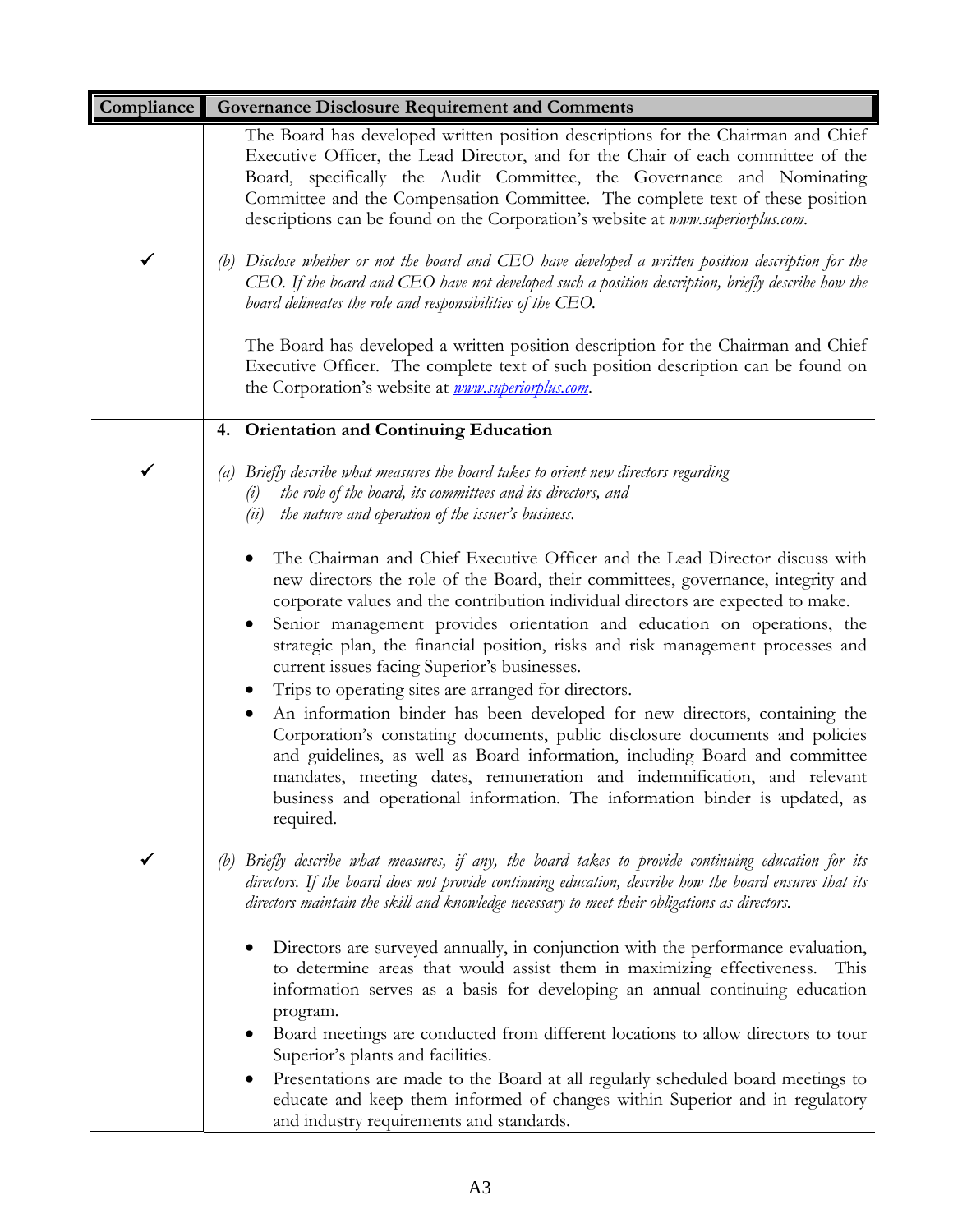| Compliance | <b>Governance Disclosure Requirement and Comments</b>                                                                                                                                                                                                                                                                                                                                                                                                                                                                                                                                                                                                                                                                                                                                                                                                                                                                                                                                                                                                                                                                                                                                                                                                                                                                                                                                                                                                                                                                                                                                                                                                                 |
|------------|-----------------------------------------------------------------------------------------------------------------------------------------------------------------------------------------------------------------------------------------------------------------------------------------------------------------------------------------------------------------------------------------------------------------------------------------------------------------------------------------------------------------------------------------------------------------------------------------------------------------------------------------------------------------------------------------------------------------------------------------------------------------------------------------------------------------------------------------------------------------------------------------------------------------------------------------------------------------------------------------------------------------------------------------------------------------------------------------------------------------------------------------------------------------------------------------------------------------------------------------------------------------------------------------------------------------------------------------------------------------------------------------------------------------------------------------------------------------------------------------------------------------------------------------------------------------------------------------------------------------------------------------------------------------------|
|            | Specific information on risks, commodity pricing, supply and demand and the<br>٠<br>current business commercial environment is regularly provided and discussed.<br>Advisory Committees for each of Superior's businesses have been formed to<br>better allow directors to review and consider financial and operating performance,<br>strategic plans and communication strategies for each respective business.<br>The Governance and Nominating Committee reviews information on available<br>educational opportunities and ensures directors are aware of those opportunities.<br>External parties are invited to present to the Board of Directors and committees<br>topics of specific interest.<br>Superior pays for director education.<br>The Governance and Nominating Committee ensures that directors are aware of<br>educational opportunities. Superior offers membership in the Institute of Corporate<br>Directors ("ICD") to all members of the Board. Mr. Valentine has completed a<br>Directors Education Program and holds the ICD designation.                                                                                                                                                                                                                                                                                                                                                                                                                                                                                                                                                                                                   |
|            | 5. Ethical Business Conduct                                                                                                                                                                                                                                                                                                                                                                                                                                                                                                                                                                                                                                                                                                                                                                                                                                                                                                                                                                                                                                                                                                                                                                                                                                                                                                                                                                                                                                                                                                                                                                                                                                           |
| ✓          | Disclose whether or not the board has adopted a written code for the directors, officers and employees.<br>(a)<br>If the board has adopted a written code:<br>disclose how a person or company may obtain a copy of the code;<br>(i)<br>describe how the board monitors compliance with its code, or if the board does not monitor<br>(ii)<br>compliance, explain whether and how the board satisfies itself regarding compliance with its<br>code; and<br>provide a cross-reference to any material change report filed since the beginning of the issuer's<br>(iii)<br>most recently completed financial year that pertains to any conduct of a director or executive<br>officer that constitutes a departure from the code.                                                                                                                                                                                                                                                                                                                                                                                                                                                                                                                                                                                                                                                                                                                                                                                                                                                                                                                                        |
|            | On August 9, 2005, Superior Plus Inc. adopted a written Code of Business Conduct<br>and Ethics (the "Code"), which was subsequently reviewed and amended on<br>November 8, 2006 and adopted by the Corporation in connection with the<br>Conversion. The Code supplements the Corporation's existing principles and value<br>statements designed to promote honesty and integrity across its operating businesses.<br>The Code addresses the following issues (a) conflicts of interest, including<br>transactions and agreements in respect of which a director or executive officer has a<br>material interest; (b) protection and proper use of corporate assets and opportunities;<br>(c) confidentiality of corporate information; (d) fair dealing with the Corporation's<br>Shareholders and Superior's customers, suppliers, competitors and employees; (e)<br>compliance with laws, rules and regulations; and (f) reporting of any illegal or<br>unethical behaviour. The Code applies to all directors, officers, employees and<br>consultants of the Corporation. Superior has a process in place by which employees<br>certify on an annual basis their familiarity with and adherence to the principles of the<br>Code and to any other of the Corporation's policies, including the Communication<br>and Disclosure Policy and Practices, Insider Trading and Whistleblower policies.<br>Results of annual certifications and any incidents of non-compliance are reported<br>through the respective committees to the Board. The Code encourages employees to<br>seek advice or report concerns without fear of retribution through the Whistleblower |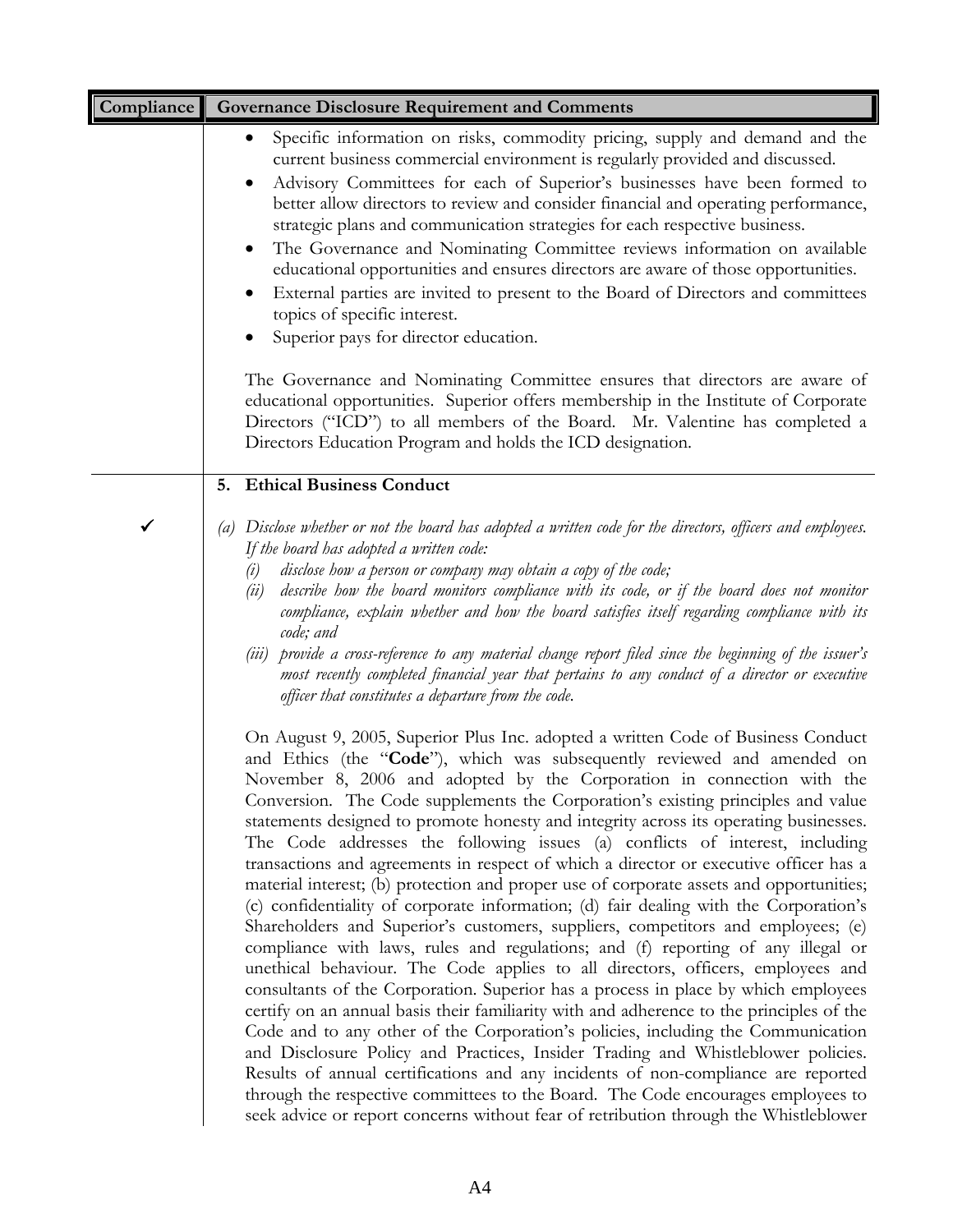| Compliance | <b>Governance Disclosure Requirement and Comments</b>                                                                                                                                                                                                                                                                                                                                                                                                                                                                                                                                   |
|------------|-----------------------------------------------------------------------------------------------------------------------------------------------------------------------------------------------------------------------------------------------------------------------------------------------------------------------------------------------------------------------------------------------------------------------------------------------------------------------------------------------------------------------------------------------------------------------------------------|
|            | Policy, the administration of which is outsourced for greater anonymity. A waiver of<br>the Code for directors, officers, employees and consultants may be granted only by<br>the Board and must promptly be disclosed, as required by applicable rules and<br>regulations. The Code is available on the SEDAR website at www.sedar.com and on the<br>Corporation's website at www.superiorplus.com. The Insider Trading, Communication<br>and Disclosure Policy and Practices and the Whistleblower Policy are also available<br>on the Corporation's website at www.superiorplus.com. |
|            | The Board has not granted any waiver of the Code in favour of a director or<br>executive officer during 2009. No material change report pertaining to conduct<br>departing from the Code was required to be filed in 2009 or at anytime prior thereto.                                                                                                                                                                                                                                                                                                                                  |
|            | (b) Describe any steps the board takes to ensure directors exercise independent judgment in considering<br>transactions and agreements in respect of which a director or executive officer has a material interest.                                                                                                                                                                                                                                                                                                                                                                     |
|            | To ensure directors exercise independent judgment in considering transactions and<br>agreements, at the beginning of each Board meeting, the directors are asked if there<br>are any independence or conflict of interest issues that may compromise independent<br>judgment. If, at any Board meeting, a director or executive officer has a material<br>interest in a matter being considered, such director or officer would not be present<br>for discussions relating to the matter and would not participate in any vote on the<br>matter.                                        |
|            | Describe any other steps the board takes to encourage and promote a culture of ethical business<br>(c)<br>conduct.                                                                                                                                                                                                                                                                                                                                                                                                                                                                      |
|            | The Corporation's ethics efforts have strong support by the Board. The Chairman<br>and Chief Executive Officer is responsible for fostering a corporate culture that<br>promotes ethical conduct and integrity of the Corporation as well as ensuring that<br>appropriate processes and rules are in place and observed so that ethical conduct and<br>integrity is achieved in practice. For further information, please refer to 5(a) above.                                                                                                                                          |
|            | <b>Nomination of Directors</b><br>6.                                                                                                                                                                                                                                                                                                                                                                                                                                                                                                                                                    |
|            | Describe the process by which the board identifies new candidates for board nomination.<br>(a)                                                                                                                                                                                                                                                                                                                                                                                                                                                                                          |
|            | The Governance and Nominating Committee is responsible for recommending<br>suitable candidates for nomination for election or appointment as a director to the<br>Board. The Committee annually reviews a skills matrix, which sets forth various skills<br>and areas of expertise determined to be essential to the Board, and updates it as<br>necessary. This matrix is then used as a basis in recruiting new members to the<br>Board. An evergreen list is maintained to identify potential directors who may<br>possess the skills that are important to board membership.        |
|            | The Committee has the authority to hire outside consultants to assist in identifying<br>and screening qualified candidates.                                                                                                                                                                                                                                                                                                                                                                                                                                                             |
|            | To the extent the above governance and nominating matters relate to the Board of                                                                                                                                                                                                                                                                                                                                                                                                                                                                                                        |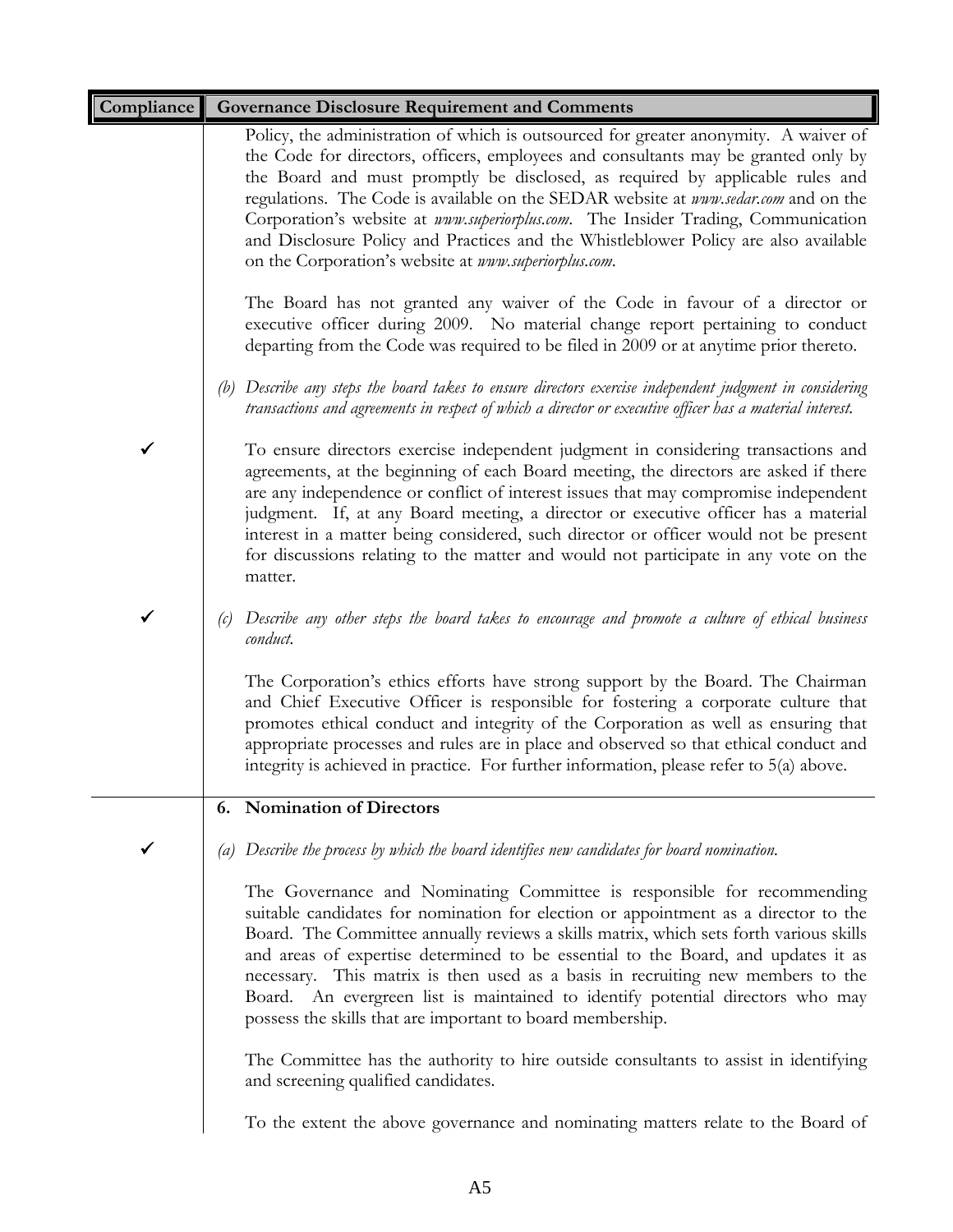| Compliance   | <b>Governance Disclosure Requirement and Comments</b>                                                                                                                                                                                                                                                                                                                                                                               |
|--------------|-------------------------------------------------------------------------------------------------------------------------------------------------------------------------------------------------------------------------------------------------------------------------------------------------------------------------------------------------------------------------------------------------------------------------------------|
|              | Superior, these matters will be dealt with at the Superior Board level.                                                                                                                                                                                                                                                                                                                                                             |
| $\checkmark$ | (b) Disclose whether or not the board has a nominating committee composed entirely of independent<br>directors. If the board does not have a nominating committee composed entirely of independent<br>directors, describe what steps the board takes to encourage an objective nomination process.                                                                                                                                  |
|              | The Governance and Nominating Committee of the Corporation is comprised of<br>three independent directors, namely, Messrs. Green (Chair), Findlay and Engbloom.<br>For further information, please refer to "Independence of Board and Committee<br>Members" on page 8 of the Information Circular.                                                                                                                                 |
|              | If the board has a nominating committee, describe the responsibilities, powers and operation of the<br>(c)<br>nominating committee.                                                                                                                                                                                                                                                                                                 |
|              | The Governance and Nominating Committee, among other things, is responsible for<br>assisting the Board in identifying suitable director candidates and for maintaining<br>plans for orderly succession of directors to keep the Board balanced in terms of skills<br>and experience. The full text of the mandate for the Governance and Nominating<br>Committee can be found on the Corporation's website at www.superiorplus.com. |
|              | 7. Compensation                                                                                                                                                                                                                                                                                                                                                                                                                     |
|              | (a) Describe the process by which the board determines the compensation for the issuer's directors and<br>officers.                                                                                                                                                                                                                                                                                                                 |
|              | The Board of the Corporation has appointed a Compensation Committee with<br>responsibility for recommending compensation for the directors and officers of<br>Superior. The compensation of the Chairman and Chief Executive Officer is<br>reviewed by the Compensation Committee and then recommended to the<br>independent directors of the Board for approval.                                                                   |
|              | (b) Disclose whether or not the board has a compensation committee composed entirely of independent<br>directors. If the board does not have a compensation committee composed entirely of independent<br>directors, describe what steps the board takes to ensure an objective process for determining such<br>compensation.                                                                                                       |
|              | The Compensation Committee is composed of three independent directors, namely,<br>Messrs. Gish (Chair), MacDonald and Mirosh. For further information, please refer<br>to "Independence of Board and Committee Members" on page 8 of the Information<br>Circular.                                                                                                                                                                   |
|              | If the board has a compensation committee, describe the responsibilities, powers and operation of the<br>compensation committee.                                                                                                                                                                                                                                                                                                    |
|              | The full text of the Compensation Committee mandate can be found on the<br>Corporation's website at www.superiorplus.com.                                                                                                                                                                                                                                                                                                           |
|              | (d) If a compensation consultant or advisor has, at any time since the beginning of the issuer's most                                                                                                                                                                                                                                                                                                                               |